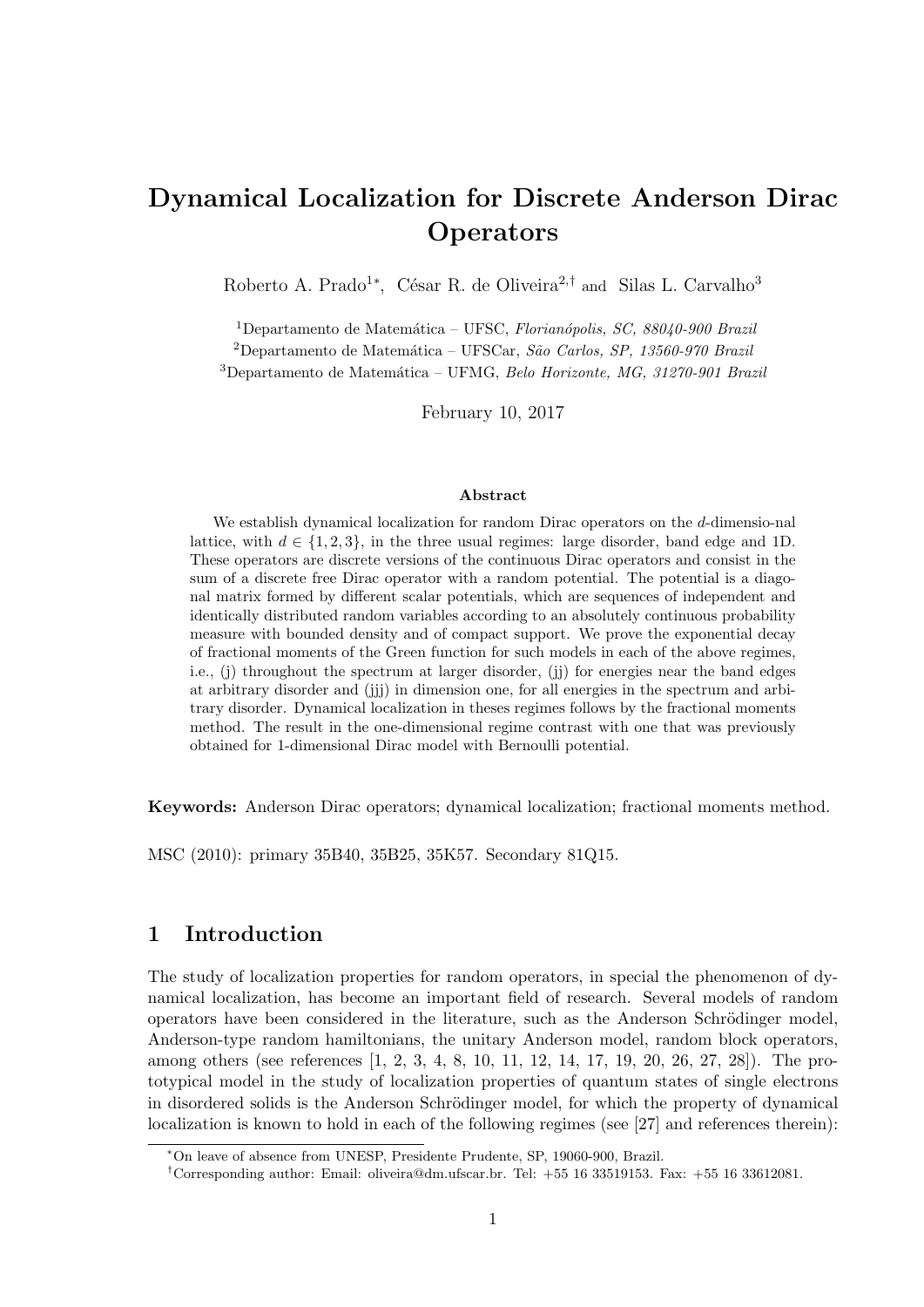(j) in any spacial dimension and for all energies in the spectrum at larger disorder, (jj) near band edges of the spectrum in any spacial dimension and for arbitrary disorder, and (jjj) for all energies in the spectrum and arbitrary disorder, in dimension one.

In this paper we study dynamical localization in regimes (j)-(jjj) above for a class of random Dirac operators, which we call discrete Anderson Dirac (DAD) model, defined by

$$
H_{\omega}(m,c) := H_0(m,c) + V_{\omega} \t\t(1)
$$

acting on the Hilbert space  $l^2(\mathbb{Z}^d, \mathbb{C}^\nu)$  with  $\nu = \begin{cases} 2 & \text{if } d \in \{1,2\} \\ 4 & \text{if } d \leq 2 \end{cases}$ 2 II  $a \in \{1, 2\}$ , where  $\omega \in \Omega = \mathbb{R}^{\mathbb{Z}^d}$ ,<br>4 if  $d = 3$  $m \geq 0$  is the mass of a particle in the lattice  $\mathbb{Z}^d$  and  $c > 0$  represents the speed of light. The

free Dirac operator  $H_0(m, c)$  and the random potential  $V_\omega$  are defined as follows: (i)  $H_0(m, c) := c\mathcal{D}_d + mc^2\mathcal{B}_d$  with

$$
\mathcal{D}_1 = \begin{pmatrix} 0 & d_1^* \\ d_1 & 0 \end{pmatrix}, \quad \mathcal{D}_2 = \begin{pmatrix} 0 & d_1^* - id_2^* \\ d_1 + id_2 & 0 \end{pmatrix}, \quad \mathcal{D}_3 = \begin{pmatrix} O_2 & \sigma \cdot D^* \\ \sigma \cdot D & O_2 \end{pmatrix},
$$

$$
\mathcal{B}_1 = \mathcal{B}_2 = \sigma_3, \quad \mathcal{B}_3 = \begin{pmatrix} I_2 & O_2 \\ O_2 & -I_2 \end{pmatrix},
$$
(2)

where  $I_2$  is the  $2 \times 2$  identity matrix,  $O_2$  is the  $2 \times 2$  null matrix,  $\sigma = (\sigma_1, \sigma_2, \sigma_3)$  is the triple of usual Pauli matrices given by

$$
\sigma_1 = \begin{pmatrix} 0 & 1 \\ 1 & 0 \end{pmatrix}, \ \sigma_2 = \begin{pmatrix} 0 & -i \\ i & 0 \end{pmatrix}, \ \sigma_3 = \begin{pmatrix} 1 & 0 \\ 0 & -1 \end{pmatrix}, \tag{3}
$$

 $D = (d_1, d_2, d_3)$  is the triple of finite difference operators  $d_j = \tau_j - Id, j \in \{1, 2, 3\}$ , each acting on  $l^2(\mathbb{Z}^d,\mathbb{C})$ , where  $\tau_j$  is the right shift only in the coordinate j, and  $D^* = (d_1^*, d_2^*, d_3^*)$  is the triple of adjoints of  $d_1$ ,  $d_2$  and  $d_3$ , respectively. We have

$$
\sigma \cdot D = \sum_{j=1}^{3} \sigma_j d_j = \begin{pmatrix} d_3 & d_1 - id_2 \\ d_1 + id_2 & -d_3 \end{pmatrix} , \quad \sigma \cdot D^* = \sum_{j=1}^{3} \sigma_j d_j^* = \begin{pmatrix} d_3^* & d_1^* - id_2^* \\ d_1^* + id_2^* & -d_3^* \end{pmatrix}.
$$

The operator  $H_0(m, c)$  is bounded and self-adjoint on  $l^2(\mathbb{Z}^d, \mathbb{C}^{\nu})$ .

(ii)  $V_\omega$  is a diagonal matrix formed by different random potentials  $V_\omega^{(\alpha)} : \mathbb{Z}^d \to \mathbb{R}$  given by  $V_{\omega}^{(\alpha)}(j) = \omega_{j\alpha}$  with  $j \in \mathbb{Z}^d$  and  $\alpha \in \mathcal{A} = \{1, \ldots, \nu\}$   $(\nu = 2 \text{ or } \nu = 4)$ . We write

$$
V_{\omega} = \text{diag}\left(V_{\omega}^{(1)}, \dots, V_{\omega}^{(\nu)}\right). \tag{4}
$$

We assume that  $\omega = {\{\omega_{j\alpha}\}}_{j\in\mathbb{Z}^d,\alpha\in\mathcal{A}}$  is a 2-parameter family of independent, identically distributed (i.i.d.) random variables with common Borel probability measure  $\mu$  which is absolutely continuous with bounded density  $\rho \in L^{\infty}(\mathbb{R})$  and of compact support. We denote by

$$
supp \ \mu := \{ x \in \mathbb{R} : \mu(x - \epsilon, x + \epsilon) > 0, \ \forall \epsilon > 0 \} = [\omega_{\min}, \omega_{\max}]
$$

the support of  $\mu$ , where  $\omega_{\min} = \inf(\text{supp }\mu)$  and  $\omega_{\max} = \sup(\text{supp }\mu)$ . Let  $\mathbb P$  be the product measure generated by the pre-measure induced by  $\mu$  on the Borel cylinder sets in  $\Omega = \mathbb{R}^{\mathbb{Z}^d}$ . Under the above assumptions, the potential matrix  $V_{\omega}$  is a bounded multiplication operator and therefore each  $H_{\omega}(m, c)$ , defined in (1), is a bounded self-adjoint operator on  $l^2(\mathbb{Z}^d, \mathbb{C}^{\nu})$ . These operators  $H_{\omega}(m, c)$  are discrete versions of the continuous Dirac operators in quantum mechanics [29]. Dynamical and spectral properties of the model (1) in dimension  $d = 1$  have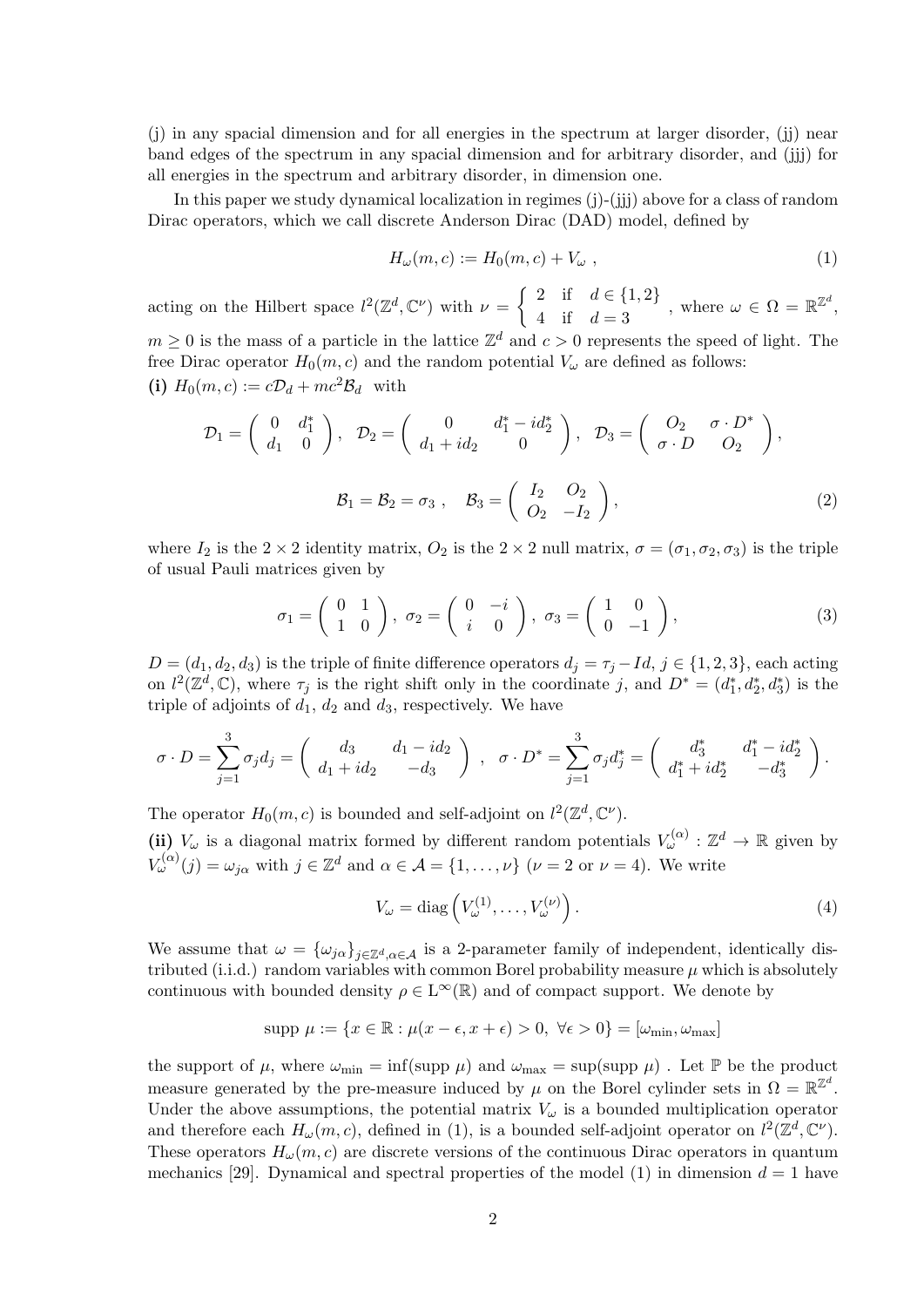already been studied by the authors with other potentials [7, 10, 23]; the explicitly versions of this model in  $d = 2$  and  $d = 3$  are being considered here for the first time (to the best of our knowledge).

In [10], two of the present authors have studied dynamical localization (uniform boundedness in time of each moment of the position operator, i.e., relation (6) in Section 3) for the model (1) in dimension  $d = 1$  with potentials  $V_\omega(n)$ ,  $n \in \mathbb{Z}$ , being i.i.d. Bernoulli random variables taking values  $\pm V$  with  $V > 0$ . It was shown in [10] that the massive case (when  $m > 0$ ) has dynamical localization and the zero mass case presents dynamical delocalization for specific values of the energy. The method that was used to obtain dynamical localization was the multiscale analysis, a technique initially developed by Fröhlich and Spencer in 1983 [13].

In the present work, we establish dynamical localization in the strong exponential sense of Definition 3.1 (see Section 3), for the DAD model (1) in the regimes  $(j)-(jj)$  mentioned above, for dimensions  $d \in \{1, 2, 3\}$ , and for dimension  $d = 1$  in the regime (jjj). This concept of dynamical localization implies that  $H_{\omega}(m, c)$  has pure point spectrum for almost every  $\omega$  (see Section 3) and is a way of asserting that solutions of the Dirac equation  $H_{\omega}(m, c)\Psi(t) = i\partial_t \Psi(t)$ keep strongly localized in space, uniformly in time, so that all moments of the position operator are bounded in time (see relation (6) in Section 3, which is interpreted as absence of quantum transport). The method used here to obtain dynamical localization is the fractional moments method (FMM), described in Theorem 3.1, which was introduced by Aizenman and Molchanov in 1993 [2]; it was further developed in [3, 16] and recently it was extended for random operators acting in spaces  $l^2$  on general graphs [4] (see also the review paper [27]). This method gives dynamical localization under the condition that the fractional moments of the Green function decay exponentially. Although it requires that the distribution of potential values is absolutely continuous with bounded density and of compact support, the FMM is technically simpler than the multiscale analysis, and in general it also gives stronger results on dynamical localization. The applications of the FMM to DAD model are described in Theorems 3.2, 3.3 and 3.4 (see Subsection 3.2 for details), which shows the exponential decay of fractional moments of the Green function in the three usual regimes: large disorder, band edge and 1D; these are the main results of this paper.

The main motivation for studying dynamical localization for DAD using FMM comes from the d-dimensional discrete Anderson Schrödinger model. Although we have gotten final statements similar to the Schrödinger case, the application of the method to the Dirac setting is not immediate, and each step needs to be verified. Now we mention some points of contrast or connection with respect to the Schrödinger case:

- (i) In contrast to the Schrödinger case, model  $(1)$  have different actions depending on the spatial dimension  $d \in \{1, 2, 3\}$ ; hence, we have some specific calculations and details in each dimension, as in the proof of Theorem 3.2.
- (ii) In model (1), the potential  $V_{\omega}$  is a diagonal matrix (4) formed by different potentials  $V_{\omega}^{(\alpha)}(j) = \omega_{j\alpha}$  which are i.i.d. random variables with the same probability measure. In addition, we assume the independence of the variables  $\omega_{i\alpha}$  and  $\omega_{k\beta}$  not only with respect to positions j, k, but also with respect to the components  $\alpha, \beta$  (two distinct sequences are independent). These facts are essential in the proofs of Proposition 4.1 and Theorems 3.2, 3.3 and 3.4; we underline that the analysis here does not cover the case of potential which does not depend on the component variables. In the one-dimensional Schrödinger case the potentials are sequences of scalars, but since the potential here is assumed to depend on the component variables, our model really can be reformulated as a Schrödinger model on a product graph (e.g.,  $\mathbb{Z}^d \times \{1, 2, 3, 4\}$ ); so, from some perspective, this is an interesting case of random Schrödinger models with particular potential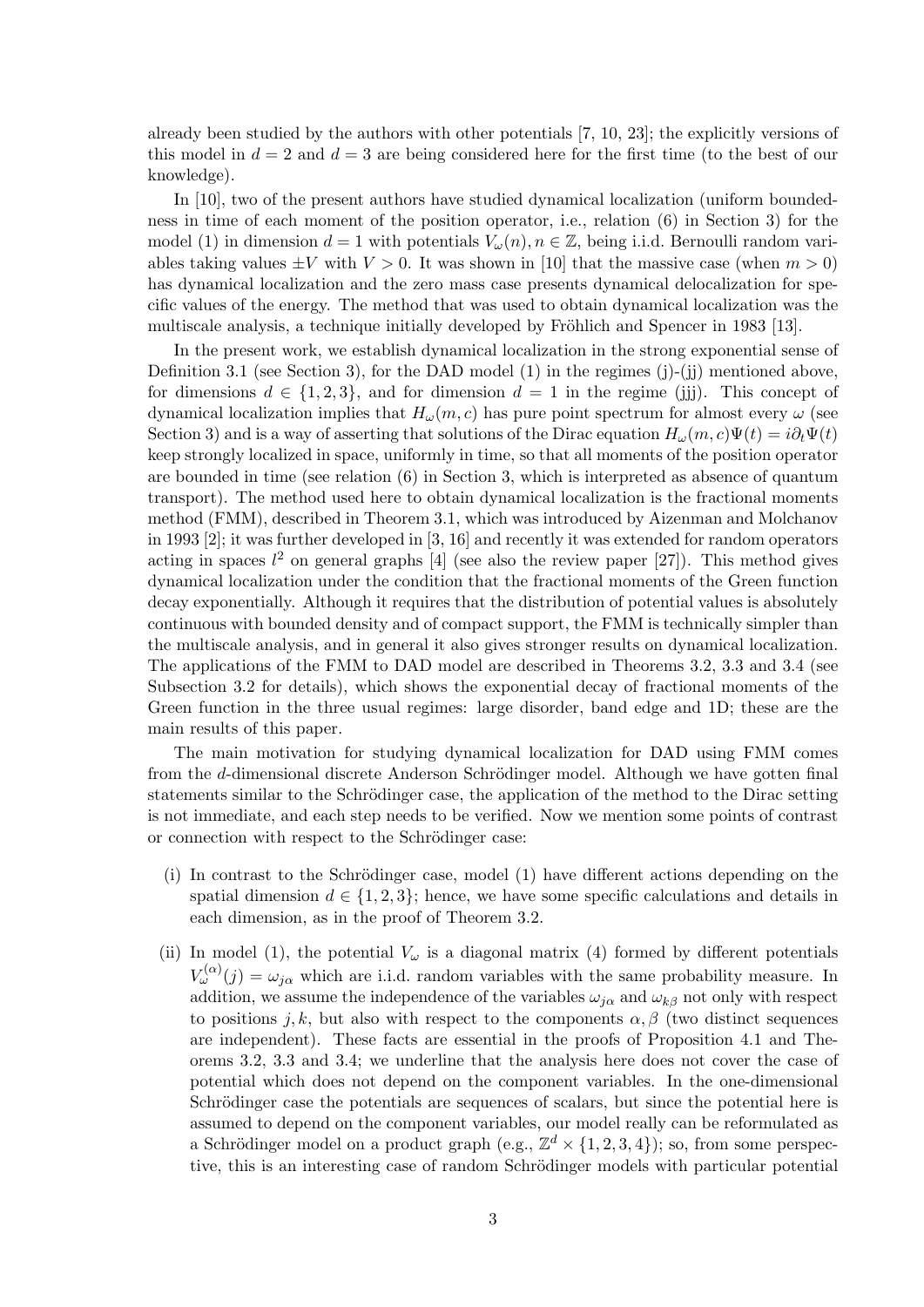physical relevance.

- (iii) The definition of Green function is different from the Schrödinger case because the matrix elements  $G^{\alpha\beta}_{\omega}(j,k;z)$  depend not only on the positions  $j,k\in\mathbb{Z}^d,$  but also on components  $\alpha$ ,  $\beta$ . Thus, we obtain recursive relations (30)-(40) between the fractional moments of the components of Green function, in dimensions  $d \in \{1, 2, 3\}$  (see proof of Theorem 3.2), which implies, by using Proposition 4.1, in exponential decay of those moments in each component.
- (iv) The spectrum of the free Dirac operator  $H_0(m, c)$  consists of two disjoint intervals (except for  $m = 0$ ) with the famous *negative energies* (see Theorem 2.1), whereas just one interval for the Schrödinger model on  $\mathbb{Z}^d$ ; this implies in four extremes energy intervals  $I_{\delta}^{\pm}$  $\bar{\delta}^{\pm}(m,c)$ (for  $m > 0$  and  $\omega_{\text{max}} \ge 2mc^2$ ) for which  $H_{\omega}(m, c)|_{\mathcal{H}_{\pm}}$  exhibits dynamical localization (see Theorem 3.3).
- (v) In contrast with the 1D Bernoulli potentials mentioned above, for DAD with null mass, i.e.,  $m = 0$ , it is concluded in Theorem 3.4 that dynamical localization holds true for all energies in the spectrum (under arbitrary disorder), in the case where the distribution of the potential is absolutely continuous with bounded density of compact support. There is, therefore, a drastic difference in dynamical behavior of the DAD between a continuous and a extremely singular distribution (i.e., Bernoulli).
- (vi) In the proof of our 1D localization result (Theorem 3.4), we work with the FMM in infinite volume and with complex energies, while in the localization result obtained for one-dimensional Anderson Schrödinger model (Theorem 4.1 in [18]), the authors have established the exponential decay of fractional moments of the Green function in finite volume and for real energies.

The results are divided into three parts. In the first one, which refers to large disorder regime, we establish the boundedness of the fractional moments of the Green function of the operator  $H_{\omega,\lambda}(m,c)$ , for every  $\lambda > 0$  (Proposition 4.1). Using this result together with the decoupling Lemma 5.1, we obtain the exponential decay of fractional moments of the Green function, for dimensions  $d \in \{1,2,3\}$ , for large disorder  $\lambda$  and for all energies in the spectrum (see Theorem 3.2(i)). Dynamical localization for  $H_{\omega,\lambda}(m,c)$  at large disorder and for all energies in the spectrum (see Theorem 3.2(ii)) then follows from fractional moments method in the Dirac context (Theorem 3.1). In the second part, which refers to band edge regime, we establish the exponential decay of fractional moments of the Green function of the operator  $H_{\omega}(m, c)$  (restricted to subspaces of negative and positive energies), for dimensions  $d \in \{1,2,3\}$  and  $m > 0$ , at energies near the bottom of the spectrum (see Theorem 3.3(i) for precise statements). The general idea in this case is the following: we control the expectation value of fractional moments of the infinite volume Green function in terms of the corresponding expectation values of finite volume restrictions of the operator (see Proposition 8.1 and the decoupling estimate (61) in Section 10). Dynamical localization for  $H_{\omega}(m, c)$  at energies near the bottom of the spectrum (see Theorem 3.3(ii)) follows, again, by Theorem 3.1. In the third part, which refers to 1D localization regime, we establish the exponential decay of fractional moments of the Green function of  $H_{\omega}(m, c)$  at all energies of the spectrum (see Theorem 3.4(i)), which implies dynamical localization in this regime (Theorem 3.4(ii)). In the one-dimensional case, we use the formalism of transfer matrices (see Section 12), which allows us to obtain the exponential decay in Lemma 12.1, as well as special representation (65) of the Green function in terms of generalized eigenfunctions.

In the case of null mass  $m = 0$  or the massive case  $m > 0$  with  $\omega_{\text{max}} \geq 2mc^2$ , there is no gap in the spectrum of  $H_{\omega}(m, c)$  (see Section 2) and the proof of Lemma 7.1 (initial estimate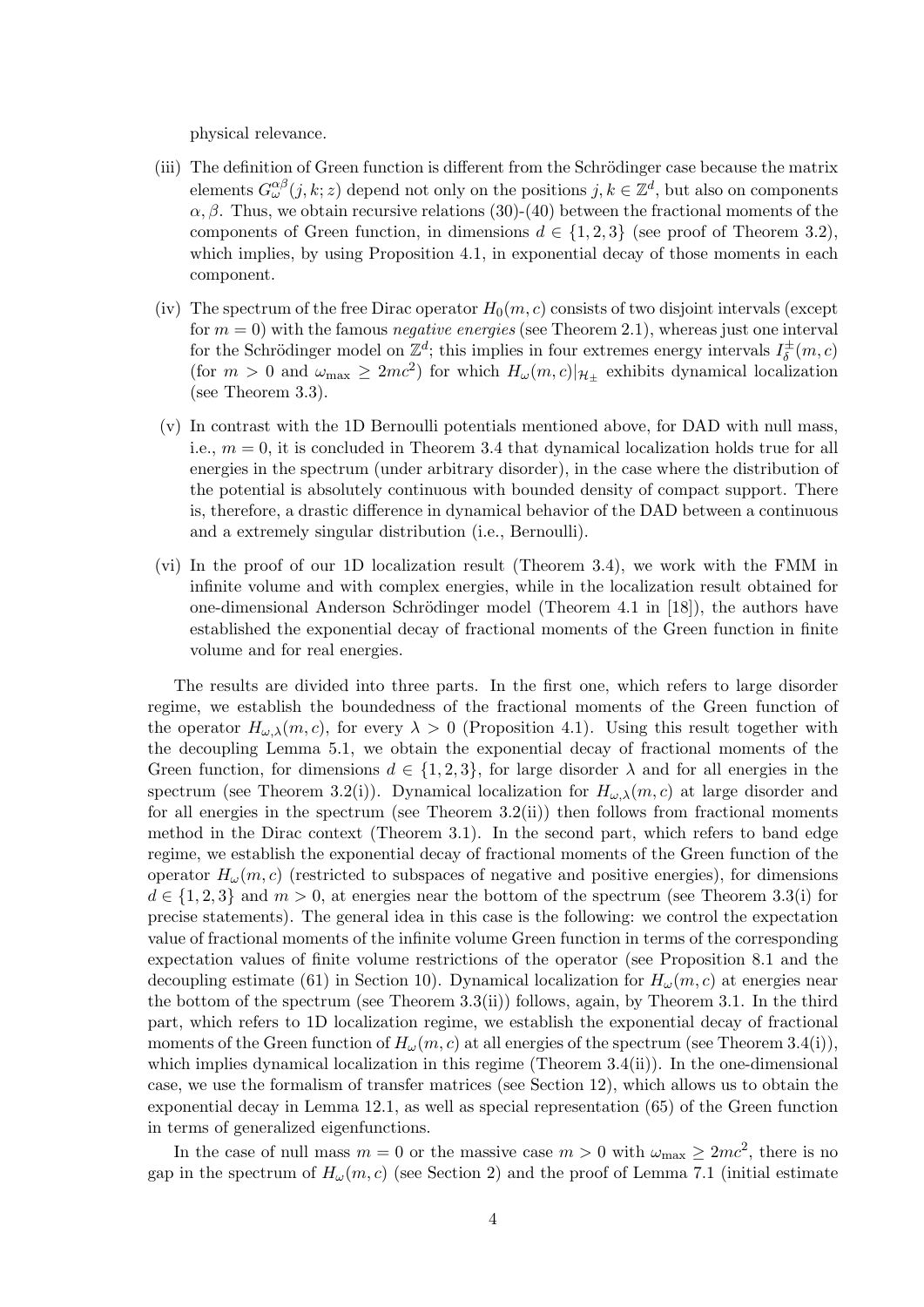of Lifshitz tails) does not hold; consequently, we can not guarantee dynamical localization for  $H_{\omega}(m, c)$  in these cases (except if  $\omega_{\text{max}}$  is sufficiently large so that the large disorder regime is reached).

#### Connection with other works

At first glance, the results presented here may to be seem as particular cases of those in [12, 28], where localization in the large disorder regime for Schrödinger operators with nonmonotone random potentials and for Anderson models on locally finite graphs have been studied, respectively, or even [11, 14], where weakly disordered regime for Bogoliubov-de Gennes operators and band edge regime for random block operators have been considered, respectively. However, there are some differences that are worth mentioning.

First, by (ii) above, differently from [11] (where the potential V is defined in their relation (19) with the assumptions required for the operator be self-adjoint and with an uniformly  $\alpha$ -Hölder continuous distribution of i.i.d. random variables) and [12] (where the nonmonotone potentials sequences of i.i.d. random variables has an  $\alpha$ -regular distribution with a finite  $\alpha$ moment), the potential considered in DAD model is a monotone diagonal matrix (4) with i.i.d. random variables in each entry, which distribute according to an absolutely continuous probability measure with bounded density and of compact support, with each entry completely independent of the others; this is a fundamental technical assumption in our proofs. In [11], localization is proven in the weak disorder regime for the spectrum in the central gap, with quite different techniques from this paper. Our strategy in this work is to use the FMM in infinite volume (Theorem 3.1), whereas in [12] the authors base their arguments on eigenfunction correlators in finite volumes and a Wegner estimate.

In  $[28]$ , the localization in large disorder regime is studied specifically for Anderson Schrödinger models on locally finite graphs, a class of operator different from DAD. The work [14] uses the technique of multiscale analysis to establish dynamical localization for random block operators in a neighborhood of the internal band edges and, once again, their model does not include DAD as a particular case.

Finally, the Dirac model (1) can be seen as a particular case of models studied in [2], but our localization results (Theorems 3.2 and 3.3) are technically different from the obtained in [2] (in particular, they depend on some specific constructions of DAD; see comments in Subsection 3.2).

### Some physical remarks

The introduction of the discrete Dirac model in 1D [9, 10] was motivated by the desire to present a corresponding version of the usual tight-binding Schrödinger case, with the possibility of a zero mass m parameter, where its transfer matrices are quite similar to the dimerized Schrödinger transfer matrices (which results in specific physical properties in case of  $m = 0$ , as delocalization for some Bernoulli potentials). We have then considered this model with sparse potentials [7, 23] and obtained some dynamical bounds for specific models [22]. The 1D Dirac model has also been used in related but different contexts [5, 15, 21, 24, 25, 30].

It is natural to consider the discrete Dirac model in two and three dimensions, particularly in the context of Anderson potentials and localization, both spectral and dynamical. This is the subject of this work, which discuss the three usual regimes of dynamical localization for the DAD model, using the FMM in infinite volume.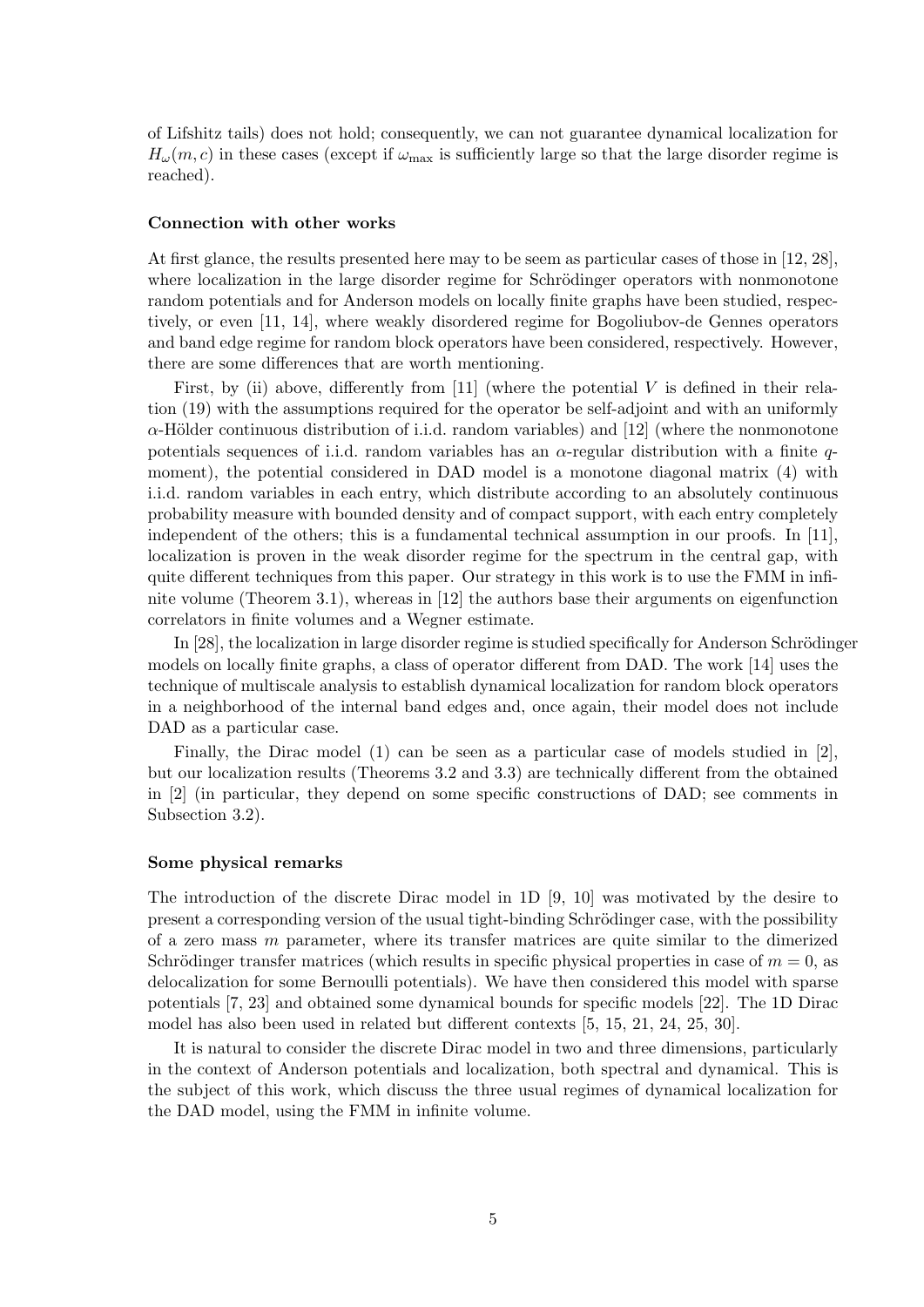### Organization

The organization of the paper is as follows. In Section 2 we describe explicitly the spectrum of the Dirac operators (1). Section 3 is divided into two Subsections 3.1 and 3.2: in the first, we present the FMM adapted to the DAD model (Theorem 3.1); in the second, we present our results on dynamical localization for DAD in the regimes: large disorder (Theorem 3.2), band edge (Theorem 3.3) and 1D (Theorem 3.4). In Section 4 we prove the boundedness of fractional moments. Section 5 is dedicated to the proof of Theorem 3.2. In Section 6 we define finite volume restrictions of  $H_{\omega}(m, c)$  with Neumann and simple boundary conditions. Section 7 is devoted to establishing probabilistic estimates on the eigenvalues of finite volume restrictions next to bottom of spectrum of  $H_{\omega}(m, c)$ . In Section 8 we obtain the exponential decay of the fractional moments of the Green function of finite volume operators given by Proposition 8.1, which is a fundamental result for the proof of Theorem 3.3. The geometric resolvent equation is described in Section 9. In Section 10 we establish relations of decoupling of fractional moments that allow us to write the fractional moments of the infinite volume Green function in terms of the corresponding finite volume Green function. Section 11 is dedicated to the proof of Theorem 3.3. In Section 12 we present properties of the 1D Dirac model. Finally, Section 13 is dedicated to the proof of Theorem 3.4.

## 2 Spectrum of the Anderson Dirac operators

The goal of this section is to characterize explicitly the spectrum of the Dirac operators  $H_{\omega}(m, c)$ , defined by (1). We denote it by  $\sigma(H_{\omega}(m, c))$ . First, we find the spectrum of the free operator  $H_0(m, c)$ , which in the 1D case has already been established in Proposition 2.8 in  $[7]$  through the behavior of the m-function. Here we obtain the spectrum, for dimensions  $d \in \{1, 2, 3\}$ , via Fourier transform.

**Theorem 2.1.** The spectrum of  $H_0(m, c)$  is given by

$$
\sigma(H_0(m, c)) = \left[ -\sqrt{m^2c^4 + a_d c^2}, -mc^2 \right] \cup \left[ mc^2, \sqrt{m^2c^4 + a_d c^2} \right]
$$

with the constant

$$
a_d = \begin{cases} \qquad \qquad 4 \qquad \qquad \text{if} \quad d = 1, \\ \qquad 6+4\sqrt{2} \; \approx 11.66 \qquad \text{if} \quad d = 2, \\ \max_{x \in [0,2\pi]^3} f_+(x) \; \approx 17.23 \quad \text{if} \quad d = 3, \end{cases}
$$

where

$$
f_{+}(x) = 2\sum_{j=1}^{3} (1 - \cos(x_j)) + \sqrt{8\sum_{(u,v)\in\mathcal{C}} (1 - \cos u)(1 - \cos v)(1 - \cos(u - v))}
$$
,

for  $x = (x_1, x_2, x_3) \in [0, 2\pi]^3$  and  $\mathcal{C} = \{(x_1, x_2), (x_1, x_3), (x_2, x_3)\}.$  Furthermore, the spectrum of  $H_0(m, c)$  is purely absolutely continuous.

*Proof.* As usual, we will show that the free Dirac operator  $H_0(m, c)$  is unitarily equivalent, via Fourier transform, to a diagonal matrix operator formed by multiplication operators. In fact, consider the Fourier transform  $F: L^2([0, 2\pi]^d, \mathbb{C}^{\nu}) \longrightarrow l^2(\mathbb{Z}^d, \mathbb{C}^{\nu})$  and its inverse  $F^{-1}$ , in dimensions  $d \in \{1, 2, 3\}$ , given by

$$
(Fg)(j) = \frac{1}{(2\pi)^{d/2}} \int_{[0,2\pi]^d} e^{-ij \cdot x} g(x) dx \quad \text{and} \quad (F^{-1}u)(x) = \frac{1}{(2\pi)^{d/2}} \sum_{j \in \mathbb{Z}^d} u(j) e^{ij \cdot x},
$$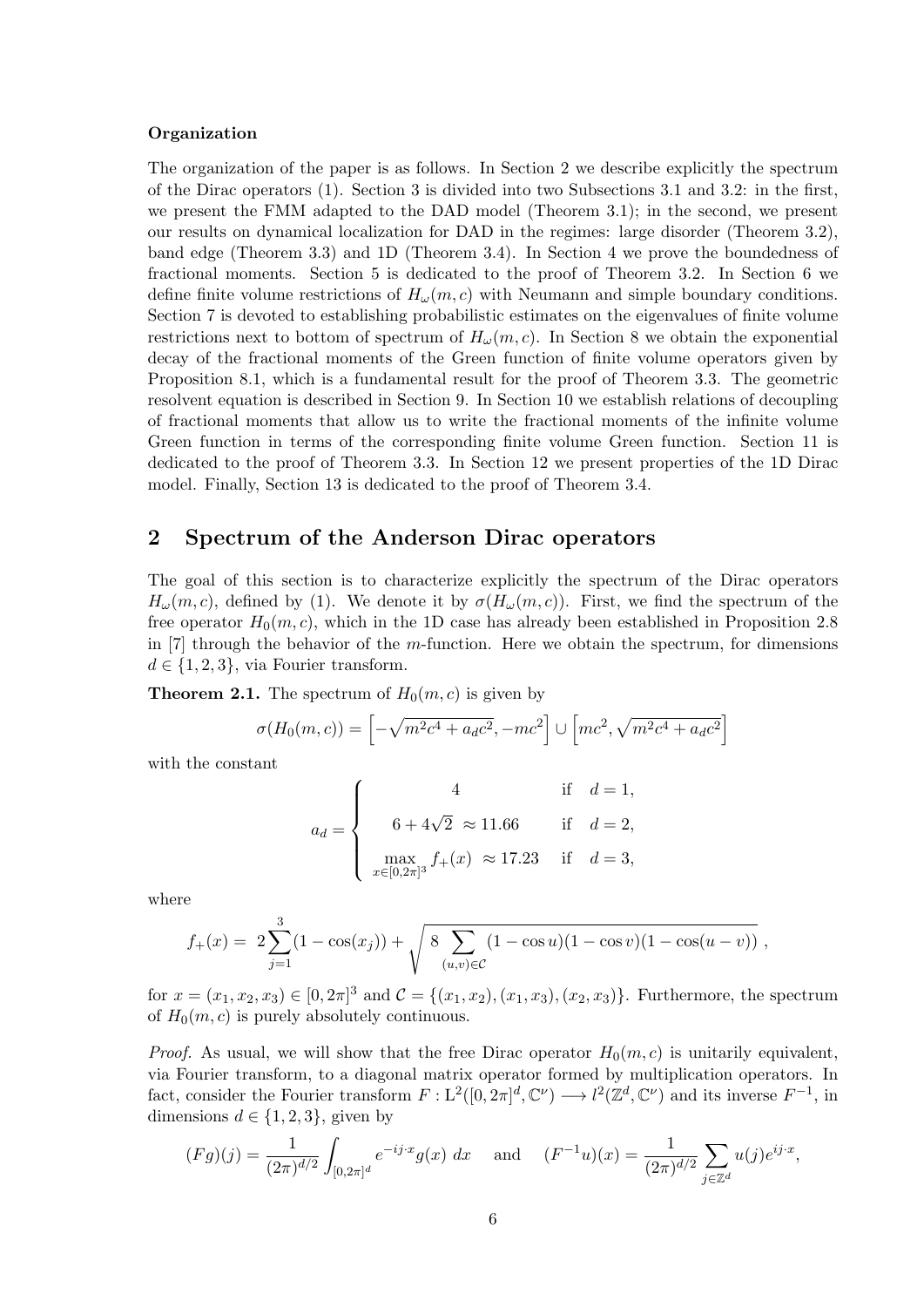where  $j \cdot x = \sum_{n=1}^{d} j_n x_n$ . A calculation shows that

$$
(F^{-1}H_0(m, c)F) g](x) = M_d g(x),
$$

for all  $g \in L^2([0, 2\pi]^d, \mathbb{C}^{\nu})$ ,  $x = (x_1, \dots, x_d) \in [0, 2\pi]^d$ , with

 $\sqrt{2}$ 

$$
M_d = c \sum_{n=1}^d S_n^{(d)} + mc^2 \mathcal{B}_d , \quad d \in \{1, 2, 3\},
$$

where  $\mathcal{B}_d$  are the diagonal matrices defined in (2) and

$$
S_1^{(1)} = S_1^{(2)} = \sigma_1 U_+(x_1) , \quad S_2^{(2)} = \sigma_2 U_+(x_2) , \quad S_n^{(3)} = \begin{pmatrix} O_2 & (\sigma_n U_-(x_n))^* \\ \sigma_n U_-(x_n) & O_2 \end{pmatrix},
$$

with  $\sigma_n$ ,  $n \in \{1, 2, 3\}$ , being the Pauli Matrices defined in (3) and

$$
U_{\pm}(x_n) = \begin{pmatrix} e^{-ix_n} - 1 & 0 \ 0 & e^{\pm ix_n} - 1 \end{pmatrix}.
$$

After diagonalizing the matrices  $M_d$  (for x fixed), we obtain the diagonal matrix

$$
D_d = \text{diag}(\lambda_1(x), \lambda_2(x)) \quad \text{for} \quad d \in \{1, 2\},
$$

where 
$$
\lambda_1(x) = -\lambda_2(x) = \sqrt{m^2 c^4 + c^2 f_+(x)}
$$
 and  
\n
$$
f_+(x) = \begin{cases} 2(1 - \cos x) & \text{if } d = 1, \\ 2(1 - \cos x_1)(1 - \sin x_2) + 2(1 - \cos x_2)(1 + \sin x_1) & \text{if } d = 2. \end{cases}
$$

In dimension  $d = 3$ ,

$$
D_d = \text{diag}(\lambda_1(x), \lambda_2(x), \lambda_3(x), \lambda_4(x))
$$
  
where  $\lambda_1(x) = -\lambda_3(x) = \sqrt{m^2c^4 + c^2f_+(x)}$ ,  $\lambda_2(x) = -\lambda_4(x) = \sqrt{m^2c^4 + c^2f_-(x)}$  and  

$$
f_{\pm}(x) = 2\sum_{j=1}^3 (1 - \cos(x_j)) \pm \sqrt{\frac{8}{(u,v)\in\mathcal{C}}(1 - \cos u)(1 - \cos v)(1 - \cos(u - v))}
$$
,

for  $x = (x_1, x_2, x_3) \in [0, 2\pi]^3$  and  $\mathcal{C} = \{(x_1, x_2), (x_1, x_3), (x_2, x_3)\}.$ 

It follows that  $H_0(m, c)$  is unitarily equivalent to the diagonal matrix operator  $D_d$ , which is formed by multiplication operators  $\mathcal{M}_{\lambda_i(x)}$ ,  $i \in \mathcal{A}$ . Thus

$$
\sigma(H_0(m, c)) = \sigma(D_d) = \bigcup_{i \in \mathcal{A}} \sigma(\mathcal{M}_{\lambda_i(x)})
$$
  
= 
$$
\left[ - \max_{x \in [0, 2\pi]^d} \lambda_1(x) , - \min_{x \in [0, 2\pi]^d} \lambda_1(x) \right] \bigcup \left[ \min_{x \in [0, 2\pi]^d} \lambda_1(x) , \max_{x \in [0, 2\pi]^d} \lambda_1(x) \right]
$$

with

$$
\min_{x \in [0,2\pi]^d} \lambda_1(x) = \sqrt{m^2 c^4 + c^2 \min_{x \in [0,2\pi]^d} f_+(x)} = \sqrt{m^2 c^4 + c^2 \cdot 0} = mc^2
$$

and

$$
\max_{x \in [0,2\pi]^d} \lambda_1(x) = \sqrt{m^2 c^4 + c^2 \max_{x \in [0,2\pi]^d} f_+(x)},
$$

where  $\max_{x \in [0,2\pi]^d} f_+(x) = a_d$  is given in the statement of the theorem. Moreover, the function  $\lambda_i : [0, 2\pi]^d \longrightarrow \mathbb{R}$  is continuous and inverse images of sets of zero Lebesgue measure in R under the function  $\lambda_i$  are sets of zero Lebesgue measure in  $\mathbb{R}^d$ . Therefore, the spectrum  $\sigma(H_0(m, c)) = \bigcup_{i \in A} \sigma(M_{\lambda_i(x)})$  is purely absolutely continuous.  $\Box$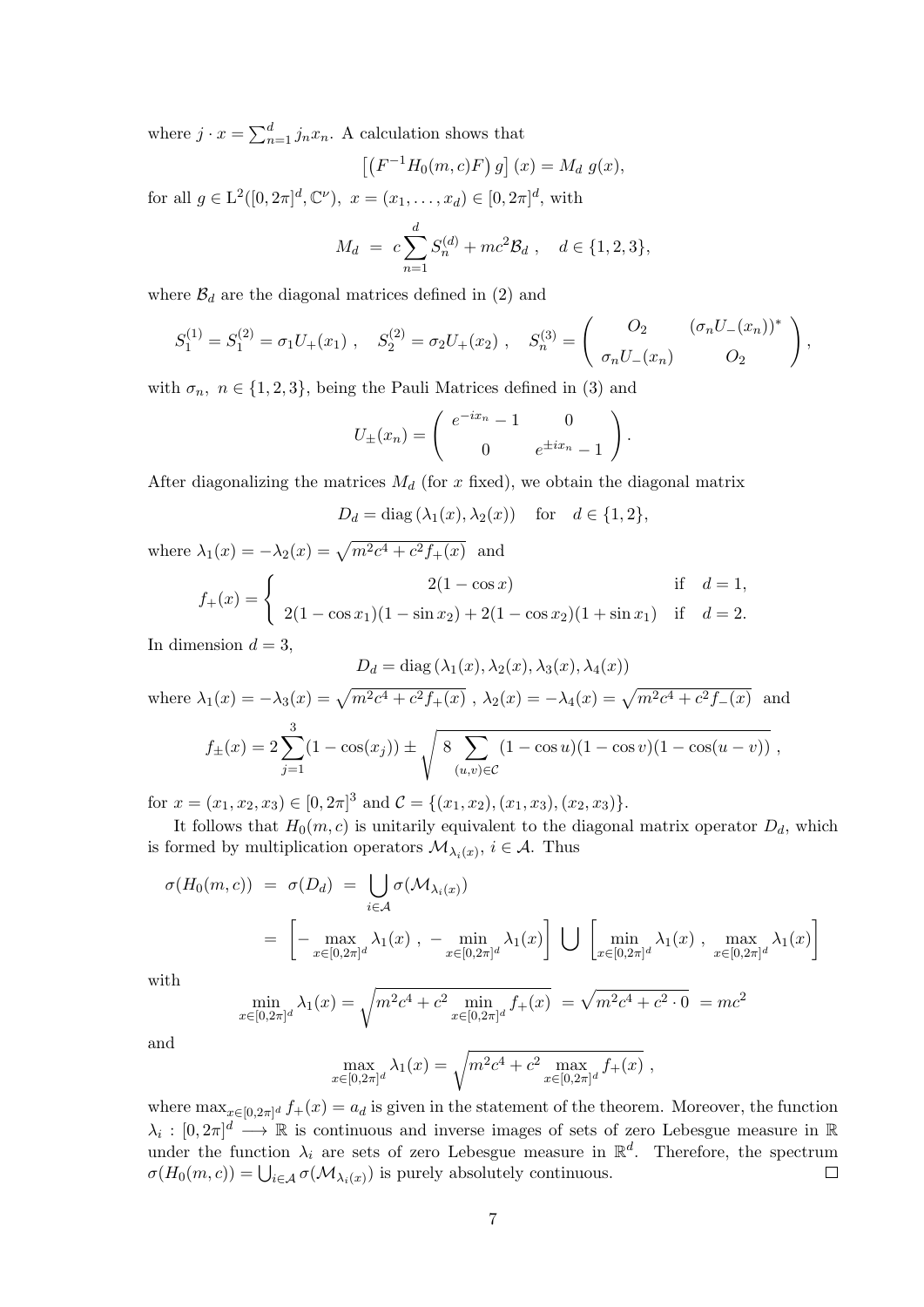The next step is to determine the spectrum of  $H_{\omega}(m, c)$ . It follows, as a consequence of the general theory of ergodic operators [19], for which the Anderson Dirac operator is a special case, that the spectrum of  $H_{\omega}(m, c)$  is almost surely deterministic, i.e., there exists a closed subset  $\Sigma$  of  $\mathbb R$  such that

$$
\sigma(H_{\omega}(m, c)) = \Sigma, \quad \mathbb{P}\text{-a.s.}
$$

The following result explicitly describes the spectrum of the Dirac operators  $H_{\omega}(m, c)$ . The proof will be omitted since it is analogous the proof of Theorem 3.9 in [19] or Theorem 2 in [27].

**Theorem 2.2.** The spectrum of  $H_{\omega}(m, c)$  is almost surely given by

$$
\sigma(H_{\omega}(m, c)) = \sigma(H_0(m, c)) + \text{supp }\mu.
$$

By hypothesis, supp  $\mu = [\omega_{\min}, \omega_{\max}]$ . Without loss of generality we will assume that  $\omega_{\rm min} = 0$ , since otherwise just consider the operator  $H_{\omega}(m, c) - \omega_{\rm min} I_2$ . Thus  $V_{\omega}^{(\alpha)}(j) = \omega_{j\alpha} \ge 0$ for all  $j \in \mathbb{Z}^d$  and  $\alpha \in \mathcal{A}$ . By Theorems 2.2 and 2.1, the spectrum of  $H_\omega(m, c)$  is almost surely

$$
\sigma(H_{\omega}(m, c)) = \Sigma = \left[ -\sqrt{m^2 c^4 + a_d c^2}, -mc^2 + \omega_{\text{max}} \right] \cup \left[ mc^2, \sqrt{m^2 c^4 + a_d c^2} + \omega_{\text{max}} \right].
$$

Furthermore, if one assumes that  $0 < \omega_{\text{max}} < 2mc^2$  for  $m > 0$ , which guarantees the existence of the gap  $(-mc^2 + \omega_{\text{max}} , mc^2)$  in the spectrum of  $H_\omega(m, c)$  for  $m > 0$ , then the values

$$
-\sqrt{m^2c^4 + a_d c^2}
$$
,  $-mc^2 + \omega_{\text{max}}$ ,  $mc^2$  and  $\sqrt{m^2c^4 + a_d c^2} + \omega_{\text{max}}$ 

are the band edges of  $\sigma(H_{\omega}(m, c))$ . In the case  $m = 0$ , the spectrum of  $H_{\omega}(m, c)$  does not have a gap and  $-\sqrt{m^2c^4 + a_d c^2}$  and  $\sqrt{m^2c^4 + a_d c^2} + \omega_{\text{max}}$  are the band edges of  $\sigma(H_\omega(m, c))$ .

# 3 Results on localization

In this section we discuss the concept of dynamical localization (Definition 3.1 below) and some of its consequences. We further include two subsections 3.1 and 3.2: in the former, we present the criteria of the fractional moments adapted to the DAD model (Theorem 3.1), which is used to obtain dynamical localization; in the latter, we present the main results of this work (Theorems 3.2, 3.3 and 3.4), i.e., dynamical localization for the Anderson Dirac operators (1).

Denote by  $\{e_{j\alpha}\}_{j\in\mathbb{Z}^d,\alpha\in\mathcal{A}} = \{e_j\otimes \delta_\alpha\}_{j\in\mathbb{Z}^d,\alpha\in\mathcal{A}}$  the canonical orthonormal basis of  $l^2(\mathbb{Z}^d,\mathbb{C}^\nu)$ , whose elements  $e_j \otimes \delta_\alpha$  are tensor products of elements of the canonical basis  $\{e_j\}_{j\in\mathbb{Z}^d}$  of  $l^2(\mathbb{Z}^d,\mathbb{C})$  with elements of canonical basis  $\{\delta_\alpha\}_{\alpha\in\mathcal{A}}$  of  $\mathbb{C}^\nu$ , where  $\mathcal{A} = \{1,2\}$  if  $d \in \{1,2\}$  and  $\mathcal{A} = \{1, 2, 3, 4\}$  if  $d = 3$ . Throughout this paper we will use the norm  $|j| := |j_1| + \cdots + |j_d|$  of  $j=(j_1,\ldots,j_d)\in\mathbb{Z}^d.$ 

**Definition 3.1.** The operator  $H_{\omega}(m, c)$  exhibits dynamical localization in an interval  $I \subset \mathbb{R}$ if there exist finite numbers  $C > 0$  and  $\eta > 0$  such that, for each  $j, k \in \mathbb{Z}^d$  and each  $\alpha, \beta \in \mathcal{A}$ ,

$$
\mathbb{E}\left(\sup_{t\in\mathbb{R}}\left|\left\langle e_{j\alpha}, e^{-itH_{\omega}(m,c)}\chi_{I}(H_{\omega}(m,c))e_{k\beta}\right\rangle\right|\right)\leq Ce^{-\eta|j-k|}.
$$
\n(5)

Here,  $\mathbb{E}(X) = \int_{\Omega} X \, d\mathbb{P}$  denotes the expectation with respect to the probability measure  $\mathbb{P}$  for random variables X on  $\Omega$  and  $\chi_I(H_\omega(m,c))$  is the spectral projection of  $H_\omega(m,c)$  associated with  $I$ .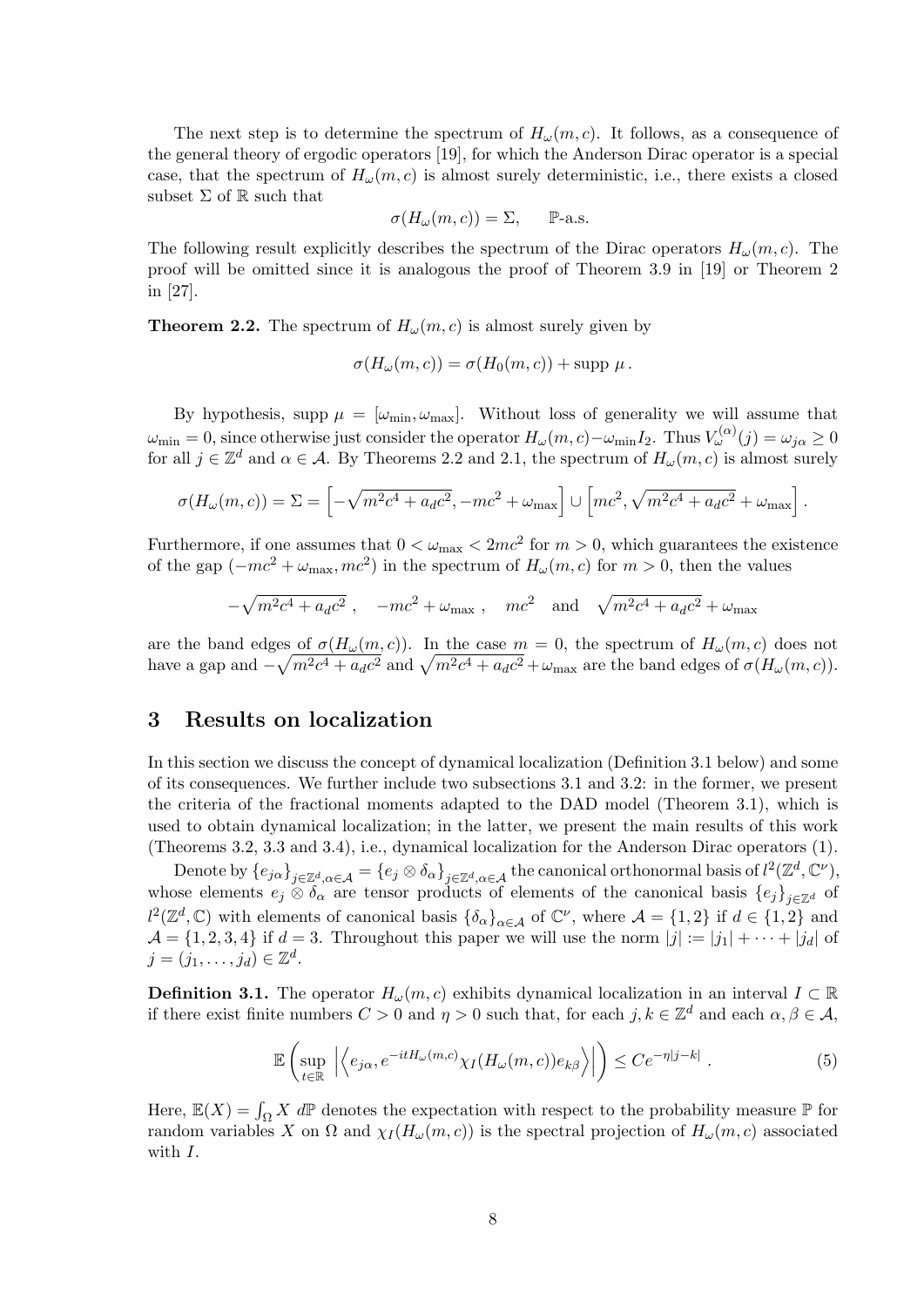Dynamical localization in the form (5) implies that all moments of the position operator are bounded in time (see [27]; it is similar for the Dirac model), i.e., for all  $p > 0$  and for any  $\Psi \in l^2(\mathbb{Z}^d, \mathbb{C}^{\nu})$  of compact support,

$$
\sup_{t \in \mathbb{R}} \left\| |X|^p e^{-itH_\omega(m,c)} \chi_I(H_\omega(m,c)) \Psi \right\| < \infty \quad \mathbb{P}\text{-a.s.} \tag{6}
$$

where the "position" operator |X| is defined by  $(|X|\Phi)(n) = |n|\Phi(n)$ . Thus, the solutions of the time-dependent Dirac equation  $H_{\omega}(m, c)\Psi(t) = i\partial_t \Psi(t)$  stay localized in space, uniformly for all times, which is interpreted as absence of quantum transport.

It also true that dynamical localization implies that  $H_{\omega}(m, c)$  has pure point spectrum, for almost every  $\omega$ , via the RAGE Theorem (see Proposition 5.3 of [27]; a similar result is valid for the Dirac model). The proof that the spectrum is pure point does not imply exponential decay of the corresponding eigenfunctions. Nonetheless, it is shown in [2, 4] how this follows directly from exponential decay of the fractional moments of the Green function (estimate (8) of the Theorem 3.1 below) using the Simon-Wolff's criterion.

### 3.1 Fractional moments criteria for localization

The Green function  $\mathcal{G}_{\omega}(m, c, z)$  of  $H_{\omega}(m, c)$  is the matrix representation of the resolvent  $(H_{\omega}(m, c) - zI)^{-1}$ , whose elements are given by

$$
G_{\omega}^{\alpha\beta}(j,k;z) := \langle e_{j\alpha}, (H_{\omega}(m,c) - zI)^{-1} e_{k\beta} \rangle, \qquad (7)
$$

with  $j, k \in \mathbb{Z}^d$ ,  $\alpha, \beta \in \mathcal{A}$  and  $z \in \mathbb{C} \setminus \mathbb{R}$ .

The following result, which is the fractional moments method adapted to DAD, is used as a criterion to establish dynamical localization for  $H_{\omega}(m, c)$ . This result is a consequence of Theorem 7.7 in [4] (where the result is formulated in the context of general graphs) and Definition 3.1 above; it can also be obtained from a version that was developed for the discrete Anderson Schrödinger model (see  $[2, 27]$ ). Nevertheless, there is also a version of this method in finite volume (Theorem 7.11 in [4]), which applies to Dirac Hamiltonians  $H_{\omega}(m, c)$  restricted to finite subsets of  $\mathbb{Z}^d$  (see also [3, 27])). In order to obtain dynamical localization, we just need to prove that the fractional moments  $\mathbb{E}\left( |G_{\omega}^{\alpha\beta}(j,k;z)|^s \right)$ , for  $s \in (0,1)$ , decay exponentially with  $|j - k|$ .

**Theorem 3.1. (FMM).** Let  $I \subset \mathbb{R}$  be a bounded interval. If there exist  $s \in (0,1)$ ,  $0 < C < \infty$ and  $\eta > 0$  such that, for each  $j, k \in \mathbb{Z}^d$ ,  $\alpha, \beta \in \mathcal{A}$ , all  $E \in I$  and  $\epsilon > 0$ ,

$$
\mathbb{E}\left(|G_{\omega}^{\alpha\beta}(j,k;E+i\epsilon)|^s\right)\leq Ce^{-\eta|j-k|},\tag{8}
$$

then  $H_{\omega}(m, c)$  exhibits dynamical localization in the form (5) on the interval I.

### 3.2 Localization regimes

We will show that for each of the regimes (j)-(jjj) described in the Introduction, we have the exponential decay of fractional moments of the Green function (Theorems 3.2, 3.3 and 3.4 below). Thus dynamical localization in each of these regimes follows by Theorem 3.1. In the proofs of our results we work with  $H_{\omega}(m, c)$  in infinite volume, that is, with DAD acting on the space  $l^2(\mathbb{Z}^d,\mathbb{C}^{\nu})$  (in the especial case of Theorem 3.3, we relate  $H_{\omega}(m,c)$  with their finite volume restrictions). However, these localization proofs can be adapted for the context of finite volume, using ideas from [3, 18].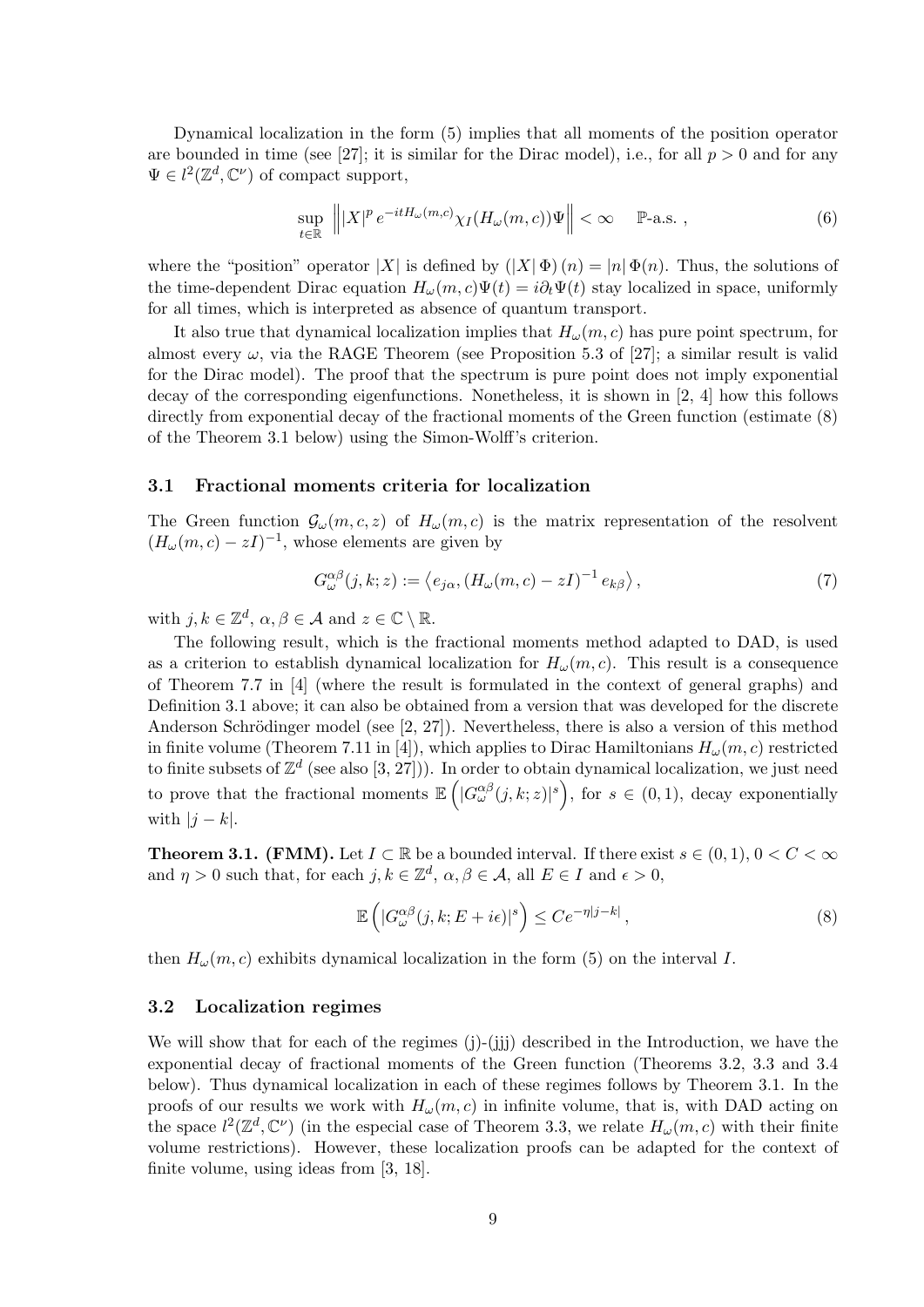In order to discuss the large disorder regime, we introduce an disorder parameter  $\lambda > 0$  in the DAD model and consider

$$
H_{\omega,\lambda}(m,c) := H_0(m,c) + \lambda V_{\omega}
$$
\n(9)

with  $H_0(m, c)$  and  $V_\omega$  defined by (i)-(ii) in the Introduction. We denote by  $\mathcal{G}_{\omega,\lambda}(m, c, z)$  the Green function of  $H_{\omega,\lambda}(m,c)$  with matrix elements  $G_{\omega,\lambda}^{\alpha\beta}(j,k;z)$  defined as in (7).

The first main goal is to check the fractional moment condition (8) for  $H_{\omega,\lambda}(m,c)$  with large enough disorder  $\lambda$ . More precisely, we prove in the Section 5 the following result:

**Theorem 3.2.** (Localization at large disorder). Consider the operator  $H_{\omega,\lambda}(m,c)$  defined by (9).

(i) Let  $0 < s < 1$ . There exists  $\lambda_0 > 0$  such that for  $\lambda \geq \lambda_0$ , there exist finite numbers  $C = C(\lambda_0) > 0$  and  $\eta = \eta(\lambda_0) > 0$  such that

$$
\mathbb{E}\left(|G_{\omega,\lambda}^{\alpha\beta}(j,k;z)|^s\right)\leq Ce^{-\eta|j-k|},
$$

for all  $j, k \in \mathbb{Z}^d$ ,  $\alpha, \beta \in \mathcal{A}$  and all  $z \in \mathbb{C} \setminus \mathbb{R}$ .

(ii) For every  $\lambda \geq \lambda_0$ , the operator  $H_{\omega,\lambda}(m,c)$  exhibits dynamical localization in the form (5) on its spectrum.

Theorem 3.2 can be obtained as an application of the Theorem 3.1 and Lemma 3.2 in [2], since due to example  $(c)$  of the Section 4 in [2], the DAD model can be considered as a particular case of the operators  $H = T + U_0(x) + \lambda V_x$  with diagonal disorder. However, we would like to stress the following:

- In [2], the distribution of the potential is conditionally absolutely continuous and conditionally  $\tau$ -regular, with some  $0 < \tau \leq 1$ . In DAD, the distribution of the potential is absolutely continuous with bounded density and of compact support.
- Our proof uses Proposition 4.1 (boundedness of the fractional moments of the Green function), which is also used in the proof of our localization results in band edge and 1D regimes (Theorems 3.3 and 3.4 below).
- The proofs of Proposition 4.1 and Theorem 3.2 explicitly need the independence of the potentials  $V_{\omega}^{(\alpha)}(j)$  with respect to positions j and components  $\alpha$ .
- The proof of our result does not use the fact that  $H_{\omega}(m, c)$  has almost surely a complete set of orthonormal eigenfunctions that decay exponentially (as in Theorem 3.1 in [2]), but so recursive relations (30)-(40) between the fractional moments of the components of Green function, which are specific of DAD. Such relations result, by using Proposition 4.1, in exponential decay of those moments in each component.

Let  $\mathcal{H}_+$  and  $\mathcal{H}_-$  be the subspaces of  $l^2(\mathbb{Z}^d, \mathbb{C}^{\nu})$  of negative and positive energies, respectively. We denote by  $\mathcal{P}_{\pm}$  the orthogonal projection operators onto  $\mathcal{H}_{\pm}$  (for more details see [29]). We can write  $l^2(\mathbb{Z}^d, \mathbb{C}^\nu) = \mathcal{H}_+ \oplus \mathcal{H}_-$  and every state  $\Psi \in l^2(\mathbb{Z}^d, \mathbb{C}^\nu)$  can be uniquely written as  $\Psi = \Psi_+ + \Psi_-,$  where  $\Psi_+ = \mathcal{P}_+ \Psi$  and  $\Psi_- = \mathcal{P}_- \Psi$ . Moreover, for nonzero vectors,  $\langle \Psi_+, H_0(m, c) \Psi_+ \rangle > 0$  and  $\langle \Psi_-, H_0(m, c) \Psi_- \rangle < 0$ . We denote by

$$
H_{\omega}(m, c)|_{\mathcal{H}_{\pm}} = H_0(m, c)|_{\mathcal{H}_{\pm}} + V_{\omega}|_{\mathcal{H}_{\pm}}
$$
\n(10)

the restriction of  $H_{\omega}(m, c)$  to the subspaces  $\mathcal{H}_{\pm}$ . Let  $\mathcal{G}_{\omega}^{\mathcal{H}_{\pm}}(m, c, z)$  be the Green function of  $H_{\omega}(m, c)|_{\mathcal{H}_{\pm}}$ , with matrix elements  $G_{\omega}^{\alpha\beta, \mathcal{H}_{\pm}}(j, k; z)$  defined as in (7).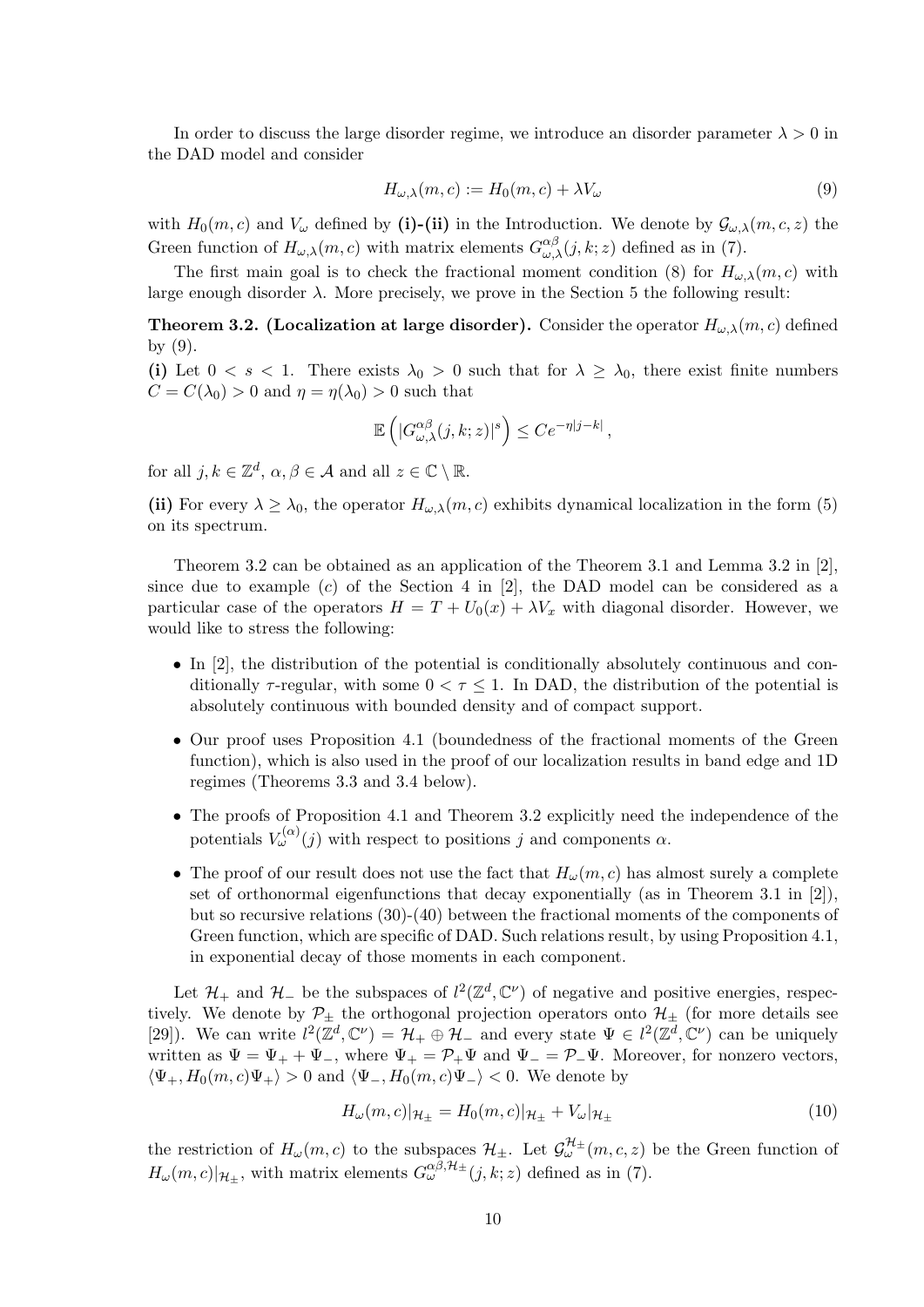The following theorem is the main technical result of this paper on band edge localization, which we prove in Section 11. This result is different from Theorem 3.2 in [2] and its proof uses the initial estimates of Lifshitz tails given in Lemma 7.1, Proposition 8.1 and the decoupling estimate (61).

**Theorem 3.3. (Band edge localization).** Consider the operators  $H_{\omega}(m, c)|_{\mathcal{H}_{\pm}}$  defined by (10) with  $m > 0$  and let  $0 < \omega_{\text{max}} < 2mc^2$ .

(i) For every  $s \in (0, 1)$ , there exist finite numbers  $\delta > 0$ ,  $C > 0$  and  $\eta > 0$  such that

$$
\mathbb{E}\left(|G_{\omega}^{\alpha\beta,\mathcal{H}_{\pm}}(j,k;E+i\epsilon)|^{s}\right) \leq Ce^{-\eta|j-k|},\tag{11}
$$

for all  $j, k \in \mathbb{Z}^d$ ,  $\alpha, \beta \in \mathcal{A}, E \in I_{\delta}^{\pm}$  $\sigma_{\delta}^{\pm}(m, c)$  and  $\epsilon > 0$ , where  $I_{\delta}^{+}$  $\sigma_{\delta}^+(m, c)$  is any of the positive energy intervals

$$
[mc^2, mc^2 + \delta]
$$
 or  $\left[\sqrt{m^2c^4 + a_d c^2} + \omega_{\text{max}} - \delta, \sqrt{m^2c^4 + a_d c^2} + \omega_{\text{max}}\right]$ , (12)

and  $I_{\delta}^ \bar{\delta}(m, c)$  is any of the negative energy intervals

$$
[-mc^{2} + \omega_{\text{max}} - \delta, -mc^{2} + \omega_{\text{max}}] \quad \text{or} \quad \left[ -\sqrt{m^{2}c^{4} + a_{d}c^{2}}, -\sqrt{m^{2}c^{4} + a_{d}c^{2}} + \delta \right]. \tag{13}
$$

(ii) The operator  $H_{\omega}(m, c)|_{\mathcal{H}_{\pm}}$  exhibits dynamical localization in the form (5) in  $I_{\delta}^{\pm}$  $\overline{\overset{\pm}{\delta}}(m,c).$ 

The strategy of the proof of item (i) of Theorem 3.3 is the usual in the FMM, namely, we control the expectation value of fractional moments of the infinite volume Green function,  $\mathbb{E}(|G_{\omega}^{\alpha\beta,\mathcal{H}_{\pm}}(j,k;E+i\epsilon)|^s)$  for  $s\in(0,1)$ , in terms of the expectation value of fractional moments of the Green function of a finite volume restriction of the operator (see Proposition 8.1 and the decoupling estimate (61)).

For the one-dimensional DAD, dynamical localization holds throughout the spectrum, independent of the disorder strength. More precisely,

**Theorem 3.4. (1D localization).** Consider the operator  $H_{\omega}(m, c)$  defined by (1) on  $l^2(\mathbb{Z}, \mathbb{C}^2)$ . (i) There exists a number  $s_0 \in (0,1)$  such that, for each  $0 < s < s_0$ , there exist finite numbers  $C > 0$  and  $\eta > 0$  such that

$$
\mathbb{E}\left(|G_{\omega}^{\alpha\beta}(j,k;E+i\epsilon)|^{s}\right) \le Ce^{-\eta|j-k|},\tag{14}
$$

for all  $j, k \in \mathbb{Z}, \alpha, \beta \in \{1, 2\}, E \in \sigma(H_{\omega}(m, c))$  and  $\epsilon > 0$ .

(ii) The operator  $H_{\omega}(m, c)$  exhibits dynamical localization in the form (5) on its spectrum.

Theorem 3.4 is proven in Section 13. In the one-dimensional case, the proof of localization is different from the established in large disorder and band edge regimes. In this case, one has the formalism of the transfer matrices (see Section 12), which allows one to obtain the exponential decay described in Lemma 12.1 and the special representation (65) of the Green function in terms of generalized eigenfunctions. In Section 13, we show how this leads to exponential decay in (14).

# 4 Boundedness of fractional moments

The proof of Theorem 3.2 follows general ideas from [2, 27] used in the context of the Anderson Schrödinger model, but with specific constructions of DAD as have been mentioned in Introduction and Subsection 3.2. The first important point in this proof, which is the goal of this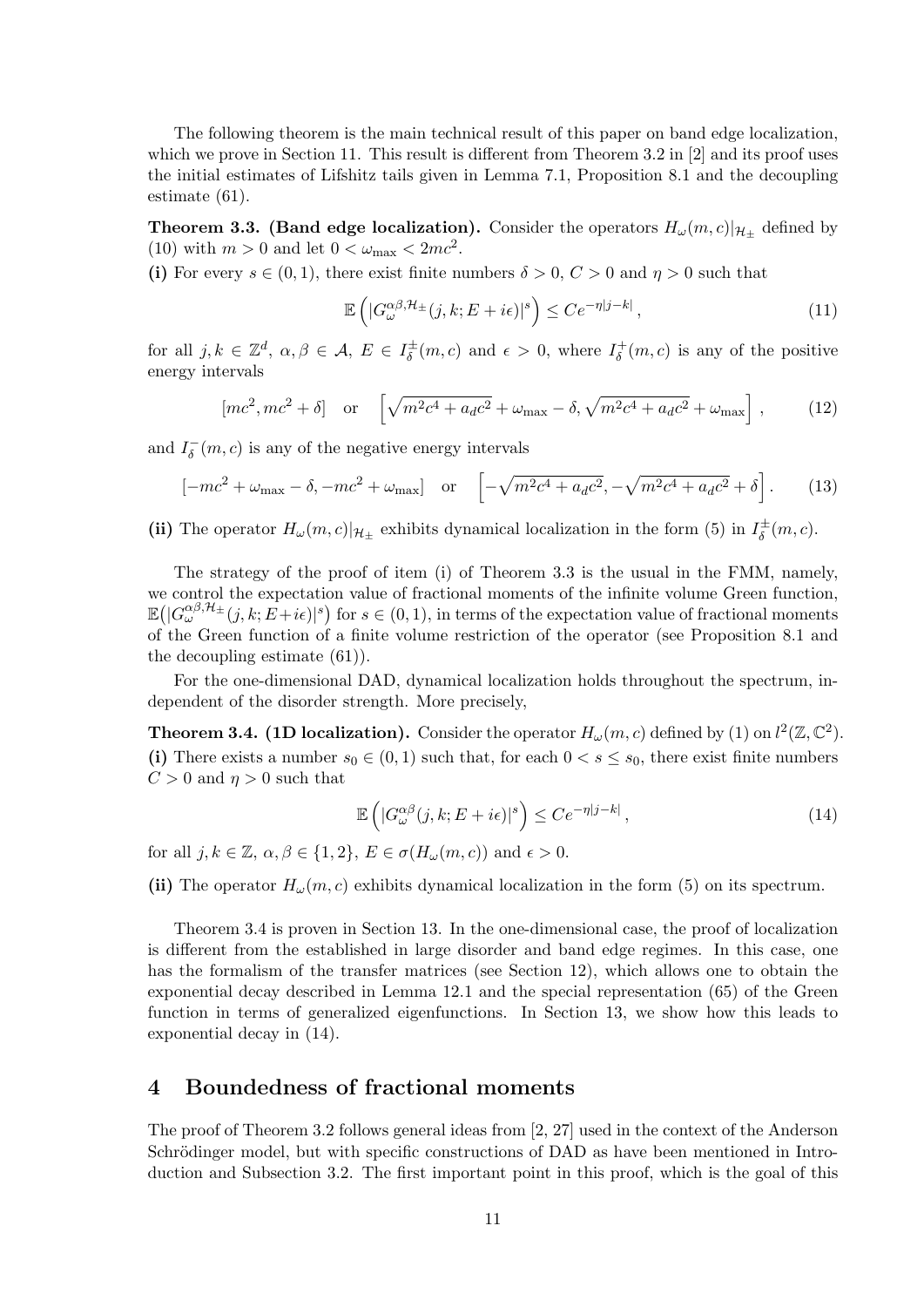section, is to establish the boundedness of the fractional moments of the Green function (for any parameter  $\lambda > 0$ ; this is the content of Proposition 4.1 below (a-priori bound, adapted from [27]). The following two lemmas, whose proofs can be found in [16, 17, 28], will be used in the proof of Proposition 4.1.

**Lemma 4.1.** Let  $g : \mathbb{R} \to \mathbb{R}$  be a nonnegative function with  $g \in L^1(\mathbb{R}) \cap L^{\infty}(\mathbb{R})$  and  $s \in (0,1)$ . Then, for  $C(s, g) = ||g||_{\infty}^{s} ||g||_{1}^{1-s}$ 1  $2^s s^{-s}$  $\frac{2}{1-s} < \infty$  sone has, for each  $\theta \in \mathbb{C}$ ,

$$
\int_{\text{supp }g}\frac{1}{|v+\theta|^s}g(v)dv \ \leq \ C(s,g)\,.
$$

**Lemma 4.2.** For every  $s \in (0,1)$  and  $a > 0$ , there exists a constant  $C(a, s) < \infty$  such that

$$
\int_{-a}^{a} \|(M - uI)^{-1}\|^{s} du \leq C(a, s),
$$

for each matrix  $M \in M_{2\times 2}(\mathbb{C})$  such that either Im  $M = \frac{1}{2}$  $\frac{1}{2i}(M - M^*) \ge 0$  or Im  $M \le 0$ .

**Proposition 4.1.** For each  $s \in (0,1)$ , there exists a constant  $C_1 = C_1(s,\rho) < \infty$  such that, for each  $j, k \in \mathbb{Z}^d$ ,  $\alpha, \beta \in \mathcal{A}, z \in \mathbb{C} \setminus \mathbb{R}$  and  $\lambda > 0$ ,

$$
\mathbb{E}_{j,k}^{\alpha\beta} \left( |G_{\omega,\lambda}^{\alpha\beta}(j,k;z)|^s \right) \le C_1 \lambda^{-s} \,, \tag{15}
$$

where

$$
\mathbb{E}_{j,k}^{\alpha\beta}(\cdots):=\int\int\cdots \rho(\omega_{j\alpha})d\omega_{j\alpha}\,\,\rho(\omega_{k\beta})d\omega_{k\beta}
$$

is the conditional expectation with  $(\omega_{l\gamma})_{l\in\mathbb{Z}^d\setminus\{j,k\}}$  or  $\gamma\neq\alpha,\beta$  fixed. Consequently,

$$
\mathbb{E}\left(|G_{\omega,\lambda}^{\alpha\beta}(j,k;z)|^{s}\right) \leq C_{1}\lambda^{-s}.\tag{16}
$$

*Proof.* Let us fix the parameters m, c and denote  $H_{\omega,\lambda} = H_{\omega,\lambda}(m, c)$ . The proof of (15) is split into two cases:

1)  $(j, \alpha) = (k, \beta)$ . In this case, for  $j \in \mathbb{Z}^d$  and  $\alpha \in \mathcal{A}$  fixed, write  $\omega = (\hat{\omega}, \omega_{j\alpha})$  where  $\hat{\omega} = (\omega_{l\gamma})_{l\in\mathbb{Z}^d\setminus\{j\}}$  or  $\gamma\neq\alpha$ . Let  $P_{e_{j\alpha}} := \langle e_{j\alpha}, \cdot \rangle e_{j\alpha}$  be the orthogonal projection onto the subspace spanned by  $e_{j\alpha}$ . We can separate the  $\omega_{j\alpha}$  and  $\hat{\omega}$  dependence of  $H_{\omega,\lambda}$  as

$$
H_{\omega,\lambda} = H_{\hat{\omega},\lambda} + \lambda \omega_{j\alpha} P_{e_{j\alpha}}.
$$

Observe that the operators  $H_{\omega,\lambda}$  and  $H_{\hat{\omega},\lambda}$  are bounded self-adjoints on  $l^2(\mathbb{Z}^d,\mathbb{C}^{\nu})$  and  $z \notin$  $\sigma(H_{\omega,\lambda}) \cup \sigma(H_{\omega,\lambda})$ . Thus, by the second resolvent identity we have

$$
(H_{\omega,\lambda} - zI)^{-1} = (H_{\hat{\omega},\lambda} - zI)^{-1} - \lambda \omega_{j\alpha} (H_{\hat{\omega},\lambda} - zI)^{-1} P_{e_{j\alpha}} (H_{\omega,\lambda} - zI)^{-1}.
$$

It follows from this relation that the corresponding diagonal elements of the Green functions satisfy

$$
G^{\alpha\alpha}_{\omega,\lambda}(j,j;z) = G^{\alpha\alpha}_{\hat{\omega},\lambda}(j,j;z) - \lambda \omega_{j\alpha} G^{\alpha\alpha}_{\hat{\omega},\lambda}(j,j;z) G^{\alpha\alpha}_{\omega,\lambda}(j,j;z). \tag{17}
$$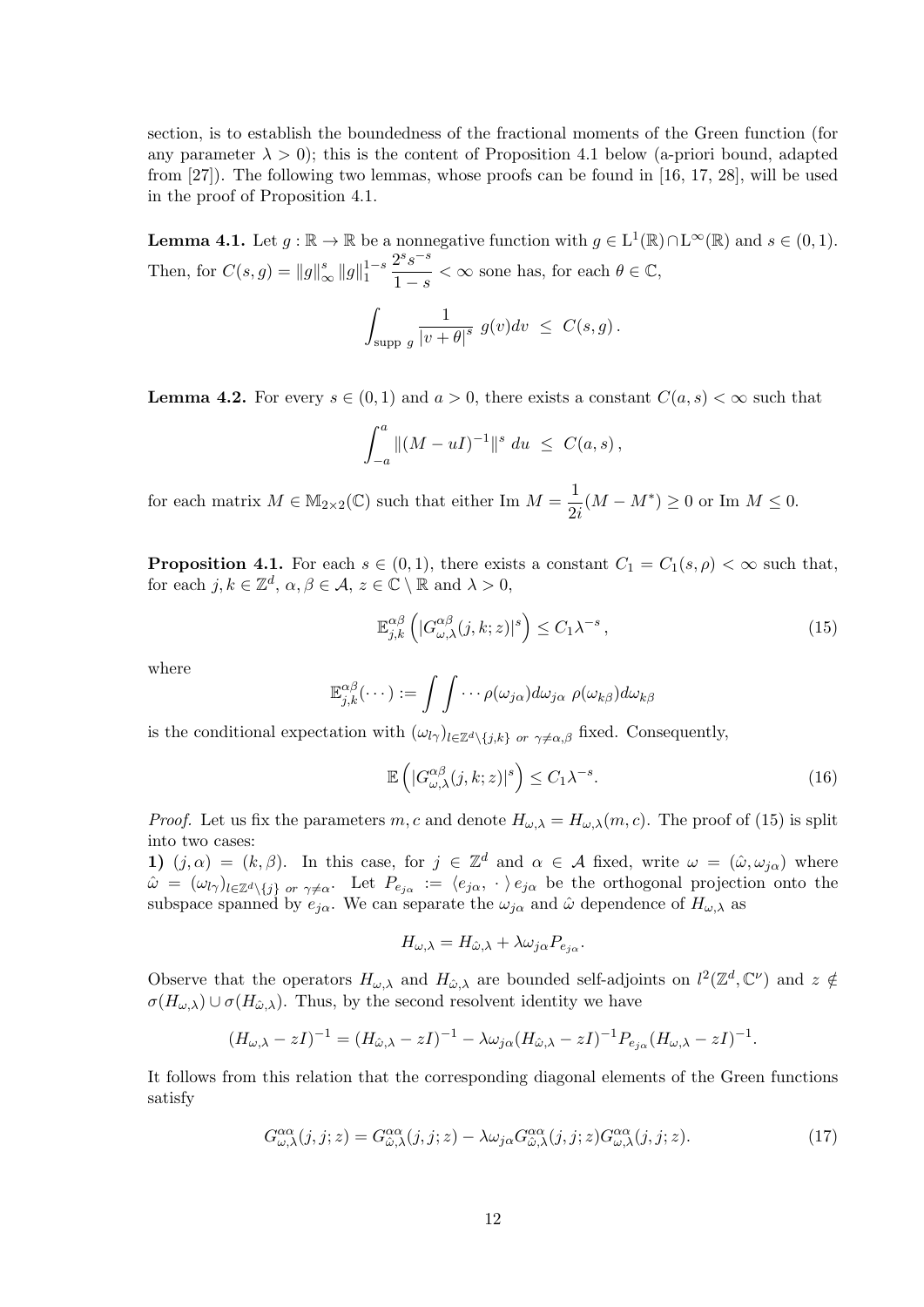Since the Green function satisfies Im  $G^{\alpha\alpha}_{\hat{\omega},\lambda}(j,j;z)$  $\frac{\partial \partial \lambda}(y, y, z)}{\lim z} > 0$  for Im  $z \neq 0$ , then  $G^{\alpha\alpha}_{\hat{\omega},\lambda}(j, j; z) \neq 0$  and it follows from (17) that

$$
G_{\omega,\lambda}^{\alpha\alpha}(j,j;z) = \frac{1}{\xi + \lambda\omega_{j\alpha}} \quad \text{with} \quad \xi = \frac{1}{G_{\hat{\omega},\lambda}^{\alpha\alpha}(j,j;z)}.
$$
 (18)

Note that  $\xi$  not depend on  $\omega_{j\alpha}$ . Thus, writing  $\mathbb{E}_{j}^{\alpha}(\cdots) := \int \cdots \rho(\omega_{j\alpha}) d\omega_{j\alpha}$  and using (18), we find that

$$
\mathbb{E}_{j}^{\alpha}\left(|G_{\omega,\lambda}^{\alpha\alpha}(j,j;z)|^{s}\right) = \frac{1}{\lambda^{s}} \int_{\text{supp }\rho} \frac{1}{\left|\omega_{j\alpha} + \frac{\xi}{\lambda}\right|^{s}} \rho(\omega_{j\alpha}) d\omega_{j\alpha} \leq \frac{1}{\lambda^{s}} C(s,\rho),
$$

with the constant  $C(s, \rho)$  given by Lemma 4.1 (applied for  $\theta = \xi/\lambda$  and  $g = \rho$ ), which is independent of  $\lambda$  and  $\xi$ , and thus independent of  $\hat{\omega}$ , z, j and  $\alpha$ .

2)  $(i, \alpha) \neq (k, \beta)$ . We prove this case replacing the rank-one perturbation argument above by a rank-two perturbation argument. For  $j, k \in \mathbb{Z}^d$  and  $\alpha, \beta \in \mathcal{A}$  fixed, we write  $\omega = (\hat{\omega}, \omega_{j\alpha}, \omega_{k\beta})$ where  $\hat{\omega} = (\omega_{l\gamma})_{l\in\mathbb{Z}^d\backslash\{j,k\}}$  or  $\gamma\neq\alpha,\beta$ . Let  $P = P_{e_{j\alpha}} + P_{e_{k\beta}}$  and write

$$
H_{\omega,\lambda} = H_{\hat{\omega},\lambda} + \lambda \omega_{j\alpha} P_{e_{j\alpha}} + \lambda \omega_{k\beta} P_{e_{k\beta}}.
$$

Using the second resolvent identity we obtain

$$
P(H_{\omega,\lambda} - zI)^{-1}P
$$
  
=  $P(H_{\hat{\omega},\lambda} - zI)^{-1}P - \lambda P(H_{\hat{\omega},\lambda} - zI)^{-1}P(\omega_{j\alpha}P_{e_{j\alpha}} + \omega_{k\beta}P_{e_{k\beta}})P(H_{\omega,\lambda} - zI)^{-1}P.$  (19)

Now the operators  $P(H_{\omega,\lambda}-zI)^{-1}P$  and  $P(H_{\hat{\omega},\lambda}-zI)^{-1}P$  can be represented by the matrices (in the space  $M_{2\times 2}(\mathbb{C})$ )

$$
Q = \left( \begin{array}{cc} G_{\omega,\lambda}^{\alpha\alpha}(j,j;z) & G_{\omega,\lambda}^{\alpha\beta}(j,k;z) \\ G_{\omega,\lambda}^{\beta\alpha}(k,j;z) & G_{\omega,\lambda}^{\beta\beta}(k,k;z) \end{array} \right) \; , \quad \hat{Q} = \left( \begin{array}{cc} G_{\hat{\omega},\lambda}^{\alpha\alpha}(j,j;z) & G_{\hat{\omega},\lambda}^{\alpha\beta}(j,k;z) \\ G_{\hat{\omega},\lambda}^{\beta\alpha}(k,j;z) & G_{\hat{\omega},\lambda}^{\beta\beta}(k,k;z) \end{array} \right) \; ,
$$

respectively, since  $G^{\alpha\beta}_{\omega,\lambda}(j,k;z) = \langle e_{j\alpha}, P(H_{\omega,\lambda} - zI)^{-1}Pe_{k\beta} \rangle$ . Moreover, the operator  $\omega_{j\alpha}P_{e_{j\alpha}} +$  $\omega_{k\beta}P_{e_{k\beta}}$  is represented by the matrix diag $(\omega_{j\alpha}, \omega_{k\beta})$ . Replacing these matrix representations in the relation (19) and developing it, we get

$$
Q = \left[ \hat{Q}^{-1} + \lambda \begin{pmatrix} \omega_{j\alpha} & 0\\ 0 & \omega_{k\beta} \end{pmatrix} \right]^{-1},
$$
\n(20)

which is a special case of the Krein formula (Lemma 2.2 of [2]).

Using (20) and the fact that  $G^{\alpha\beta}_{\omega,\lambda}(j,k;z)$  is one of the matrix-elements of Q, we find

$$
\begin{array}{rcl}\mathbb{E}_{j,k}^{\alpha\beta}\left(|G_{\omega,\lambda}^{\alpha\beta}(j,k;z)|^s\right) & \leq & \frac{1}{\lambda^s}\;\mathbb{E}_{j,k}^{\alpha\beta}\left(\left\|\left[-\frac{1}{\lambda}\hat{Q}^{-1}-\left(\begin{array}{cc} \omega_{j\alpha} & 0 \\ 0 & \omega_{k\beta} \end{array}\right)\right]^{-1}\right\|^{s}\right) \\
& \leq & \frac{\|\rho\|_\infty^2}{\lambda^s}\int_{-a}^a\int_{-a}^a\left\|\left[-\frac{1}{\lambda}\hat{Q}^{-1}-\left(\begin{array}{cc} \omega_{j\alpha} & 0 \\ 0 & \omega_{k\beta} \end{array}\right)\right]^{-1}\right\|^{s}d\omega_{j\alpha}\;d\omega_{k\beta}\,,\end{array}
$$

with  $a > 0$  large so that  $[-a, a] \supset \text{supp }\rho$ . In the double integral we use the change of variables  $u_{\pm} = (\omega_{j\alpha} \pm \omega_{k\beta})/2$ , which gives a Jacobian factor |  $\partial(\omega_{j\alpha},\omega_{k\beta})$  $\partial(u_+,u_-)$  $\Big| = 2.$  As  $\omega_{j\alpha}, \omega_{k\beta} \in [-a, a]$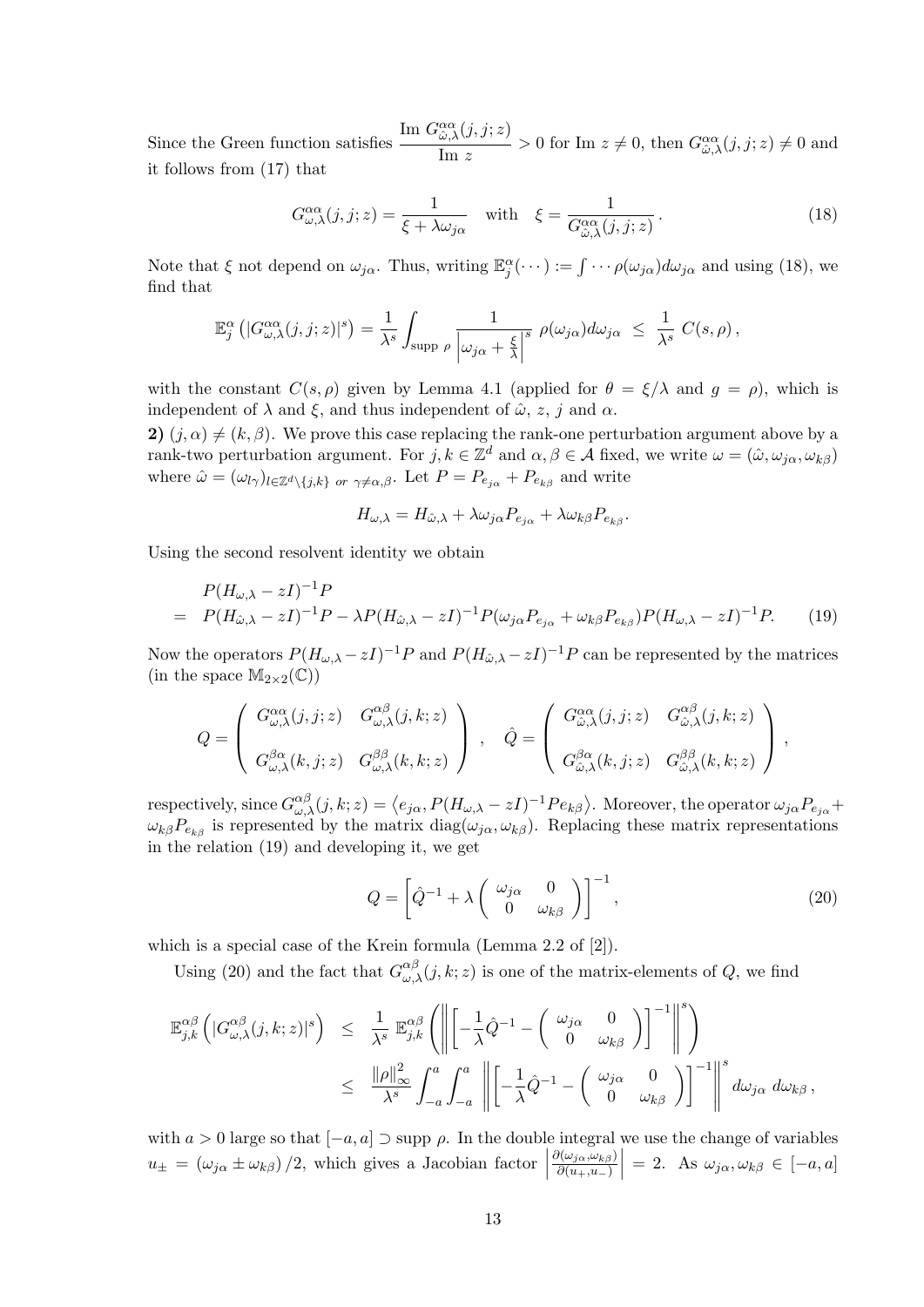implies  $u_{\pm} \in [-a, a]$ , we obtain the bound

$$
\mathbb{E}_{j,k}^{\alpha\beta}\left(|G_{\omega,\lambda}^{\alpha\beta}(j,k;z)|^s\right) \leq \frac{2\left\|\rho\right\|_{\infty}^2}{\lambda^s} \int_{-a}^a \int_{-a}^a \left\|\left[-\frac{1}{\lambda}\hat{Q}^{-1} + \left(\begin{array}{cc} -u_- & 0\\ 0 & u_- \end{array}\right) - u_+I\right]^{-1}\right\|^{s} du_+ du_-
$$
  

$$
\leq \frac{4a\left\|\rho\right\|_{\infty}^2}{\lambda^s} C(a,s) = \frac{C(s,\rho)}{\lambda^s} ,
$$

with the constant  $C(a, s)$  given by Lemma 4.2, which was applied to the matrix

$$
M = -\frac{1}{\lambda}\hat{Q}^{-1} + \begin{pmatrix} -u_- & 0\\ 0 & u_- \end{pmatrix}
$$

since Im  $M=\frac{1}{2}$  $\frac{1}{2i}(M - M^*) > 0$  if Im  $z > 0$  and Im  $M < 0$  if Im  $z < 0$ . Indeed,

$$
\frac{\text{Im } M}{\text{Im } z} = \frac{1}{\lambda} \ (\hat{Q}^{-1})^* P \ \frac{\text{Im } (H_{\hat{\omega},\lambda} - zI)^{-1}}{\text{Im } z} \ P \hat{Q}^{-1} > 0.
$$

Thus, we have concluded the proof of estimate (15). Taking the expectation of both sides of  $(15)$  we get  $(16)$ ; indeed,

$$
\mathbb{E}\left(|G_{\omega,\lambda}^{\alpha\beta}(j,k;z)|^{s}\right) = \mathbb{E}\left(\mathbb{E}_{j,k}^{\alpha\beta}\left(|G_{\omega,\lambda}^{\alpha\beta}(j,k;z)|^{s}\right)\right) \leq \mathbb{E}(C_{1}\lambda^{-s}) = C_{1}\lambda^{-s}.
$$

# 5 Proof of localization at large disorder

This section is dedicated to the proof of Theorem 3.2. Besides Proposition 4.1, we also need the following result (decoupling Lemma 4.2 in [27]):

**Lemma 5.1.** Let  $0 < s < 1$ . For each function  $g \in L^{\infty}(\mathbb{R})$  of compact support, there exists a constant  $C_2 < \infty$  such that, for each  $\xi, \theta \in \mathbb{C}$ ,

$$
\int \frac{1}{|v-\theta|^s} g(v) dv \ \leq \ C_2 \int \frac{|v-\xi|^s}{|v-\theta|^s} g(v) dv \, .
$$

**Proof of Theorem 3.2.** (i) Let  $j, k \in \mathbb{Z}^d$ ,  $\alpha, \beta \in \mathcal{A}$  and  $z \in \mathbb{C} \setminus \mathbb{R}$ . If  $j = k$ , the result follows directly by Proposition 4.1. Suppose  $j \neq k$ . Then, for dimension  $d = 1$ , we have

$$
0 = \langle e_{j\alpha}, e_{k1} \rangle = \langle e_{j\alpha}, (H_{\omega,\lambda} - zI)^{-1} (H_{\omega,\lambda} - zI) e_{k1} \rangle
$$
  
=  $\langle e_{j\alpha}, (H_{\omega,\lambda} - zI)^{-1} [(mc^2 + \lambda \omega_{k1} - z) e_{k1} + c (e_{(k+1)2} - e_{k2})] \rangle$ ,

which implies

$$
\left[\lambda\omega_{k1} - \left(z - mc^2\right)\right] G^{\alpha 1}_{\omega,\lambda}(j,k;z) = c \left[G^{\alpha 2}_{\omega,\lambda}(j,k;z) - G^{\alpha 2}_{\omega,\lambda}(j,k+1;z)\right].\tag{21}
$$

Similarly for the other component in  $d = 1$ , we have

$$
\left[\lambda\omega_{k2} - \left(z + mc^2\right)\right] G^{\alpha 2}_{\omega,\lambda}(j,k;z) = c \left[G^{\alpha 1}_{\omega,\lambda}(j,k;z) - G^{\alpha 1}_{\omega,\lambda}(j,k-1;z)\right].\tag{22}
$$

For dimension  $d = 2$ , the analogous relations to (21) and (22) are, with  $j = (j_1, j_2), k =$  $(k_1, k_2) \in \mathbb{Z}^2$ , respectively,

$$
\begin{aligned}\n\left[\lambda\omega_{k1} - (z - mc^2)\right] G_{\omega,\lambda}^{\alpha 1}(j,k;z) &= \\
&= c \left[ (1+i)G_{\omega,\lambda}^{\alpha 2}(j,k;z) - G_{\omega,\lambda}^{\alpha 2}(j,(k_1+1,k_2);z) - iG_{\omega,\lambda}^{\alpha 2}(j,(k_1,k_2+1);z) \right]\n\end{aligned} \tag{23}
$$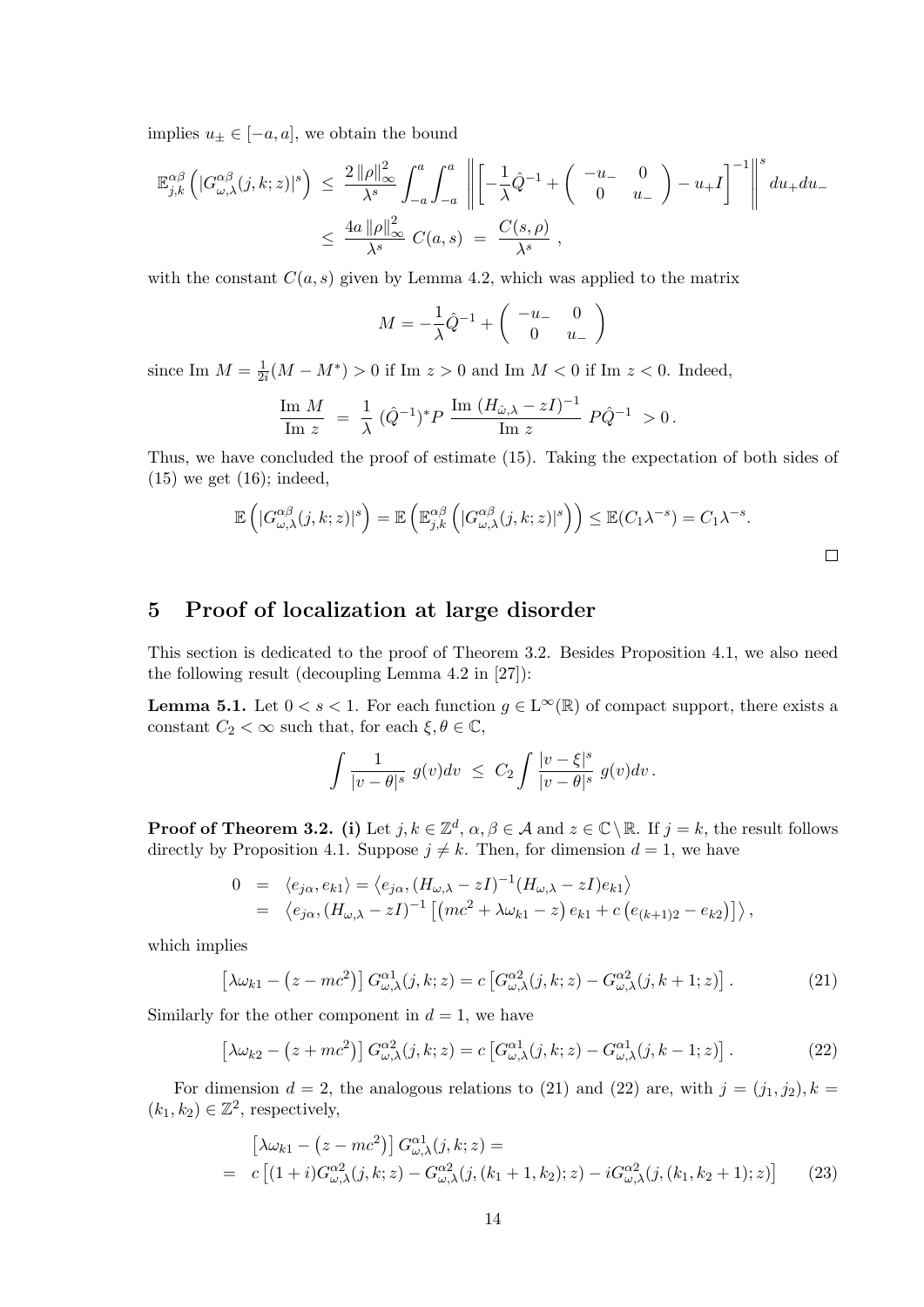and

$$
\begin{aligned}\n\left[\lambda\omega_{k2} - \left(z + mc^2\right)\right] G_{\omega,\lambda}^{c2}(j,k;z) &= \\
&= c \left[ (1-i)G_{\omega,\lambda}^{c1}(j,k;z) - G_{\omega,\lambda}^{c1}(j,(k_1-1,k_2);z) + iG_{\omega,\lambda}^{c1}(j,(k_1,k_2-1);z) \right].\n\end{aligned} \tag{24}
$$

For dimension  $d = 3$ , relations (21) and (22) are replaced by the following four relations (with  $j = (j_1, j_2, j_3), k = (k_1, k_2, k_3) \in \mathbb{Z}^3$ ):

$$
\left[\lambda\omega_{k1} - (z - mc^2)\right] G_{\omega,\lambda}^{\alpha 1}(j,k;z) = c[G_{\omega,\lambda}^{\alpha 3}(j,k;z) - G_{\omega,\lambda}^{\alpha 3}(j,(k_1,k_2,k_3+1);z) + (1+i)G_{\omega,\lambda}^{\alpha 4}(j,k;z) - G_{\omega,\lambda}^{\alpha 4}(j,(k_1+1,k_2,k_3);z) - iG_{\omega,\lambda}^{\alpha 4}(j,(k_1,k_2+1,k_3);z)],\tag{25}
$$

$$
\left[\lambda\omega_{k2} - (z - mc^2)\right] G_{\omega,\lambda}^{\alpha 2}(j,k;z) = c[(1 - i)G_{\omega,\lambda}^{\alpha 3}(j,k;z) - G_{\omega,\lambda}^{\alpha 3}(j,(k_1 + 1, k_2, k_3);z) ++iG_{\omega,\lambda}^{\alpha 3}(j,(k_1, k_2 + 1, k_3);z) + G_{\omega,\lambda}^{\alpha 4}(j,(k_1, k_2, k_3 + 1);z) - G_{\omega,\lambda}^{\alpha 4}(j,k;z)],
$$
 (26)

$$
[\lambda\omega_{k3} - (z + mc^2)] G^{\alpha 3}_{\omega,\lambda}(j,k;z) = c[G^{\alpha 1}_{\omega,\lambda}(j,k;z) - G^{\alpha 1}_{\omega,\lambda}(j,(k_1,k_2,k_3-1);z) ++(1+i)G^{\alpha 2}_{\omega,\lambda}(j,k;z) - G^{\alpha 2}_{\omega,\lambda}(j,(k_1-1,k_2,k_3);z) - iG^{\alpha 2}_{\omega,\lambda}(j,(k_1,k_2-1,k_3);z)]
$$
(27)

and

$$
\left[\lambda\omega_{k4} - \left(z + mc^2\right)\right] G^{\alpha 4}_{\omega,\lambda}(j,k;z) = c[(1-i)G^{\alpha 1}_{\omega,\lambda}(j,k;z) - G^{\alpha 1}_{\omega,\lambda}(j,(k_1 - 1, k_2, k_3);z) ++iG^{\alpha 1}_{\omega,\lambda}(j,(k_1, k_2 - 1, k_3);z) + G^{\alpha 2}_{\omega,\lambda}(j,(k_1, k_2, k_3 - 1);z) - G^{\alpha 2}_{\omega,\lambda}(j,k;z)].
$$
 (28)

Note that  $G_{\omega,\lambda}^{\alpha\beta}(j,k;z)$  is the upper right entry of the matrix  $Q$  which appears on the lefthand side of relation (20). Explicitly, by expanding the right-hand side of (20), one obtains

$$
G_{\omega,\lambda}^{\alpha\beta}(j,k;z) = \frac{\tau}{\lambda\omega_{k\beta} - \zeta}
$$
\n(29)

,

with

$$
\tau = \frac{G_2}{G_4 + \lambda \omega_{j\alpha} (G_1 G_4 - G_2 G_3)} \quad \text{and} \quad \zeta = \frac{-1 - \lambda \omega_{j\alpha} G_1}{G_4 + \lambda \omega_{j\alpha} (G_1 G_4 - G_2 G_3)}
$$

where  $G_1 = G^{\alpha\alpha}_{\hat{\omega},\lambda}(j,j;z)$ ,  $G_2 = G^{\alpha\beta}_{\hat{\omega},\lambda}$  $\alpha_{\hat{\omega},\lambda}^{\alpha\beta}(j,k;z),\,G_3=G_{\hat{\omega},\hat{\lambda}}^{\beta\alpha}$  $^{\beta\alpha}_{\hat\omega,\lambda}(k,j;z) \text{ and } G_4=G^{\beta\beta}_{\hat\omega,1}$  $\int_{\hat{\omega},\lambda}^{\beta\beta}(k,k;z)$  are the entries of the matrix  $\hat{Q}$ . Observe that  $\tau$  and  $\zeta$  are independent of  $\omega_{k\beta}$ .

Using (29), Lemma 5.1 with  $g = \rho$  and  $\xi = (z \mp mc^2)/\lambda$ , relations (21)-(22) and the  $\text{inequality}$  $\sum_{n=1}^{k} y_n$  $s \leq \sum_{n=1}^{k} |y_n|^s$ , we find for  $d = 1$ ,

$$
\mathbb{E}\left(|G_{\omega,\lambda}^{\alpha 1}(j,k;z)|^{s}\right) = \frac{1}{\lambda^{s}} \mathbb{E}\left(\frac{|\tau|^{s}}{\left|\omega_{k1} - \frac{\zeta}{\lambda}\right|^{s}}\right) \leq \frac{C_{2}}{\lambda^{s}} \mathbb{E}\left(\frac{|\tau|^{s}\left|\omega_{k1} - \frac{z - mc^{2}}{\lambda}\right|^{s}}{\left|\omega_{k1} - \frac{\zeta}{\lambda}\right|^{s}}\right)
$$

$$
= \frac{C_{2}}{\lambda^{s}} \mathbb{E}\left(\left|\lambda\omega_{k1} - (z - mc^{2})\right|^{s}|G_{\omega,\lambda}^{\alpha 1}(j,k;z)|^{s}\right)
$$

$$
\leq \frac{C_{2} c^{s}}{\lambda^{s}} \left[\mathbb{E}\left(|G_{\omega,\lambda}^{\alpha 2}(j,k;z)|^{s}\right) + \mathbb{E}\left(|G_{\omega,\lambda}^{\alpha 2}(j,k+1;z)|^{s}\right)\right]
$$
(30)

and

$$
\mathbb{E}\left(|G_{\omega,\lambda}^{\alpha2}(j,k;z)|^s\right) \leq \frac{C_2}{\lambda^s} \mathbb{E}\left(|\lambda\omega_{k2} - (z + mc^2)|^s |G_{\omega,\lambda}^{\alpha2}(j,k;z)|^s\right)
$$
  

$$
\leq \frac{C_2 c^s}{\lambda^s} \left[\mathbb{E}\left(|G_{\omega,\lambda}^{\alpha1}(j,k;z)|^s\right) + \mathbb{E}\left(|G_{\omega,\lambda}^{\alpha1}(j,k-1;z)|^s\right)\right].
$$
 (31)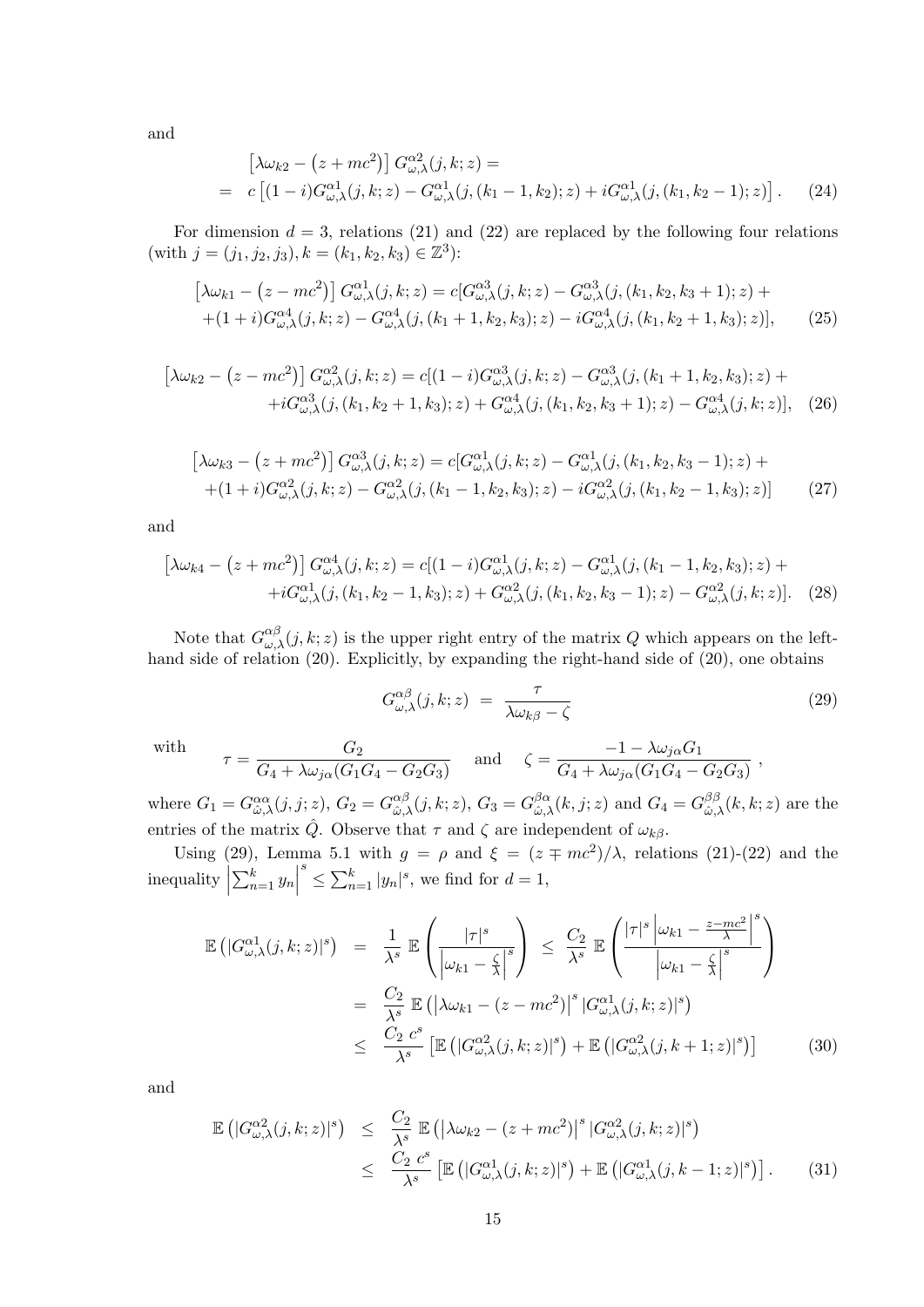Substituting  $(31)$  into  $(30)$  and similarly  $(30)$  into  $(31)$ , we obtain

$$
\mathbb{E}\left(|G_{\omega,\lambda}^{\alpha\beta}(j,k;z)|^s\right) \leq \Delta_{\lambda}^{(1)}\left[\mathbb{E}\left(|G_{\omega,\lambda}^{\alpha\beta}(j,k-1;z)|^s\right)+\mathbb{E}\left(|G_{\omega,\lambda}^{\alpha\beta}(j,k+1;z)|^s\right)\right],
$$

for  $\alpha, \beta \in \{1, 2\}$ , where  $\Delta_{\lambda}^{(1)} := \frac{a_{\lambda}^2}{1 - \beta_{\lambda}}$  $1-2a_\lambda^2$ with  $a_{\lambda} = C_2 c^s \lambda^{-s}$ . For given j and k one can iterate  $|j - k|$  times, in each step picking up a factor  $2\Delta_{\lambda}^{(1)}$ . This results in the bound

$$
\mathbb{E}\left(|G_{\omega,\lambda}^{\alpha\beta}(j,k;z)|^s\right) \leq \left(2\Delta_{\lambda}^{(1)}\right)^{|j-k|} \sup_{l\in\mathbb{Z}} \mathbb{E}\left(|G_{\omega,\lambda}^{\alpha\beta}(j,l;z)|^s\right). \tag{32}
$$

For dimension  $d = 2$ , repeating the calculations in (30)-(31) and, in the last passage, using relations  $(23)-(24)$  we get

$$
\mathbb{E}\left(|G_{\omega,\lambda}^{\alpha 1}(j,k;z)|^{s}\right) \leq \frac{C_{2}}{\lambda^{s}} \mathbb{E}\left(|\lambda\omega_{k1}-(z-mc^{2})|^{s}|G_{\omega,\lambda}^{\alpha 1}(j,k;z)|^{s}\right)
$$
  

$$
\leq \frac{C_{2}}{\lambda^{s}} \mathbb{E}\left(|G_{\omega,\lambda}^{\alpha 2}(j,k;z)|^{s}\right) + \mathbb{E}\left(|G_{\omega,\lambda}^{\alpha 2}(j,(k_{1}+1,k_{2});z)|^{s}\right) + \mathbb{E}\left(|G_{\omega,\lambda}^{\alpha 2}(j,(k_{1},k_{2}+1);z)|^{s}\right) + \mathbb{E}\left(|G_{\omega,\lambda}^{\alpha 2}(j,(k_{1},k_{2}+1);z)|^{s}\right) \tag{33}
$$

and

$$
\mathbb{E}\left(|G_{\omega,\lambda}^{\alpha2}(j,k;z)|^s\right) \leq \frac{C_2}{\lambda^s} \mathbb{E}\left(|\lambda\omega_{k2} - (z + mc^2)|^s |G_{\omega,\lambda}^{\alpha2}(j,k;z)|^s\right)
$$
  

$$
\leq \frac{C_2}{\lambda^s} \mathbb{E}\left(|G_{\omega,\lambda}^{\alpha1}(j,k;z)|^s\right) + \mathbb{E}\left(|G_{\omega,\lambda}^{\alpha1}(j,(k_1 - 1,k_2);z)|^s\right) + \mathbb{E}\left(|G_{\omega,\lambda}^{\alpha1}(j,(k_1,k_2-1);z)|^s\right) + \mathbb{E}\left(|G_{\omega,\lambda}^{\alpha1}(j,(k_1,k_2-1);z)|^s\right).
$$
 (34)

Substituting relation (34) into (33) and similarly (33) into (34), one finds

$$
\mathbb{E}\left(|G_{\omega,\lambda}^{\alpha\beta}(j,k;z)|^{s}\right) \leq \Delta_{\lambda}^{(2)}\Big[\mathbb{E}\left(|G_{\omega,\lambda}^{\alpha\beta}(j,(k_{1}-1,k_{2});z)|^{s}\right) + \mathbb{E}\left(|G_{\omega,\lambda}^{\alpha\beta}(j,(k_{1},k_{2}-1);z)|^{s}\right) \n+ \mathbb{E}\left(|G_{\omega,\lambda}^{\alpha\beta}(j,(k_{1}+1,k_{2});z)|^{s}\right) + \mathbb{E}\left(|G_{\omega,\lambda}^{\alpha\beta}(j,(k_{1}+1,k_{2}-1);z)|^{s}\right) \n+ \mathbb{E}\left(|G_{\omega,\lambda}^{\alpha\beta}(j,(k_{1},k_{2}+1);z)|^{s}\right) + \mathbb{E}\left(|G_{\omega,\lambda}^{\alpha\beta}(j,(k_{1}-1,k_{2}+1);z)|^{s}\right)\Big]
$$

for  $\alpha, \beta \in \{1, 2\}$ , where  $\Delta_{\lambda}^{(2)} := \frac{b_{\lambda}^2}{1 - \frac{b_{\lambda}^2}{2}}$  $1-3b_\lambda^2$ with  $b_{\lambda} = C_2 c^s$  $(\sqrt{2})^s \lambda^{-s} = (\sqrt{2})^s a_\lambda$ . Analogously to the case  $d = 1$ , one can iterate  $|j - k|$  times, in each step picking up a factor  $6\Delta_{\lambda}^{(2)}$ . This results in

$$
\mathbb{E}\left(|G_{\omega,\lambda}^{\alpha\beta}(j,k;z)|^s\right) \leq \left(6\Delta_{\lambda}^{(2)}\right)^{|j-k|} \sup_{l\in\mathbb{Z}^2} \mathbb{E}\left(|G_{\omega,\lambda}^{\alpha\beta}(j,l;z)|^s\right). \tag{35}
$$

For dimension  $d = 3$ , analogous calculations to (30)-(31), together with relations (25)-(28), lead to

$$
\mathbb{E}\left(|G_{\omega,\lambda}^{\alpha 1}(j,k;z)|^{s}\right) \leq \frac{C_{2}}{\lambda^{s}} \mathbb{E}\left(|\lambda\omega_{k1}-(z-mc^{2})|^{s}|G_{\omega,\lambda}^{\alpha 1}(j,k;z)|^{s}\right)
$$
  
\n
$$
\leq b_{\lambda}\left[\mathbb{E}\left(|G_{\omega,\lambda}^{\alpha 3}(j,k;z)|^{s}\right)+\mathbb{E}\left(|G_{\omega,\lambda}^{\alpha 3}(j,(k_{1},k_{2},k_{3}+1);z)|^{s}\right)\right]
$$
  
\n
$$
+\mathbb{E}\left(|G_{\omega,\lambda}^{\alpha 4}(j,k;z)|^{s}\right)+\mathbb{E}\left(|G_{\omega,\lambda}^{\alpha 4}(j,(k_{1}+1,k_{2},k_{3});z)|^{s}\right)
$$
  
\n
$$
+\mathbb{E}\left(|G_{\omega,\lambda}^{\alpha 4}(j,(k_{1},k_{2}+1,k_{3});z)|^{s}\right), \tag{36}
$$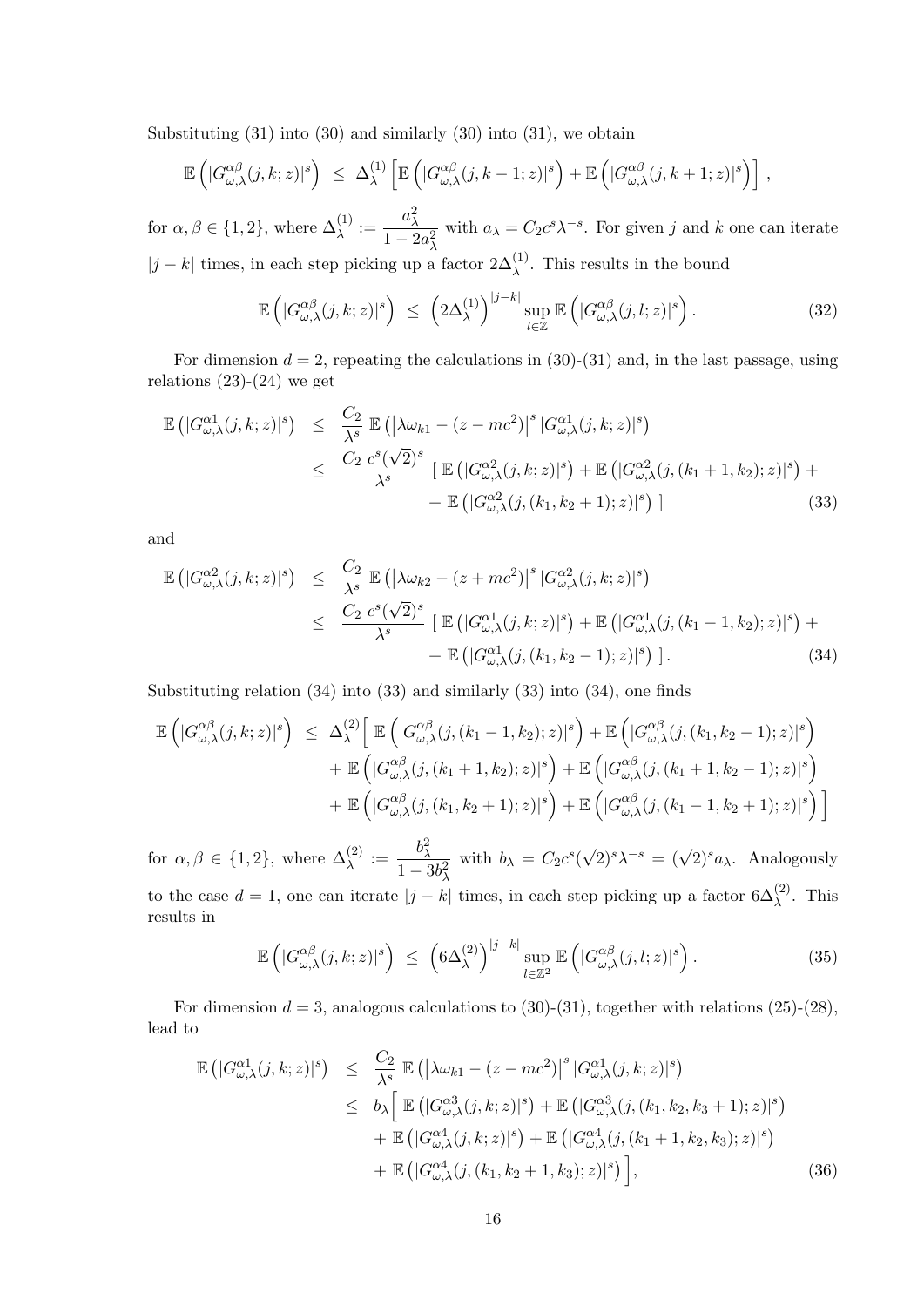$$
\mathbb{E}\left(|G_{\omega,\lambda}^{\alpha2}(j,k;z)|^{s}\right) \leq \frac{C_{2}}{\lambda^{s}} \mathbb{E}\left(|\lambda\omega_{k2} - (z - mc^{2})|^{s}|G_{\omega,\lambda}^{\alpha2}(j,k;z)|^{s}\right) \leq b_{\lambda} \left[\mathbb{E}\left(|G_{\omega,\lambda}^{\alpha3}(j,k;z)|^{s}\right) + \mathbb{E}\left(|G_{\omega,\lambda}^{\alpha3}(j,(k_{1}+1,k_{2},k_{3});z)|^{s}\right) \quad + \mathbb{E}\left(|G_{\omega,\lambda}^{\alpha3}(j,(k_{1},k_{2}+1,k_{3});z)|^{s}\right) + \mathbb{E}\left(|G_{\omega,\lambda}^{\alpha4}(j,(k_{1},k_{2},k_{3}+1);z)|^{s}\right) \right] \quad + \mathbb{E}\left(|G_{\omega,\lambda}^{\alpha4}(j,(k_{1},k_{2},k_{3}+1);z)|^{s}\right), \tag{37}
$$

$$
\mathbb{E}\left(|G_{\omega,\lambda}^{\alpha3}(j,k;z)|^{s}\right) \leq \frac{C_{2}}{\lambda^{s}} \mathbb{E}\left(|\lambda\omega_{k3} - (z + mc^{2})|^{s}|G_{\omega,\lambda}^{\alpha3}(j,k;z)|^{s}\right) \leq b_{\lambda} \left[\mathbb{E}\left(|G_{\omega,\lambda}^{\alpha1}(j,k;z)|^{s}\right) + \mathbb{E}\left(|G_{\omega,\lambda}^{\alpha1}(j,(k_{1},k_{2},k_{3}-1);z)|^{s}\right) \quad + \mathbb{E}\left(|G_{\omega,\lambda}^{\alpha2}(j,k;z)|^{s}\right) + \mathbb{E}\left(|G_{\omega,\lambda}^{\alpha2}(j,(k_{1}-1,k_{2},k_{3});z)|^{s}\right) \quad + \mathbb{E}\left(|G_{\omega,\lambda}^{\alpha2}(j,(k_{1},k_{2}-1,k_{3});z)|^{s}\right) \right]
$$
\n(38)

and

$$
\mathbb{E}\left(|G_{\omega,\lambda}^{\alpha 4}(j,k;z)|^{s}\right) \leq \frac{C_{2}}{\lambda^{s}} \mathbb{E}\left(|\lambda\omega_{k4}-(z+mc^{2})|^{s}|G_{\omega,\lambda}^{\alpha 4}(j,k;z)|^{s}\right)
$$
  
\n
$$
\leq b_{\lambda}\left[\mathbb{E}\left(|G_{\omega,\lambda}^{\alpha 1}(j,k;z)|^{s}\right)+\mathbb{E}\left(|G_{\omega,\lambda}^{\alpha 1}(j,(k_{1}-1,k_{2},k_{3});z)|^{s}\right)+\mathbb{E}\left(|G_{\omega,\lambda}^{\alpha 1}(j,(k_{1},k_{2}-1,k_{3});z)|^{s}\right)+\mathbb{E}\left(|G_{\omega,\lambda}^{\alpha 2}(j,(k_{1},k_{2},k_{3}-1);z)|^{s}\right)\right]
$$
  
\n
$$
+\mathbb{E}\left(|G_{\omega,\lambda}^{\alpha 2}(j,(k_{1},k_{2},k_{3}-1);z)|^{s}\right).
$$
 (39)

Substituting (38)-(39) into (36)-(37) and similarly (36)-(37) into (38)-(39), in each case adding the two remaining inequalities, isolating the sum

$$
\mathbb{E}\left(|G_{\omega,\lambda}^{\alpha\beta_1}(j,k;z)|^s\right)+\mathbb{E}\left(|G_{\omega,\lambda}^{\alpha\beta_2}(j,k;z)|^s\right), \text{ for } (\beta_1,\beta_2)\in\{(1,2),(3,4)\},\
$$

on the left-hand side of the inequality and iterating  $|j - k|$  times, we obtain

$$
\mathbb{E}\left(|G_{\omega,\lambda}^{\alpha\beta_1}(j,k;z)|^s\right) + \mathbb{E}\left(|G_{\omega,\lambda}^{\alpha\beta_2}(j,k;z)|^s\right) \leq
$$
\n
$$
\leq \left(24\Delta_{\lambda}^{(3)}\right)^{|j-k|} \sup_{l\in\mathbb{Z}^3} \left[\mathbb{E}\left(|G_{\omega,\lambda}^{\alpha\beta_1}(j,l;z)|^s\right) + \mathbb{E}\left(|G_{\omega,\lambda}^{\alpha\beta_2}(j,l;z)|^s\right)\right], \quad (40)
$$

where  $\Delta_{\lambda}^{(3)} := \frac{b_{\lambda}^2}{1-\lambda}$  $1 - 7b_\lambda^2$ Now choose  $\lambda_0 > 0$  sufficiently large such that  $b_{\lambda_0}^2 < \frac{1}{3}$  $\frac{1}{31}$ , which implies  $\frac{c}{2}$ 

$$
2\Delta_{\lambda_0}^{(1)} < 6\Delta_{\lambda_0}^{(2)} < 24\Delta_{\lambda_0}^{(3)} < 1.
$$

Writing  $\eta = -\ln\left(24\Delta_{\lambda_0}^{(3)}\right) > 0$ , it follows by the estimates  $(32),(35),(40)$  and Proposition 4.1 that for  $d \in \{1, 2, 3\}$ ,  $\alpha, \beta \in \mathcal{A}$  and  $\lambda \geq \lambda_0$ ,

$$
\mathbb{E}\left(|G_{\omega,\lambda}^{\alpha\beta}(j,k;z)|^s\right) \leq e^{-\eta|j-k|}C_1\lambda^{-s} \leq Ce^{-\eta|j-k|},
$$

with  $C = C_1 \lambda_0^{-s}$ . This completes the proof.

(ii) It follows directly from item (i) of this theorem and Theorem 3.1. This completes the proof of the theorem.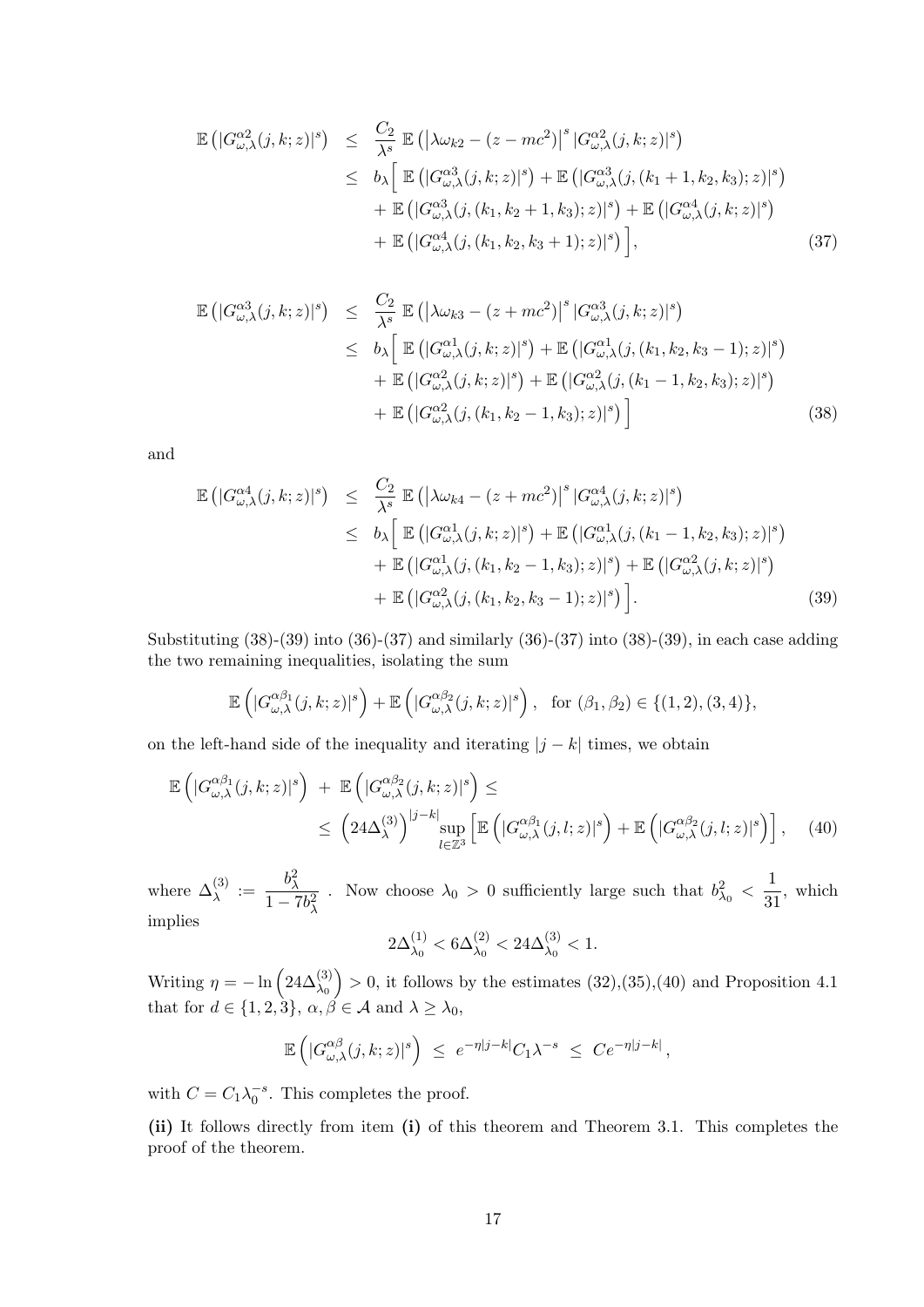### 6 Finite volume operators and boundary conditions

Consider the finite subset  $\Lambda_L = [-L, L]^d \cap \mathbb{Z}^d$ , with  $L \in \mathbb{N}$ . In this section we define finite volume operators  $H_{\omega}^{\Lambda_L}(m,c)$  and  $(H_{\omega}^{\Lambda_L}(m,c))^{N}$ , respectively the restrictions of  $H_{\omega}(m,c)$  to  $l^2(\Lambda_L, \mathbb{C}^{\nu})$  with Neumann and simple boundary conditions on  $\Lambda_L$  (see Definitions 6.1 and 6.2). These operators will be used in the next sections, especially in Lemma 7.1 and Proposition 8.1, which are important preparation results for the proof of Theorem 3.3.

Let  ${e_{j\alpha}}_{j\in\mathbb{Z}^d,\alpha\in\mathcal{A}}$  be the canonical basis of  $l^2(\mathbb{Z}^d,\mathbb{C}^\nu)$ , defined in Section 3. The matrix elements of an operator  $\mathcal{O}$  on  $l^2(\mathbb{Z}^d,\mathbb{C}^{\nu})$  are the entries of the  $\nu \times \nu$  matrix defined, for each pair  $j, k \in \mathbb{Z}^d$ , by

$$
\mathcal{O}_{jk} = \left( \begin{array}{c} \langle e_{j\alpha}, \mathcal{O} e_{k\beta} \rangle \end{array} \right)_{\alpha,\beta \in \mathcal{A}},
$$

where  $\alpha$  varies over the rows and  $\beta$  over the columns of  $\mathcal{O}_{jk}$ . For  $\Psi \in l^2(\mathbb{Z}^d, \mathbb{C}^{\nu})$ , we have

$$
(\mathcal{O}\Psi)(j)=\sum_{k\in\mathbb{Z}^d}\mathcal{O}_{jk}\Psi(k)
$$

and the elements  $\mathcal{O}_{ik}$  define the operator  $\mathcal O$  uniquely.

For convenience, we introduce matrices  $M_{n,\pm}^{(d)}$  and  $M_n^{(d)} := M_{n,+}^{(d)} + M_{n,-}^{(d)}$  defined, for  $d \in \{1, 2, 3\}$  and  $1 \leq n \leq d$  with  $n \in \mathbb{N}$ , by

$$
M_{1,+}^{(1)} = \begin{pmatrix} 0 & 1 \\ 0 & 0 \end{pmatrix}, \quad M_{1,-}^{(1)} = \begin{pmatrix} 0 & 0 \\ 1 & 0 \end{pmatrix},
$$
  

$$
M_{1,\pm}^{(2)} = M_{1,\pm}^{(1)}, \quad M_{2,+}^{(2)} = \begin{pmatrix} 0 & -i \\ 0 & 0 \end{pmatrix}, \quad M_{2,-}^{(2)} = \begin{pmatrix} 0 & 0 \\ i & 0 \end{pmatrix},
$$
  

$$
M_{n,+}^{(3)} = \begin{pmatrix} Q_2 & \sigma_n \\ Q_2 & Q_2 \end{pmatrix}, \quad M_{n,-}^{(3)} = \begin{pmatrix} Q_2 & Q_2 \\ \sigma_n & Q_2 \end{pmatrix},
$$

where  $\sigma_n$ ,  $n \in \{1, 2, 3\}$ , are the Pauli matrices as in (3) and  $O_2$  is the  $2 \times 2$  null matrix. Note that  $M_1^{(1)} = \sigma_1, M_2^{(2)} = \sigma_2$  and  $M_n^{(3)} = \begin{pmatrix} O_2 & \sigma_n \\ \sigma_n & O_3 \end{pmatrix}$  $\sigma_n$   $O_2$ .

For  $d \in \{1,2,3\}$ , let  $\{v_n^{(d)} : 1 \le n \le d, n \in \mathbb{N}\}\$ be the canonical basis of  $\mathbb{R}^d$ , formed by the vectors  $v_1^{(1)} = 1$ ,  $v_1^{(2)} = (1, 0)$ ,  $v_2^{(2)} = (0, 1)$ ,  $v_1^{(3)} = (1, 0, 0)$ ,  $v_2^{(3)} = (0, 1, 0)$  and  $v_3^{(3)} = (0, 0, 1)$ . The matrix elements of the free Dirac operator  $H_0(m, c)$  are

$$
(H_0(m, c))_{jk}^{(d)} = \begin{cases} -c\sum_{n=1}^d M_n^{(d)} + mc^2 \mathcal{B}_d & \text{if } j = k, \\ c M_{n, \pm}^{(d)} & \text{if } j = k \pm v_n^{(d)}, 1 \le n \le d, \\ O^{(d)} & \text{if } |j - k| \ge 2, \end{cases}
$$

where  $\mathcal{B}_d$  are the diagonal matrices defined in (2) and  $O^{(d)} = \begin{cases} O_2 & \text{if } d \in \{1,2\} \\ O & \text{if } d \leq 2 \end{cases}$  $O_4$  if  $d = 3$ , with  $O_n$  being the  $n \times n$  null matrix. Thus, the matrix elements of the discrete Anderson Dirac operator  $H_{\omega}(m, c)$  are given by

$$
(H_{\omega}(m, c))_{jk}^{(d)} = (H_0(m, c))_{jk}^{(d)} + (V_{\omega})_{jk}^{(d)},
$$
 with  $j, k \in \mathbb{Z}^d$ ,

where the potential  $V_{\omega}$  acts as a diagonal multiplication operator.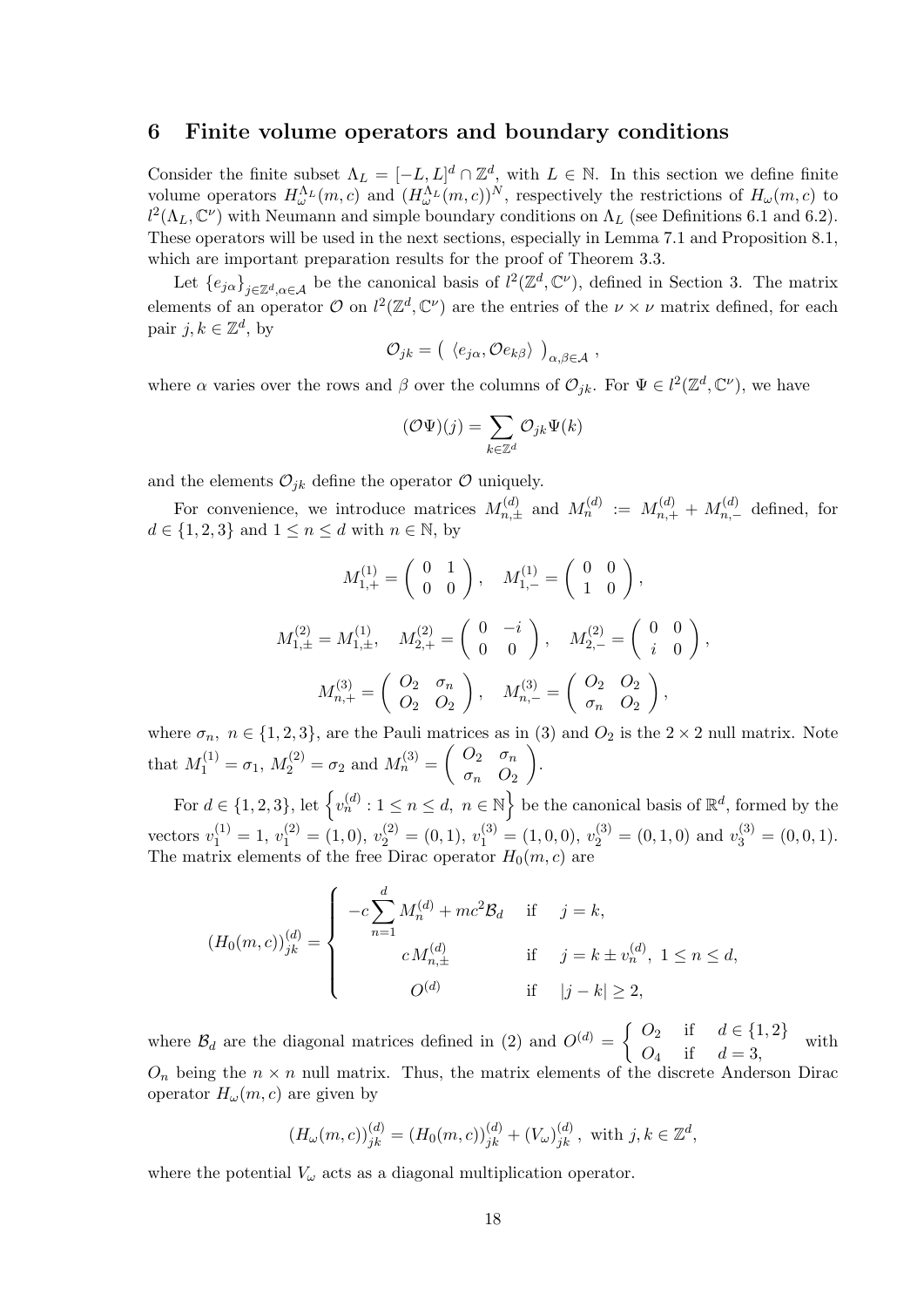**Definition 6.1.** The free Dirac operator  $H_0^{\Lambda_L}(m,c)$  restricted to  $l^2(\Lambda_L,\mathbb{C}^{\nu})$  with simple boundary condition on  $\Lambda_L$ , in dimensions  $d \in \{1, 2, 3\}$ , is defined by

$$
(H_0^{\Lambda_L}(m, c))_{jk}^{(d)} = (H_0(m, c))_{jk}^{(d)},
$$
 with  $j, k \in \Lambda_L$ .

We also define the Anderson Dirac operator restricted to  $l^2(\Lambda_L, \mathbb{C}^{\nu})$  by

$$
H_{\omega}^{\Lambda_L}(m,c) = H_0^{\Lambda_L}(m,c) + V_{\omega}^{\Lambda_L},
$$

where  $V_{\omega}^{\Lambda_L}$  is the restriction of  $V_{\omega}$  to  $\Lambda_L$ .

Let us define the boundary of  $\Lambda_L$  as the set

$$
\partial \Lambda_L = \left\{ (j,k) \in \mathbb{Z}^d \times \mathbb{Z}^d : |j - k| = 1 \text{ and either } j \in \Lambda_L, k \notin \Lambda_L \text{ or } j \notin \Lambda_L, k \in \Lambda_L \right\}.
$$

It consists of the edges connecting points in  $\Lambda_L$  with points outside  $\Lambda_L$ . We also consider the inner boundary of  $\Lambda_L$  by

$$
\partial^i \Lambda_L = \{ j \in \mathbb{Z}^d : j \in \Lambda_L, \exists k \notin \Lambda_L \text{ with } (j,k) \in \partial \Lambda_L \} = \{ j \in \mathbb{Z}^d : ||j||_{\infty} = L \}
$$

and the outer boundary by

$$
\partial^{\alpha} \Lambda_L = \{ k \in \mathbb{Z}^d : k \notin \Lambda_L, \ \exists \ j \in \Lambda_L \ \text{with} \ (j,k) \in \partial \Lambda_L \} = \{ k \in \mathbb{Z}^d : ||k||_{\infty} = L + 1 \},
$$

where  $||n||_{\infty} := \max\{|n_1|, \ldots, |n_d|\}$  denote the maximum norm on  $\mathbb{Z}^d$ .

For any subset  $\Lambda_L \subset \mathbb{Z}^d$  with  $d \in \{1, 2, 3\}$ , we define the boundary operator  $\mathcal{F}_{\Lambda_L}$  by its matrix elements:

$$
(\mathcal{F}_{\Lambda_L})_{jk}^{(d)} = \begin{cases} c M_{n,\pm}^{(d)} & \text{if } j = k \pm v_n^{(d)}, 1 \le n \le d, (j,k) \in \partial \Lambda_L, \\ O^{(d)} & \text{otherwise.} \end{cases}
$$

Thus, for the Hamiltonian  $H_{\omega}(m, c) = H_0(m, c) + V_{\omega}$  we have the important relation

$$
H_{\omega}(m,c) = H_{\omega}^{\Lambda_L}(m,c) \oplus H_{\omega}^{(\Lambda_L)^c}(m,c) + \mathcal{F}_{\Lambda_L}
$$
\n(41)

with spacial decomposition  $l^2(\mathbb{Z}^d, \mathbb{C}^{\nu}) = l^2(\Lambda_L, \mathbb{C}^{\nu}) \oplus l^2((\Lambda_L)^c, \mathbb{C}^{\nu})$ , where  $(\Lambda_L)^c = \mathbb{Z} \setminus \Lambda_L$ . Now, the operator  $H_0^{\Lambda_L}(m, c)$  on  $l^2(\Lambda_L, \mathbb{C}^{\nu})$  can be written as

$$
H_0^{\Lambda_L}(m, c) = -c \sum_{n=1}^d M_n^{(d)} + mc^2 \mathcal{B}_d + A_{\Lambda_L},
$$

where  $A_{\Lambda_L}$  is the adjacency matrix on  $\Lambda_L$  given by the matrix elements

$$
(A_{\Lambda_L})^{(d)}_{jk} = \begin{cases} c M_{n,\pm}^{(d)} & \text{if } j, k \in \Lambda_L \text{ and } j = k \pm v_n^{(d)}, 1 \le n \le d, \\ O^{(d)} & \text{otherwise.} \end{cases}
$$

**Definition 6.2.** We define the Neumann free Dirac operator  $(H_0^{\Lambda_L}(m,c))^N$  on  $l^2(\Lambda_L, \mathbb{C}^{\nu})$ , in dimensions  $d \in \{1, 2, 3\}$  and with boundary conditions on  $\Lambda_L$ , by

$$
(H_0^{\Lambda_L}(m,c))^N := \mathcal{N}_{\Lambda_L} + mc^2 \mathcal{B}_d + A_{\Lambda_L},
$$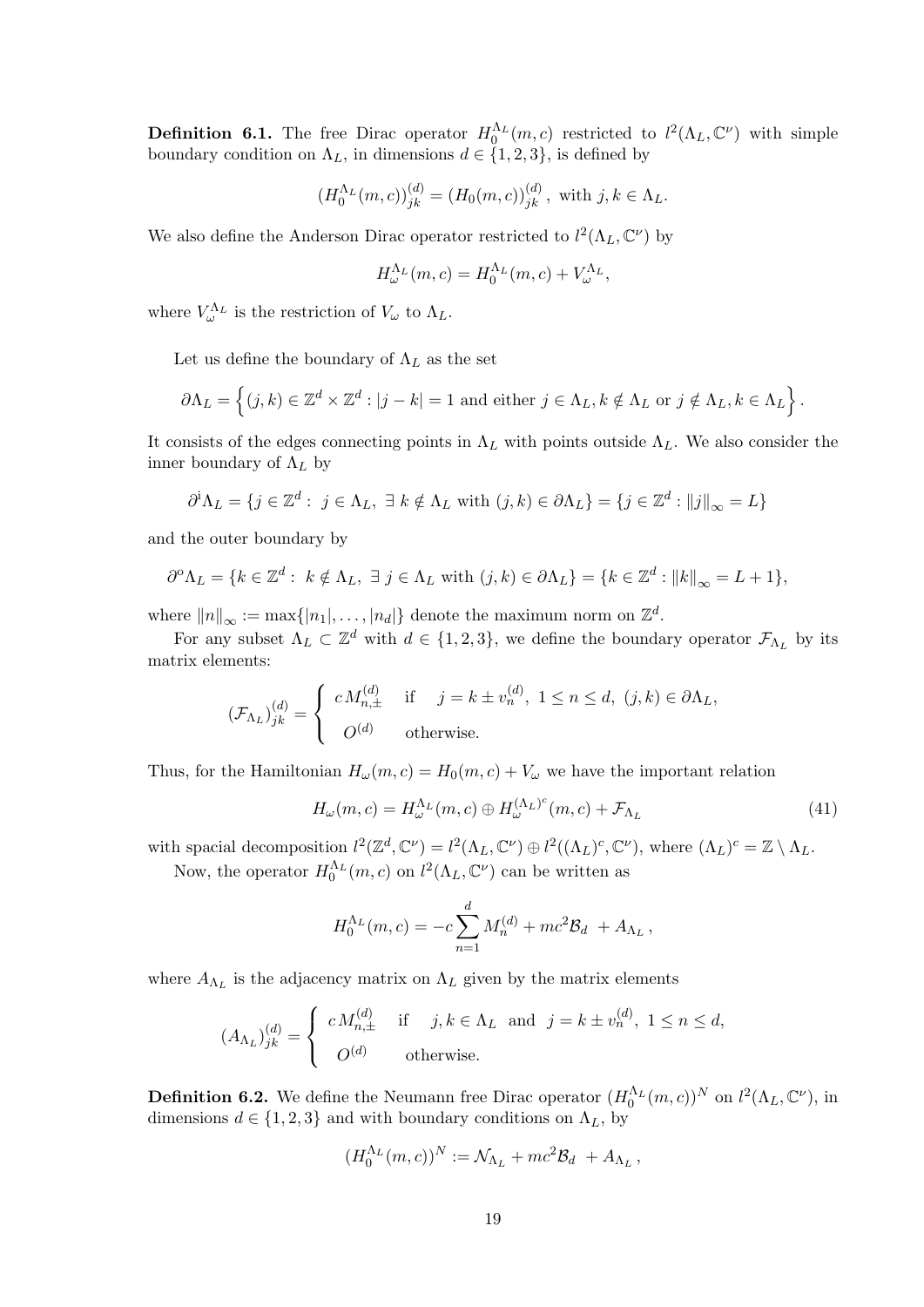where  $\mathcal{N}_{\Lambda_L}$  is the multiplication operator by the matrix

$$
\mathcal{N}_{\Lambda_L}(k) := -c \sum_{n=1}^d M_n^{(d)} g_L(k_n)
$$

with  $k = (k_1, \ldots, k_d) \in \Lambda_L$  e the function  $g_L(k_n) := \begin{cases} 1 & \text{if } k_n \neq L \\ 0 & \text{if } k_n \neq L \end{cases}$  $\begin{array}{ll} 1 & \dots & \dots \\ 0 & \text{if} \\ 0 & \dots & k_n = L \end{array}$ ,  $1 \leq n \leq d$ , indicates that for  $\psi \in l^2(\Lambda_L, \mathbb{C})$  one has  $(d_n\psi)(k) \neq 0$  if  $k_n \neq L$  and  $(d_n\psi)(k) = 0$  if  $k_n = L$ . Here we consider Neumann boundary condition in sites  $k \in \partial^i \Lambda_L$  with  $k_n = L$  and simple boundary condition in sites  $k \in \partial^i \Lambda_L$  with  $k_n = -L$ . We also define the Neumann Anderson Dirac operator restricted to  $l^2(\Lambda_L, \mathbb{C}^{\nu})$  by

$$
(H_{\omega}^{\Lambda_L}(m,c))^{N} := (H_0^{\Lambda_L}(m,c))^{N} + V_{\omega}^{\Lambda_L},
$$

where  $V_{\omega}^{\Lambda_L}$  is the restriction of  $V_{\omega}$  to  $\Lambda_L$ .

Note that the Anderson Dirac operators  $H_{\omega}^{\Lambda_L}(m, c)$  and  $(H_{\omega}^{\Lambda_L}(m, c))^N$  defined above are bounded and self-adjoint on  $l^2(\Lambda_L, \mathbb{C}^{\nu})$ . We denote by

$$
H_{\omega}^{\Lambda_L}(m,c)|_{\mathcal{H}_{\pm}} = H_0^{\Lambda_L}(m,c)|_{\mathcal{H}_{\pm}} + V_{\omega}^{\Lambda_L}|_{\mathcal{H}_{\pm}}
$$
\n(42)

and

$$
\left(H_{\omega}^{\Lambda_L}(m,c)\right)_{\mathcal{H}_{\pm}}^N = \left(H_0^{\Lambda_L}(m,c)\right)_{\mathcal{H}_{\pm}}^N + V_{\omega}^{\Lambda_L}|_{\mathcal{H}_{\pm}} \tag{43}
$$

the restrictions of  $H_{\omega}^{\Lambda_L}(m, c)$  and  $(H_{\omega}^{\Lambda_L}(m, c))^N$  to the subspaces  $\mathcal{H}_{\pm}$  of  $l^2(\mathbb{Z}^d, \mathbb{C}^{\nu})$  of negative and positive energies.

Denote by |B| the number of elements of a set  $B \subset \mathbb{Z}^d$ . Since  $|\Lambda_L| = (2L+1)^d$ , the operators  $H_0^{\Lambda_L}(m,c)|_{\mathcal{H}_\pm}$  act on spaces of finite dimension, i.e., they are finite matrices. Thus, their spectra  $\sigma\left(H_0^{\Lambda_L}(m,c)|_{\mathcal{H}_\pm}\right)$  consist of eigenvalues  $E_n^\pm\left(H_0^{\Lambda_L}(m,c)\right)$  which can be enumerate in crescent order,

$$
\ldots \leq E_2^- \left( H_0^{\Lambda_L}(m, c) \right) \leq E_1^- \left( H_0^{\Lambda_L}(m, c) \right) \leq E_1^+ \left( H_0^{\Lambda_L}(m, c) \right) \leq E_2^+ \left( H_0^{\Lambda_L}(m, c) \right) \leq \ldots,
$$
  
with  $E_1^+ \left( H_0^{\Lambda_L}(m, c) \right) = \inf \sigma \left( H_0^{\Lambda_L}(m, c) |_{\mathcal{H}_+} \right), E_1^- \left( H_0^{\Lambda_L}(m, c) \right) = \sup \sigma \left( H_0^{\Lambda_L}(m, c) |_{\mathcal{H}_-} \right)$ 

and those eigenvalues are symmetric with respect to origin:

$$
E_n^- \left( H_0^{\Lambda_L}(m, c) \right) = -E_n^+ \left( H_0^{\Lambda_L}(m, c) \right), \quad \text{for all } n. \tag{44}
$$

A similar description is valid for the eigenvalues  $E_n^{\pm}\left( (H_0^{\Lambda_L}(m,c))^N \right)$  of the operators  $\left( H_0^{\Lambda_L}(m,c) \right)_n^N$  $\mathcal{H}_{\pm}$ . Considering the matrix  $\left[\left(H_0^{\Lambda_L}(m,c)\right)_{\Lambda_L}^N\right]$  $\mathcal{H}_+$  $\Big]^{2}$ , which corresponds to a Schrödinger Hamiltonian with Neumann boundary conditions on the sites  $k \in \partial^i \Lambda_L$  with  $k_j = \pm L$ , and the matrix  $\left[H_0^{\Lambda_L}(m,c)|_{{\mathcal{H}}_+}\right]^2$ , which corresponds to a Schrödinger Hamiltonian with Neumann boundary condition in the sites  $k \in \partial^i \Lambda_L$  with  $k_j = -L$  and simple boundary condition in the sites  $k \in \partial^i \Lambda_L$  with  $k_j = L$ , one verifies that their eigenvalues satisfy  $\tilde{E}_n^+ \left( \left[ \left( H_0^{\Lambda_L}(m,c) \right)^N \right]^2 \right)$ ≤  $\tilde{E}_n^+\left(\left[H_0^{\Lambda_L}(m,c)\right]^2\right)$ , for all n. Since  $\left(H_0^{\Lambda_L}(m,c)\right)_n^N$  $\frac{H_1}{\mathcal{H}_+} > 0$  and  $H_0^{\Lambda_L}(m, c)|_{\mathcal{H}_+} > 0$ , we obtain  $E_n^+\left( (H_0^{\Lambda_L}(m,c))^N \right) \le E_n^+\left( H_0^{\Lambda_L}(m,c) \right)$ , for all *n*, (45)

and therefore  $(H_0^{\Lambda_L}(m, c))$  $\frac{d\lambda}{dt_+}\leq H_0^{\Lambda_L}(m,c)|_{\mathcal{H}_+}.$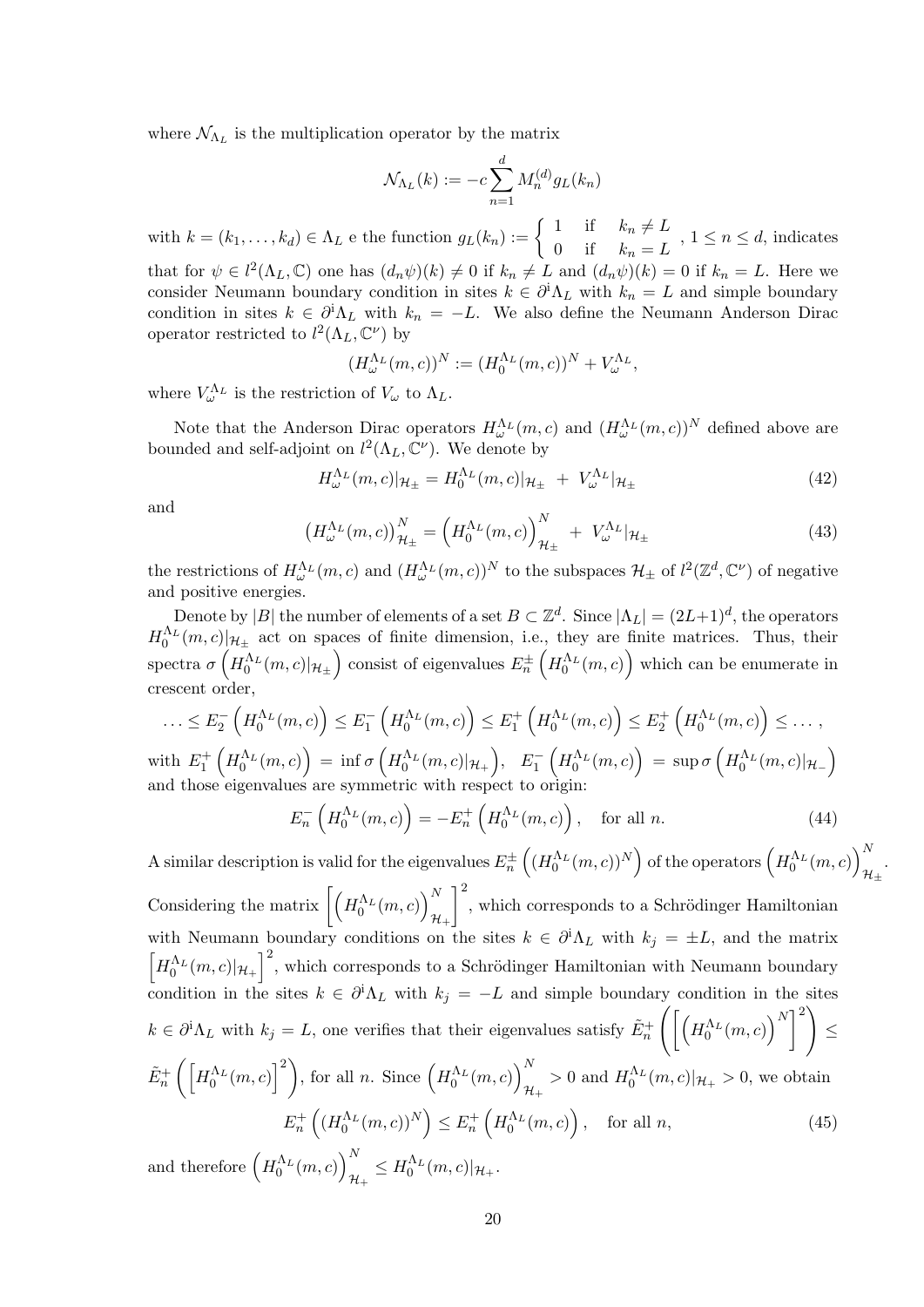# 7 Initial estimate of Lifshitz tails

The proof of Theorem 3.3 follows general ideas from [17, 27], developed in the context of the discrete Anderson Schrödinger model and for the unitary Anderson model. The first important point in this proof is to estimate the fractional moments of the Green function in finite volume (see Proposition 8.1). For this, Lemma 7.1 will be fundamental and its proof will make use of the following inequality (Proposition 4.15 in [4] or Lemma 6.3 in [19]):

**Proposition 7.1.** (Temple's inequality) Let H be a self-adjoint operator. Suppose that H has an isolated nondegenerate eigenvalue  $E_1 = \inf \sigma(H)$ , and let  $E_2 = \inf (\sigma(H) \setminus \{E_1\})$ . If  $\psi \in \text{dom}(H)$  with  $\|\psi\| = 1$  satisfies  $\langle \psi, H\psi \rangle < E_2$ , then the following inequality holds:

$$
E_1 \geq \langle \psi, H\psi \rangle - \frac{\langle \psi, H^2\psi \rangle - \langle \psi, H\psi \rangle^2}{E_2 - \langle \psi, H\psi \rangle}
$$

.

.

**Lemma 7.1.** Consider the operators  $H_{\omega}^{\Lambda_L}(m, c)|_{\mathcal{H}_{\pm}}$  given by (42) with  $m > 0$  and let  $0 <$  $\omega_{\text{max}} < 2mc^2$ . For each  $r \in (0, 1)$ , there are finite constants  $\hat{\eta} > 0$  and  $\hat{C} > 0$  such that the following estimates hold true for all  $L \in \mathbb{N}$  sufficiently large:

(i)  $\mathbb{P}\left\{\omega : \inf\left(\sigma\left(H^{\Lambda_L}_{\omega}(m,c)|_{\mathcal{H}_+}\right) - mc^2\right) \leq L^{-r}\right\} \leq \hat{C}L^d e^{-\hat{\eta}L^{rd/2}},$ 

$$
\textbf{(ii)} \quad \mathbb{P}\left\{\omega : \left(-mc^2 + \omega_{\text{max}} - \sup \sigma\left(H^{\Lambda_L}_{\omega}(m, c)|_{\mathcal{H}_-}\right)\right) \leq L^{-r}\right\} \leq \hat{C}L^d e^{-\hat{\eta}L^{rd/2}},
$$

$$
\begin{aligned}\n\text{(iii)} \quad & \mathbb{P}\left\{\omega : \left(\inf \sigma\left(H^{\Lambda_L}_{\omega}(m,c)|_{\mathcal{H}_-}\right) + \sqrt{m^2c^4 + a_d c^2}\right) \leq L^{-r}\right\} \leq \hat{C}L^d e^{-\hat{\eta}L^{rd/2}}, \\
\text{(iv)} \quad & \mathbb{P}\left\{\omega : \left(\sqrt{m^2c^4 + a_d c^2} + \omega_{\text{max}} - \sup \sigma\left(H^{\Lambda_L}_{\omega}(m,c)|_{\mathcal{H}_+}\right)\right) \leq L^{-r}\right\} \leq \hat{C}L^d e^{-\hat{\eta}L^{rd/2}}\n\end{aligned}
$$

*Proof.* (i) The proof is based on ideas from [4, 19] used in the context of random Schrödinger operators. For the operators  $H_{\omega}^{\Lambda_L}(m,c)|_{\mathcal{H}_+}$  and  $(H_{\omega}^{\Lambda_L}(m,c))_{\mathcal{H}_+}^N$  given by (42) and (43), due to relation (45) and supp  $\mu = [0, \omega_{\text{max}}]$ , we have

$$
\inf \sigma \left( \left( H^{\Lambda_L}_{\omega}(m,c) \right)^N_{\mathcal{H}_+} \right) \ \leq \ \inf \sigma \left( H^{\Lambda_L}_{\omega}(m,c) \vert_{\mathcal{H}_+} \right).
$$

Thus, it is sufficient to check the estimate in (i) for the operator  $(H_{\omega}^{\Lambda_L}(m,c))_{\mathcal{H}_+}^N$ . In order to use Proposition 7.1, consider the constant eigenfunction  $\Psi$ , with  $\|\Psi\| = 1$ , of the operator  $\left(H_0^{\Lambda_L}(m,c)\right)^N_{\Lambda}$  $\prod_{\mathcal{H}_+}^{N}$  in  $l^2(\Lambda_L, \mathbb{C}^{\nu})$ , defined by

$$
\Psi(n) = \begin{pmatrix} \Psi_1(n) \\ \vdots \\ \Psi_\nu(n) \end{pmatrix} \quad \text{with} \quad \Psi_\alpha(n) = \begin{cases} \left(2^{p-1} |\Lambda_L|\right)^{-1/2} & \text{if} \quad 1 \le \alpha \le p \\ 0 & \text{if} \quad p < \alpha \le \nu \end{cases},
$$

for  $n \in \Lambda_L$  and  $p = \nu/2 = \begin{cases} 1 & \text{if } d \in \{1,2\} \\ 0 & \text{if } d \leq 1 \end{cases}$ 2 if  $d = 3$ , associated with the first (smallest) positive eigenvalue  $E_1^+\left( (H_0^{\Lambda_L}(m,c))^N\right) = mc^2$ . For dimensions  $d \in \{1,2,3\}$ , we have

$$
\left\langle \Psi, \left[ \left( H^{\Lambda_L}_{\omega}(m, c) \right)^N_{\mathcal{H}_+} - mc^2 I \right] \Psi \right\rangle = \left\langle \Psi, \left[ \left( H^{\Lambda_L}_{0}(m, c) \right)^N_{\mathcal{H}_+} - mc^2 I \right] \Psi \right\rangle + \left\langle \Psi, V^{\Lambda_L}_{\omega} |_{\mathcal{H}_+} \Psi \right\rangle
$$

$$
= \frac{1}{2^{p-1} |\Lambda_L|} \sum_{n \in \Lambda_L} \sum_{i=1}^p V^{(i)}_{\omega}(n).
$$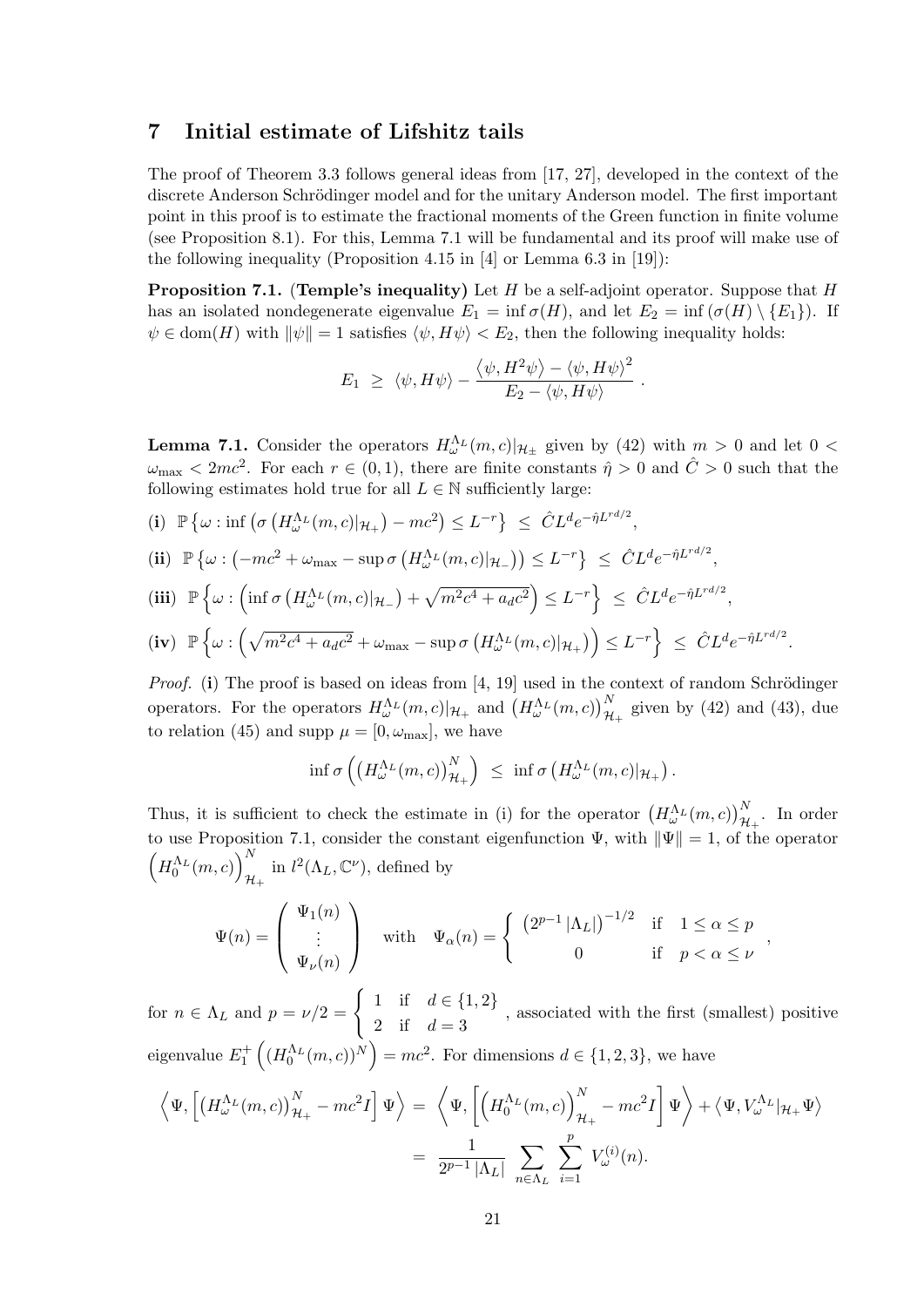Note that these sums  $(p \in \{1,2\})$  are arithmetic means of i.i.d. random variables and

$$
\frac{1}{|\Lambda_L|} \sum_{n \in \Lambda_L} V_{\omega}^{(i)}(n) \longrightarrow \mathbb{E}(V_{\omega}^{(i)}(0)) > 0 \quad \mathbb{P}\text{-a.s.} \,, \tag{46}
$$

for  $i \in \{1, 2\}$ , as  $L \to \infty$ . To apply Proposition 7.1, we need

$$
\frac{1}{2^{p-1}|\Lambda_L|} \sum_{n \in \Lambda_L} \sum_{i=1}^p V_{\omega}^{(i)}(n) < E_2^+ \left( (H_{\omega}^{\Lambda_L}(m,c))^N \right) - mc^2,\tag{47}
$$

where  $E_2^+((H_{\omega}^{\Lambda_L}(m,c))^{N})$  is the second positive eigenvalue of  $(H_{\omega}^{\Lambda_L}(m,c))_{\mathcal{H}_+}^{N}$ . However,  $E_2^+\left((H_{\omega}^{\Lambda_L}(m,c))^N\right)-mc^2 \longrightarrow 0$  as  $L\to\infty$ , which contradicts relations (46) and (47). The rate at which  $E_2^+((H_{\omega}^{\Lambda_L}(m,c))^N) - mc^2$  vanishes is given by the estimate

$$
E_2^+\left((H_{\omega}^{\Lambda_L}(m,c))^N\right) - mc^2 \ge E_2^+\left((H_0^{\Lambda_L}(m,c))^N\right) - mc^2 \ge K(m,c)L^{-2},\tag{48}
$$

for a suitable constant  $K(m, c) > 0$ . In order to obtain relation (47), we introduce a new potential  $W_{\omega}^{(L)}|_{\mathcal{H}_{+}}$ , which is a diagonal matrix formed by random potentials (in each site)

$$
W_{\omega}^{(L)(\alpha)}(n) = \min \left\{ V_{\omega}^{(\alpha)}(n), \frac{1}{3} K(m, c) L^{-2} \right\}, \text{ with } \alpha \in \mathcal{A}, n \in \Lambda_L.
$$

For fixed L, the random variables  $W_{\omega}^{(L)(\alpha)}(n)$  are still i.i.d.. Defining the operator

$$
H_{\omega}^{(L)}(m, c) := \left( H_0^{\Lambda_L}(m, c) \right)_{\mathcal{H}_+}^N + W_{\omega}^{(L)} |_{\mathcal{H}_+}
$$

on  $l^2(\Lambda_L, \mathbb{C}^{\nu})$ , we have that  $E_1^+\left(\left(H_{\omega}^{\Lambda_L}(m,c)\right)^N\right) \geq E_1^+\left(H_{\omega}^{(L)}(m,c)\right)$ . It follows from the definition of  $W_{\omega}^{(L)}|_{\mathcal{H}_{+}}$  and relation (48) that

$$
\langle \Psi, \left( H_{\omega}^{(L)}(m, c) - mc^2 I \right) \Psi \rangle = \frac{1}{2^{p-1} |\Lambda_L|} \sum_{n \in \Lambda_L} \sum_{i=1}^p W_{\omega}^{(L)(i)}(n)
$$
  

$$
\leq \frac{1}{3} K(m, c) L^{-2}
$$
  

$$
< E_2^+ \left( \left( H_{\omega}^{(L)}(m, c) \right) \right) - mc^2.
$$

By applying Proposition 7.1 to  $H_{\omega}^{(L)}(m, c) - mc^2 I$  and  $\Psi$ , we have for  $d \in \{1, 2, 3\}$ ,

$$
E_1^+\left(\left(H^{\Lambda_L}_{\omega}(m,c)\right)^N\right)-mc^2 \geq E_1^+\left(H^{(L)}_{\omega}(m,c)\right)-mc^2
$$

$$
\geq \left\langle \Psi, \left( H_{\omega}^{(L)}(m, c) - mc^2 I \right) \Psi \right\rangle - \frac{\left\langle \Psi, \left( H_{\omega}^{(L)}(m, c) - mc^2 I \right)^2 \Psi \right\rangle}{K(m, c) L^{-2} - \left\langle \Psi, \left( H_{\omega}^{(L)}(m, c) - mc^2 I \right) \Psi \right\rangle} \n\geq \frac{1}{2^{p-1} |\Lambda_L|} \sum_{n \in \Lambda_L} \sum_{i=1}^p W_{\omega}^{(L)(i)}(n) - \frac{\frac{1}{2^{p-1} |\Lambda_L|} \sum_{n \in \Lambda_L} \sum_{i=1}^p \left( W_{\omega}^{(L)(i)}(n) \right)^2}{\left( K(m, c) - \frac{1}{3} K(m, c) \right) L^{-2}} \n\geq \frac{1}{2^p |\Lambda_L|} \sum_{n \in \Lambda_L} \sum_{i=1}^p W_{\omega}^{(L)(i)}(n) .
$$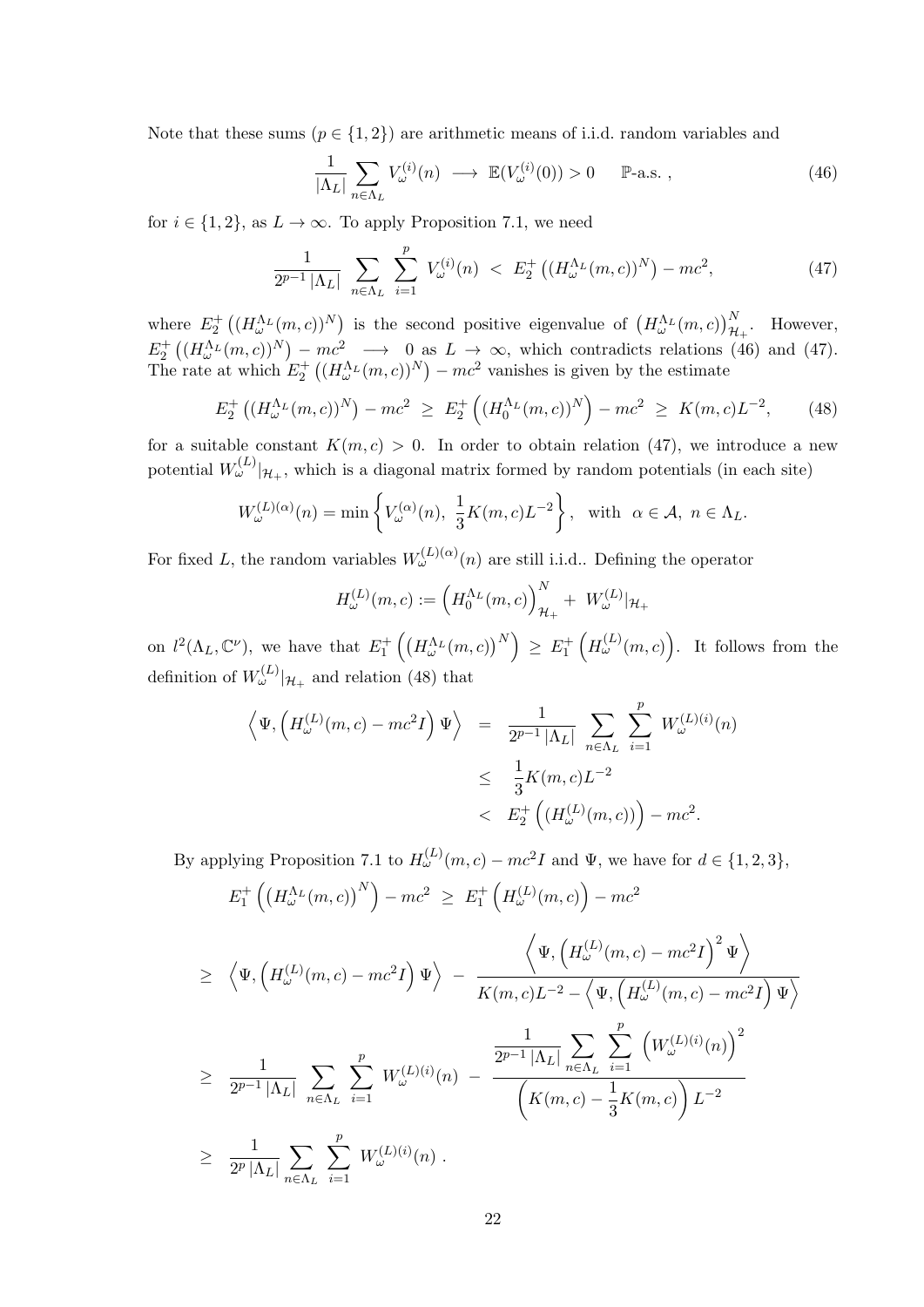The above estimate implies that

$$
\mathbb{P}\left\{\omega: E_1^+\left(\left(H^{\Lambda_L}_{\omega}(m,c)\right)^N - mc^2\right) \leq E\right\} \leq \mathbb{P}\left\{\omega: \frac{1}{|\Lambda_L|}\sum_{n\in\Lambda_L}\sum_{i=1}^p W_{\omega}^{(L)(i)}(n) \leq 2^p E\right\}.
$$

By Lemma 6.4 in [19] (see also [4, 26]), for  $L = |\delta(2^p E)^{-1/2}|$  (where |x| denotes the largest integer  $\leq x$ ) with  $\delta > 0$  and E small enough,

$$
\mathbb{P}\left\{\omega : \frac{1}{|\Lambda_L|} \sum_{n \in \Lambda_L} \sum_{i=1}^p W_{\omega}^{(L)(i)}(n) \le 2^p E\right\} \le e^{-\gamma_0 |\Lambda_L|}
$$

for some  $\gamma_0 > 0$ , where  $p \in \{1, 2\}$ . It follows by these estimates that, for  $d \in \{1, 2, 3\}$ , there exist  $l \in \mathbb{N}$  large enough,  $b > 0$  and  $\hat{\gamma} > 0$  such that

$$
\mathbb{P}\left\{\omega: E_1^+\left(\left(H^{\Lambda_l}_{\omega}(m,c)\right)^N - mc^2\right) \leq bl^{-2}\right\} \leq e^{-\hat{\gamma}l^d}.\tag{49}
$$

Now, we build a big cube  $\Lambda_L$  by grouping disjoint copies of the cube  $\Lambda_l$ ; more precisely,

$$
\Lambda_L = \bigcup_{j \in \mathcal{R}} \Lambda_l(j) \tag{50}
$$

with  $\Lambda_l(j) = [-l+j, l+j]^d \cap \mathbb{Z}^d$ . Indeed, for any odd integer n we take  $L = nl + \frac{n-1}{2}$  $\frac{-1}{2}$ . The set R indicated in (50) contains  $n^d$  points. For every  $r \in (0,1)$ , by choosing  $n \approx b^{-1/r}l^{2/r-1}$ , it follows that  $L \approx b^{-1/r} l^{2/r}$ . Hence  $L^{-r} \approx bl^{-2}$  and  $l \approx b^{1/2} L^{r/2}$ . Similarly to the Schrödinger case [4, 19, 26], we have

$$
\left(H_{\omega}^{\Lambda_L}(m,c)\right)_{\mathcal{H}_+}^N \geq \bigoplus_{j\in\mathcal{R}} \left(H_{\omega}^{\Lambda_l(j)}(m,c)\right)_{\mathcal{H}_+}^N.
$$

Therefore, the first positive eigenvalue can be estimated by

$$
E_1^+\left(\left(H_{\omega}^{\Lambda_L}(m,c)\right)^N\right) \ \geq \ \min_{j\in\mathcal{R}} \ E_1^+\left(\left(H_{\omega}^{\Lambda_l(j)}(m,c)\right)^N\right).
$$

Thus, by applying relation (49), we obtain for  $d \in \{1, 2, 3\}$ ,

$$
\mathbb{P}\left\{\omega : \inf \sigma\left(H_{\omega}^{\Lambda_L}(m, c)|_{\mathcal{H}_+} - mc^2\right) \leq L^{-r}\right\}
$$
\n
$$
\leq \mathbb{P}\left\{\omega : E_1^+\left(\left(H_{\omega}^{\Lambda_L}(m, c)\right)^N - mc^2\right) \leq L^{-r}\right\}
$$
\n
$$
\leq \mathbb{P}\left\{\omega : E_1^+\left(\left(H_{\omega}^{\Lambda_l}(j)(m, c)\right)^N - mc^2\right) \leq bl^{-2} \text{ for some } j \in \mathcal{R}\right\}
$$
\n
$$
\leq n^d \mathbb{P}\left\{\omega : E_1^+\left(\left(H_{\omega}^{\Lambda_l}(m, c)\right)^N - mc^2\right) \leq bl^{-2}\right\}
$$
\n
$$
\leq n^d e^{-\hat{\gamma}l^d} \approx (Ll^{-1})^d e^{-\hat{\gamma}l^d} \approx b^{-d/2} L^{d(1-r/2)} e^{-\hat{\gamma}b^{d/2}L^{rd/2}}
$$
\n
$$
\leq \hat{C}L^d e^{-\hat{\eta}L^{rd/2}},
$$

where  $\hat{C} = b^{-d/2} > 0$  and  $\hat{\eta} = \hat{\gamma} b^{d/2} > 0$ . This completes the proof of item (i). (ii) By Theorem 2.2 and relation  $(44)$  one has,  $\mathbb{P}\text{-a.s.}$ ,

$$
\inf \sigma \left( H_{\omega}^{\Lambda_L}(m, c) |_{\mathcal{H}_+} \right) = \inf \sigma \left( H_0^{\Lambda_L}(m, c) |_{\mathcal{H}_+} \right) + \inf(\text{supp } \mu)
$$
  

$$
= -\sup \sigma \left( H_0^{\Lambda_L}(m, c) |_{\mathcal{H}_-} \right)
$$
  

$$
= -\sup \sigma \left( H_{\omega}^{\Lambda_L}(m, c) |_{\mathcal{H}_-} \right) + \omega_{\text{max}}.
$$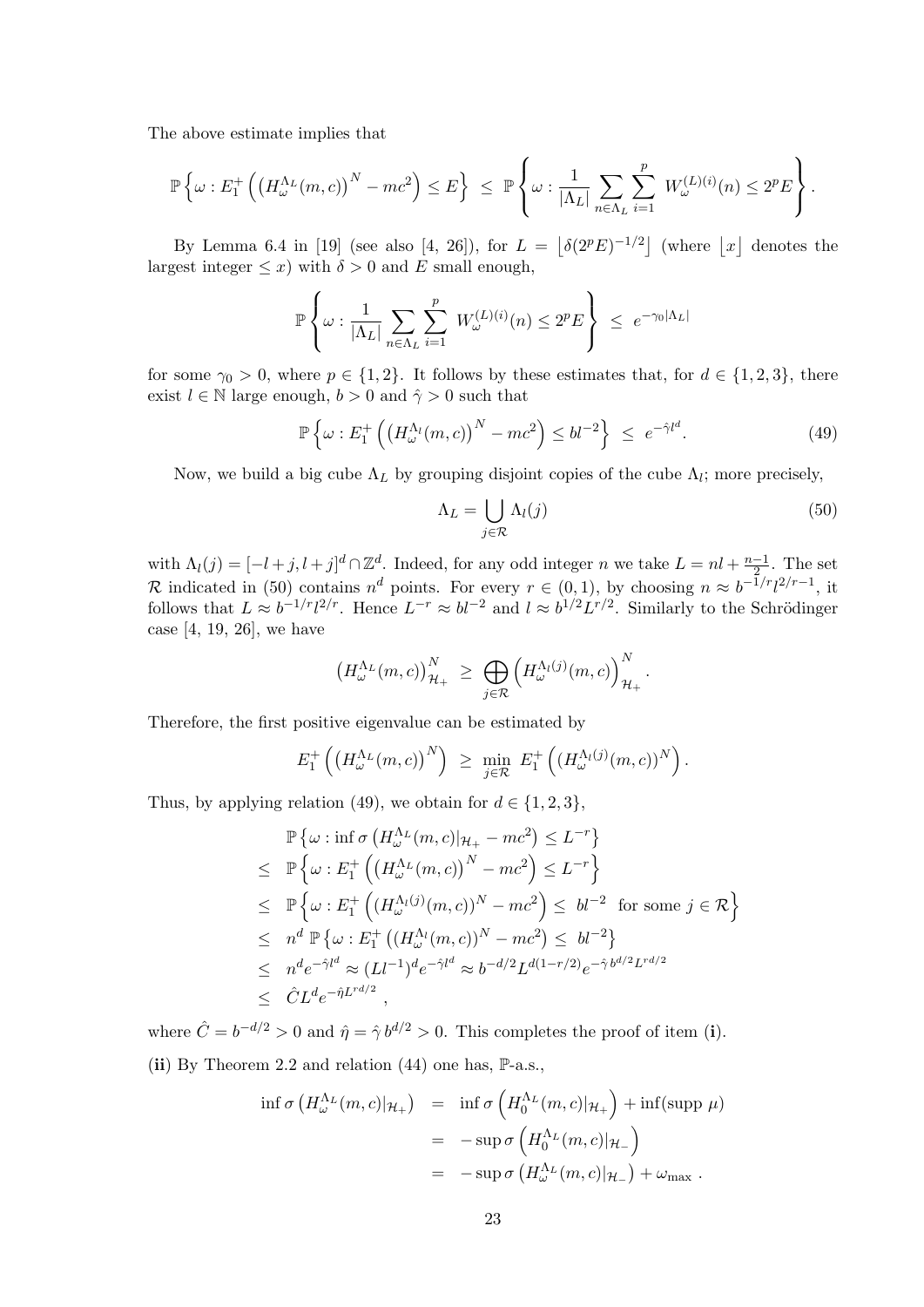Therefore (ii) follows from (i).

(iii) We can change the boundary condition on  $\Lambda_L$  by defining a new operator  $\hat{\mathcal{N}}_{\Lambda_L}$  for each dimension  $d \in \{1, 2, 3\}$ , so that the corresponding free Neumann Dirac operator

$$
(H_0^{\Lambda_L}(m,c))^{\hat{N}} := \hat{\mathcal{N}}_{\Lambda_L} + mc^2 \mathcal{B}_d + A_{\Lambda_L},
$$

restricted to the subspace  $\mathcal{H}_-$ , has the lower extreme energy  $-\sqrt{m^2c^4 + a_d c^2}$  of its spectrum as the lowest negative eigenvalue associated with an eigenfunction  $\Phi$  in  $\Lambda_L$  whose entries have constant absolute values. Thus, the proof of (iii) follows analogously the one of (i), but with the operator  $\left(H_0^{\Lambda_L}(m,c)\right)_0^N$  $\frac{N}{\mathcal{H}_+}$  and the energy  $mc^2$  replaced by  $\left(H_0^{\Lambda_L}(m, c)\right)_{\mathcal{H}_+}^{\hat{N}}$ and  $\mathcal{H}_ -\sqrt{m^2c^4 + a_d c^2}$ , respectively.

(iv) Similarly to (ii), one shows that,  $\mathbb{P}\text{-a.s.}$ ,

$$
\inf \sigma \left( H^{\Lambda_L}_{\omega}(m,c)|_{{\mathcal H}_-} \right) = - \sup \sigma \left( H^{\Lambda_L}_{\omega}(m,c)|_{{\mathcal H}_+} \right) + \omega_{\max}.
$$

Therefore (iv) follows from (iii).

### 8 Estimates of fractional moments in finite volume

Let  $\mathcal{G}_{\omega,\Lambda_L}(m,c,z)$  and  $\mathcal{G}_{\omega,\Lambda}^{\mathcal{H}_\pm}$  $\partial_{\omega,\Lambda_L}^{H_\pm}(m,c,z)$  be the Green functions, respectively, of  $H^{\Lambda_L}_{\omega}(m,c)$  and  $H_{\omega}^{\Lambda_L}(m, c)|_{\mathcal{H}_{\pm}}$ , whose matrix elements are given by

$$
G_{\omega,\Lambda_L}^{\alpha\beta}(j,k;z) := \left\langle e_{j\alpha}, \left( H_{\omega}^{\Lambda_L}(m,c) - zI \right)^{-1} e_{k\beta} \right\rangle
$$
  

$$
G_{\omega,\Lambda_L}^{\alpha\beta,\mathcal{H}_{\pm}}(j,k;z) := \left\langle e_{j\alpha}, \left( H_{\omega}^{\Lambda_L}(m,c) |_{\mathcal{H}_{\pm}} - zI \right)^{-1} e_{k\beta} \right\rangle,
$$

and

where 
$$
j, k \in \Lambda_L
$$
,  $\alpha, \beta \in \mathcal{A}$  and  $z \in \mathbb{C} \setminus \mathbb{R}$ . The goal of this section is to estimate the fractional moments of the Green function in finite volume, i.e.,  $\mathbb{E}(|G_{\omega,\Lambda_L}^{\alpha\beta,\mathcal{H}_\pm}(j,k;z)|^s)$  for  $s \in (0,1)$  (Proposition 8.1 below). This result will be used in Section 11, together with the decoupling estimate (61), to obtain Theorem 3.3. In order to estimate  $\mathbb{E}(|G_{\omega,\Lambda_L}^{\alpha\beta,\mathcal{H}_\pm}(j,k;z)|^s)$ , we will use Lemma 7.1, Proposition 4.1 (valid also for the Green function in finite volume) and Lemma 8.1 below (the Combes-Thomas argument for discrete Dirac operators with bounded potential, as DAD). Lemma 8.1 was obtained in Proposition 1 in [23] for the one-dimensional Dirac model, with direct adaptations to  $d \in \{2,3\}$ .

**Lemma 8.1.** (Combes-Thomas) Let  $H(m, c) = H_0(m, c) + V$  be a Dirac operator on  $l^2(\mathbb{Z}^d, \mathbb{C}^{\nu})$  with bounded potential V. If  $z \notin \sigma(H(m, c))$ , let  $\Delta := \text{dist}\{z, \sigma(H(m, c))\} > 0$ . Then, there exists  $a > 0$  such that for every  $j, k \in \mathbb{Z}^d$ ,  $\alpha, \beta \in \mathcal{A}$ ,

$$
|G^{\alpha\beta}(j,k;z)| := \left| \left\langle e_{j\alpha}, (H(m,c)-zI)^{-1} e_{k\beta} \right\rangle \right| \leq \frac{2}{\Delta} e^{-a\Delta|j-k|}.
$$

We are now ready to discuss the main result of this section, namely, the exponential decay of the fractional moments of the Green function in finite volume.

**Proposition 8.1.** For every  $s \in (0,1)$ , there exist finite constants  $\tilde{C} > 0$  and  $\tilde{\eta} > 0$  such that

$$
\mathbb{E}(|G_{\omega,\Lambda_L}^{\alpha\beta,\mathcal{H}_\pm}(j,k;E+i\epsilon)|^s) \leq \tilde{C}L^d e^{-\tilde{\eta}L^{d/(d+2)}} \tag{51}
$$

for  $L \in \mathbb{N}$  sufficiently large, for all  $\alpha, \beta \in \mathcal{A}, j, k \in \Lambda_L$  with  $|j - k| \ge L/2, \epsilon > 0$  and  $E \in I_{\delta_{\tau}}^{\pm}$  $\frac{1}{\delta_L}(m, c)$ , where  $I_{\delta_L}^{\pm}$  $\frac{1}{\delta_L}(m, c)$  are the intervals of negative and positive energies described in (12)-(13) with  $\delta_L = \frac{1}{2}$  $\frac{1}{2}L^{-2/(d+2)}$ .

 $\Box$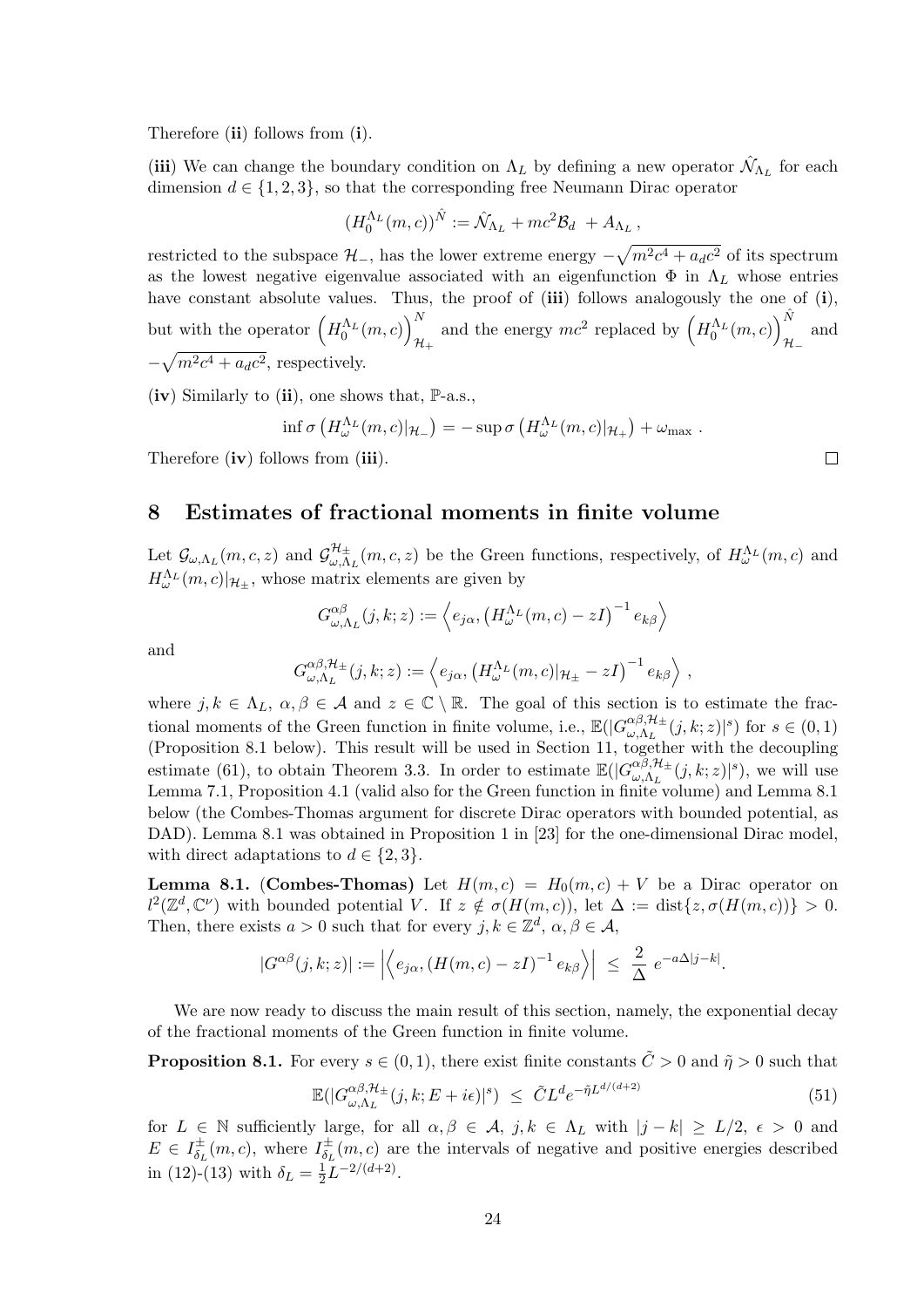*Proof.* Let  $I_{\delta_r}^+$  $\delta_L^+(m,c) = [mc^2, mc^2 + \delta_L]$  and  $r \in (0,1)$ . Due to Lemma 7.1(i), consider the set

$$
\Omega_G := \left\{ \omega : \inf \sigma \left( H^{\Lambda_L}_{\omega}(m, c) |_{\mathcal{H}_+} - mc^2 \right) > L^{-r} \right\}
$$

and its complement  $\Omega_B := \Omega \setminus \Omega_G$ . Then,  $\chi_{\Omega} = \chi_{\Omega_G} + \chi_{\Omega_B}$  and for every  $s \in (0,1)$  we have

$$
\mathbb{E}(|G_{\omega,\Lambda_L}^{\alpha\beta,\mathcal{H}_+}(j,k;E+i\epsilon)|^s) \n= \mathbb{E}(|G_{\omega,\Lambda_L}^{\alpha\beta,\mathcal{H}_+}(j,k;E+i\epsilon)|^s \chi_{\Omega_G}) + \mathbb{E}(|G_{\omega,\Lambda_L}^{\alpha\beta,\mathcal{H}_+}(j,k;E+i\epsilon)|^s \chi_{\Omega_B}).
$$
\n(52)

Pick  $p > 1$  sufficiently small such that  $s \cdot p < 1$  and let  $q > 1$  be such that  $1/p + 1/q = 1$ . By applying Hölder's inequality in the second term on the right hand side of  $(52)$ , together with Proposition 4.1 and Lemma 7.1(i), we get

$$
\mathbb{E}(|G_{\omega,\Lambda_L}^{\alpha\beta,\mathcal{H}_+}(j,k;E+i\epsilon)|^s \chi_{\Omega_B}) \leq \left[ \mathbb{E}(|G_{\omega,\Lambda_L}^{\alpha\beta,\mathcal{H}_+}(j,k;E+i\epsilon)|^{sp}) \right]^{1/p} \left[ \mathbb{P}(\Omega_B) \right]^{1/q}
$$
  

$$
\leq C_0 L^{d/q} e^{-\frac{\hat{\eta}}{q} L^{rd/2}},
$$
 (53)

with  $C_0 = C_1^{1/p} \hat{C}^{1/q}$  and  $\hat{\eta} > 0$ .

For  $\omega \in \Omega_G$ , one has  $dist\{E, \sigma(H_{\omega}^{\Lambda_L}(m,c)|_{\mathcal{H}_+})\} \geq \frac{1}{2}L^{-r}$ . In this case, by Lemma 8.1,

$$
\mathbb{E}(|G_{\omega,\Lambda_L}^{\alpha\beta,\mathcal{H}_+}(j,k;E+i\epsilon)|^s\chi_{\Omega_G}) \leq 4^sL^{rs}e^{-\frac{a}{2}sL^{-r}|j-k|}\mathbb{P}(\Omega_G) \leq 4^sL^{rs}e^{-\frac{a}{4}sL^{1-r}}.\tag{54}
$$

Choosing  $r = \frac{2}{d+2}$  and inserting relations (53)-(54) into (52), we conclude that

$$
\mathbb{E}(|G^{\alpha\beta,\mathcal{H}_{+}}_{\omega,\Lambda_{L}}(j,k;E+i\epsilon)|^{s}) \leq 4^{s}L^{\frac{2}{d+2}s}e^{-\frac{a}{4}sL^{d/(d+2)}} + C_{0}L^{d/q}e^{-\frac{\hat{\eta}}{q}L^{d/(d+2)}} \leq \tilde{C}L^{d}e^{-\tilde{\eta}L^{d/(d+2)}},
$$
  
with  $\tilde{C} = 2 \max\{4^{s}, C_{0}\} < \infty$  and  $\tilde{\eta} = \min\left\{\frac{a}{4}s, \frac{\hat{\eta}}{q}\right\} > 0.$ 

Similarly, one proves estimate (51) for the other three energies intervals  $I_{\delta}^{\pm}$  $\vec{b}_L^{\pm}(m, c)$  using the corresponding estimates obtained in Lemma 7.1(ii)-(iv).  $\Box$ 

# 9 Geometric resolvent equation

The idea of the proof of Theorem 3.3 is to obtain the exponential decay (11) from the exponential decay (51) obtained in Proposition 8.1. For this, we will use the so-called geometric decoupling method, which is well known in the context of random Schrödinger operators [3, 27].

Due to relation (41), we can write the Hamiltonian (1) in the form

$$
H_{\omega}(m,c) = H_{\omega,L}(m,c) + \mathcal{F}_{\Lambda_L},\qquad(55)
$$

where  $H_{\omega,L}(m,c) = H_{\omega}^{\Lambda_L}(m,c) \oplus H_{\omega}^{(\Lambda_L)^c}(m,c)$  and  $\mathcal{F}_{\Lambda_L}$  is the boundary operator defined in Section 6. Given  $z \in \mathbb{C} \setminus \mathbb{R}$ , we write  $G_{\omega} = (H_{\omega}(m, c) - zI)^{-1}$  and  $G_{\omega, L} = (H_{\omega, L}(m, c) - zI)^{-1}$ . We perform a double decoupling, once on  $\Lambda_L$  and then on  $\Lambda_{L+1}$ . By applying the second resolvent identity on (55) twice, we get

$$
G_{\omega} = G_{\omega,L} - G_{\omega,L} \mathcal{F}_{\Lambda_L} G_{\omega}
$$
  
= 
$$
G_{\omega,L} - G_{\omega,L} \mathcal{F}_{\Lambda_L} G_{\omega,L+1} + G_{\omega,L} \mathcal{F}_{\Lambda_L} G_{\omega} \mathcal{F}_{\Lambda_{L+1}} G_{\omega,L+1} .
$$
 (56)

By translation invariance we have  $\mathbb{E}\left(|G_{\omega}^{\alpha\beta}(j,k;z)|^{s}\right) = \mathbb{E}\left(|G_{\omega}^{\alpha\beta}(0,k-j;z)|^{s}\right)$ . Thus, it is sufficient to prove (11) for  $j = 0$ . Taking matrix-elements in (56),

$$
G_{\omega}^{\alpha\beta}(0,k;z) =
$$
  
=  $G_{\omega,L}^{\alpha\beta}(0,k;z) - \langle e_{0\alpha}, G_{\omega,L}\mathcal{F}_{\Lambda_L}G_{\omega,L+1}e_{k\beta}\rangle + \langle e_{0\alpha}, G_{\omega,L}\mathcal{F}_{\Lambda_L}G_{\omega}\mathcal{F}_{\Lambda_{L+1}}G_{\omega,L+1}e_{k\beta}\rangle.$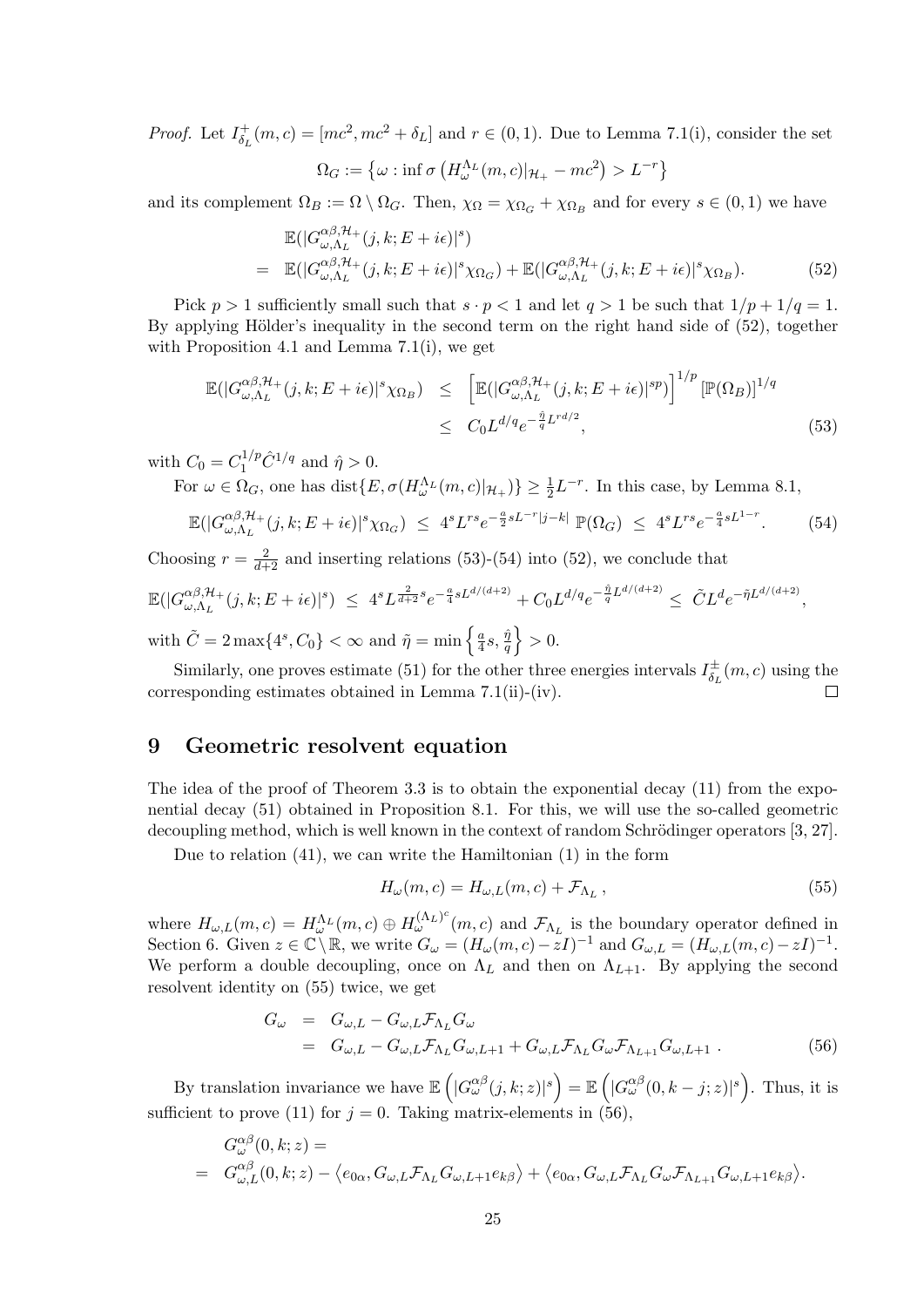For  $k \in \mathbb{Z}^d$  with  $|k| \ge L + 2$ , we have  $G_{\omega,L}^{\alpha\beta}(0,k;z) = 0$  and  $\langle e_{0\alpha}, G_{\omega,L} \mathcal{F}_{\Lambda_L} G_{\omega,L+1} e_{k\beta} \rangle = 0$ . Thus,

$$
G_{\omega}^{\alpha\beta}(0,k;z) = \langle e_{0\alpha}, G_{\omega,L}\mathcal{F}_{\Lambda_L}G_{\omega}\mathcal{F}_{\Lambda_{L+1}}G_{\omega,L+1}e_{k\beta}\rangle.
$$
 (57)

For convenient notation, we introduce the sets  $X_{n,\pm}^{(d)} \subset \mathcal{A} \times \mathcal{A}$  defined, for  $d \in \{1,2,3\}$  and  $1 \leq n \leq d$  with  $n \in \mathbb{N}$ , by

$$
X_{1,+}^{(1)} = \{(1,2)\}, \quad X_{1,-}^{(1)} = \{(2,1)\},
$$

$$
X_{1,+}^{(2)} = X_{2,+}^{(2)} = \{(1,2)\}, \quad X_{1,-}^{(2)} = X_{2,-}^{(2)} = \{(2,1)\},
$$

$$
X_{1,+}^{(3)} = X_{2,+}^{(3)} = \{x_+ = (1,4), y_+ = (2,3)\}, \quad X_{3,+}^{(3)} = \{z_+ = (1,3), w_+ = (2,4)\},
$$

$$
X_{1,-}^{(3)} = X_{2,-}^{(3)} = \{x_- = (4,1), y_- = (3,2)\}, \quad X_{3,-}^{(3)} = \{z_- = (3,1), w_- = (4,2)\}.
$$

Note that  $X_{n,-}^{(d)}$  is obtained from  $X_{n,+}^{(d)}$  by permutation of coordinates.

Let  $\{v_n^{(d)}: 1 \le n \le d, n \in \mathbb{N}\}\$ be the canonical basis of  $\mathbb{R}^d$ , defined in Section 6. Using the fact that  $\{e_{j\alpha}\}_{j\in\mathbb{Z}^d,\alpha\in\mathcal{A}}$  is an orthonormal basis of  $l^2(\mathbb{Z}^d,\mathbb{C}^\nu)$  and the definition of the boundary operator  $\mathcal{F}_{\Lambda_L}$ , we expand the right side of (57) obtaining, for  $|k| \ge L + 2$ ,

$$
G_{\omega}^{\alpha\beta}(0,k;z) = \sum_{1 \le n,l \le d} C_{n,\pm}^{(d)} C_{l,\pm}^{(d)} \sum_{(u,u') \in \Gamma_{L,n,\pm}^{(d)}} \sum_{(v,v') \in \Gamma_{L+1,l,\pm}^{(d)}} G_{\omega,L}^{\alpha\beta_u}(0,u;z) G_{\omega}^{\alpha_u\beta_v}(u',v;z) G_{\omega,L+1}^{\alpha_v\beta}(v',k;z), \quad (58)
$$

with

$$
\Gamma_{L,n,\pm}^{(d)} := \left\{ (u, u') \in \partial \Lambda_L : u = u' \pm v_n^{(d)}, \ (\beta_u, \alpha_u) \in X_{n,\pm}^{(d)} \right\}, \quad 1 \le n \le d,
$$

and constants

$$
C_{1,\pm}^{(1)} = c, \quad C_{1,\pm}^{(2)} = c, \quad C_{2,\pm}^{(2)} = \mp ci, \quad C_{1,\pm}^{(3)} = \begin{cases} c & \text{if } (\beta_u, \alpha_u) = x_{\pm} \\ c & \text{if } (\beta_u, \alpha_u) = y_{\pm} \end{cases},
$$

$$
C_{2,\pm}^{(3)} = \begin{cases} \mp ci & \text{if } (\beta_u, \alpha_u) = x_{\pm} \\ \pm ci & \text{if } (\beta_u, \alpha_u) = y_{\pm} \end{cases} \quad \text{and} \quad C_{3,\pm}^{(3)} = \begin{cases} c & \text{if } (\beta_u, \alpha_u) = z_{\pm} \\ -c & \text{if } (\beta_u, \alpha_u) = w_{\pm}. \end{cases}
$$

Relation (58) is called geometric resolvent equation.

# 10 Decoupling of fractional moments

In this section we establish relations, of decoupling of fractional moments, that allow us to write the fractional moments of the infinite volume Green function in terms of the corresponding finite volume Green function.

The following result says that the fractional moments  $\mathbb{E}(|G_{\omega}^{\alpha\beta}(0,k;z)|^s)$  can be decoupled along the boundary of  $\Lambda_L$ . Recall from Section 6 that  $u \in \partial^i \Lambda_L$  if and only if  $||u||_{\infty} = L$ , and  $u' \in \partial^{\mathcal{O}} \Lambda_L$  if and only if  $||u'||_{\infty} = L + 1$ .

**Lemma 10.1.** For every  $s \in (0, 1)$  and  $d \in \{1, 2, 3\}$ , there exists a constant  $C = C(s, \rho, c, d)$ 0 such that

$$
\mathbb{E}(|G_{\omega}^{\alpha\beta}(0,k;z)|^{s}) \leq C \sum_{\beta_{u},\alpha_{v}\in\mathcal{A}} \sum_{u\in\partial^{i}\Lambda_{L}} \mathbb{E}(|G_{\omega,\Lambda_{L}}^{\alpha\beta_{u}}(0,u;z)|^{s}) \sum_{v'\in\partial^{\alpha}\Lambda_{L+1}} \mathbb{E}(|G_{\omega,(\Lambda_{L+1})c}^{\alpha_{v}\beta}(v',k;z)|^{s})
$$

for all  $z \in \mathbb{C} \setminus \mathbb{R}, \, \alpha, \beta \in \mathcal{A}, \, L \in \mathbb{N}$  and  $k \in \mathbb{Z}^d$  with  $|k| \ge L + 2$ .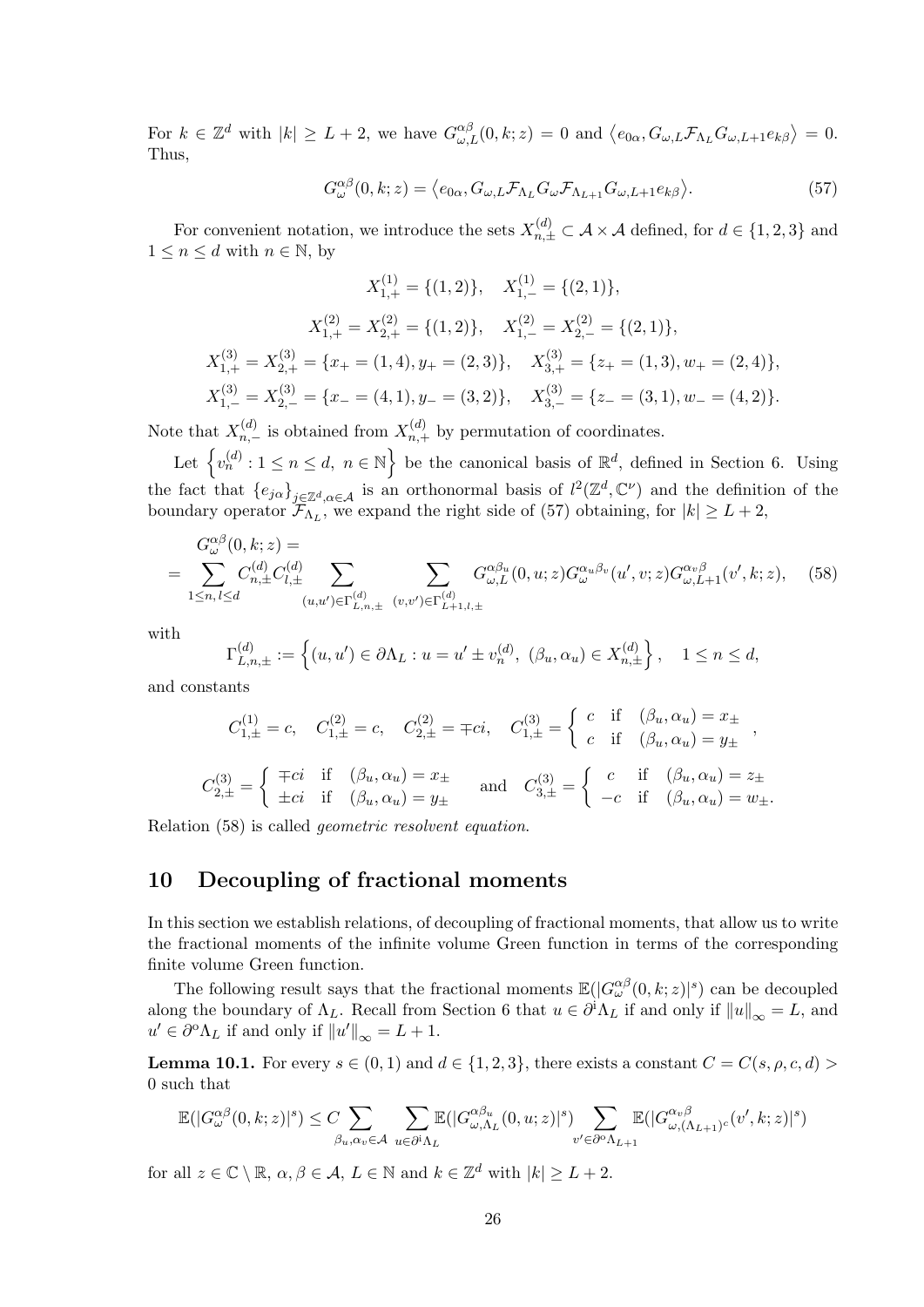*Proof.* Let  $s \in (0, 1)$ . Taking fractional moments in (58) we get, for  $|k| \ge L+2$  and  $d \in \{1, 2, 3\}$ ,

$$
\mathbb{E}(|G_{\omega}^{\alpha\beta}(0,k;z)|^{s}) \leq \tag{59}
$$
\n
$$
\leq c^{2s} \sum_{1 \leq n, l \leq d} \sum_{(u,u') \in \Gamma_{L,n,\pm}^{(d)} \ (v,v') \in \Gamma_{L+1,l,\pm}^{(d)}} \mathbb{E}\left(|G_{\omega,\Lambda_L}^{\alpha\beta_u}(0,u;z)G_{\omega}^{\alpha_u\beta_v}(u',v;z)G_{\omega,(\Lambda_{L+1})c}^{\alpha_v\beta}(v',k;z)|^{s}\right)
$$

where  $G_{\omega,L}^{\alpha\beta_u}(0,u;z)$  was replaced by  $G_{\omega,\Lambda}^{\alpha\beta_u}$  $\alpha_{\omega,\Lambda_L}^{\alpha\beta_u}(0,u;z)$  since  $0, u \in \Lambda_L$ , and  $G_{\omega,L+1}^{\alpha_v\beta_v}(v',k;z)$  was replaced by  $G^{\alpha_v\beta}_{\omega}$  $\alpha_v \beta_{\omega,(\Lambda_{L+1})c}(v',k;z)$  since  $v',k \in (\Lambda_{L+1})^c$ . Now for  $(u,u'), (v,v'), (\beta_u, \alpha_u)$  and  $(\beta_v, \alpha_v)$  fixed, consider the term

$$
G^{\alpha\beta_u}_{\omega,\Lambda_L}(0,u;z) G^{\alpha_u\beta_v}_{\omega}(u',v;z) G^{\alpha_v\beta}_{\omega,(\Lambda_{L+1})^c}(v',k;z)
$$

and note that the first and last of the three factors are independent of  $\omega_{u'\alpha_u}$  and  $\omega_{v\beta_v}$ . Thus, by considering the conditional expectation of the central term we have, by Proposition 4.1,

$$
\mathbb{E}_{u',v}^{\alpha_u\beta_v}(|G_{\omega}^{\alpha_u\beta_v}(u',v;z)|^s) \leq C_1
$$

for all  $\alpha_u, \beta_v \in \mathcal{A}$  and for a constant  $C_1 = C_1(s, \rho)$ . Hence,

$$
\mathbb{E}\left(|G_{\omega,\Lambda_L}^{\alpha\beta_u}(0,u;z)G_{\omega}^{\alpha_u\beta_v}(u',v;z)G_{\omega,(\Lambda_{L+1})^c}^{\alpha_v\beta}(v',k;z)|^s\right) \n= \mathbb{E}\left(|G_{\omega,\Lambda_L}^{\alpha\beta_u}(0,u;z)|^s \mathbb{E}_{u',v}^{\alpha_u\beta_v}(|G_{\omega}^{\alpha_u\beta_v}(u',v;z)|^s) |G_{\omega,(\Lambda_{L+1})^c}^{\alpha_v\beta}(v',k;z)|^s\right) \n\leq C_1 \mathbb{E}\left(|G_{\omega,\Lambda_L}^{\alpha\beta_u}(0,u;z)|^s\right) \mathbb{E}\left(|G_{\omega,(\Lambda_{L+1})^c}^{\alpha_v\beta}(v',k;z)|^s\right)
$$
\n(60)

where in the last step we have used the fact that the two terms are stochastically independent. By substituting (60) into (59), it follows that there exists a constant  $C = C_1 c^{2s} d^2 > 0$  such that

$$
\mathbb{E}(|G_{\omega}^{\alpha\beta}(0,k;z)|^{s}) \leq C \sum_{\beta_{u},\alpha_{v}\in\mathcal{A}} \sum_{u\in\partial^{i}\Lambda_{L}} \mathbb{E}(|G_{\omega,\Lambda_{L}}^{\alpha\beta_{u}}(0,u;z)|^{s}) \sum_{v'\in\partial^{\alpha}\Lambda_{L+1}} \mathbb{E}(|G_{\omega,(\Lambda_{L+1})c}^{\alpha_{v}\beta}(v',k;z)|^{s})
$$
  
or all  $z\in\mathbb{C}\setminus\mathbb{R}$ ,  $\alpha, \beta\in\mathcal{A}$  and  $k\in\mathbb{Z}^{d}$  with  $|k| \geq L+2$ .

for all  $z \in \mathbb{C} \setminus \mathbb{R}$ ,  $\alpha, \beta \in \mathcal{A}$  and  $k \in \mathbb{Z}^d$  with  $|k| \ge L + 2$ .

We want to use the estimate in Lemma 10.1 as the first step in an iterative argument. The next step consists of finding a bound for  $\mathbb{E}(|G_{\alpha}^{\alpha\beta}|)$  $\int_{\omega, (\Lambda_{L+1})^c}^{\alpha\beta} (v', k; z)|^s)$  similar to the bound for  $\mathbb{E}(|G_{\omega}^{\alpha\beta}(0,k;z)|^s)$  given by Lemma 10.1, with  $v'$  as the new origin. Following the idea of Lemma 2.3 in [3] (which was also used in Lemma 7.3 of [27]), the next result relates the Green function  $G_{\omega,(\Lambda_{L+1})^c}$  with the full Green function  $G_{\omega}$ .

**Lemma 10.2.** For every  $s \in (0,1)$  and  $d \in \{1,2,3\}$ , there exists a constant  $\tilde{C} = \tilde{C}(s, \rho, c, d) >$ 0 such that

$$
\mathbb{E}(|G_{\omega,(\Lambda_{L+1})^c}^{\alpha\beta}(v',k;z)|^s) \leq \mathbb{E}(|G_{\omega}^{\alpha\beta}(v',k;z)|^s) + \tilde{C} \sum_{u' \in \partial^o \Lambda_{L+1}} \sum_{\gamma \in \mathcal{A}} \mathbb{E}(|G_{\omega}^{\gamma\beta}(u',k;z)|^s)
$$

for all  $z \in \mathbb{C} \setminus \mathbb{R}, \alpha, \beta \in \mathcal{A}, L \in \mathbb{N}, v', k \in \mathbb{Z}^d$  with  $v' \in \partial^{\alpha} \Lambda_{L+1}$  and  $|k| \ge L + 2$ .

*Proof.* Using the second resolvent identity on (55) gives  $G_{\omega,L+1} = G_{\omega} + G_{\omega,L+1} \mathcal{F}_{\Lambda_{L+1}} G_{\omega}$ . Taking matrix-elements and arguing as done for the geometric resolvent equation (58), we obtain,

$$
G_{\omega,L+1}^{\alpha\beta}(v',k;z) = G_{\omega}^{\alpha\beta}(v',k;z) + \langle e_{v'\alpha}, G_{\omega,L+1} \mathcal{F}_{\Lambda_{L+1}} G_{\omega} e_{k\beta} \rangle
$$
  
= 
$$
G_{\omega}^{\alpha\beta}(v',k;z) + \sum_{1 \leq n,l \leq d} C_{n,\pm}^{(d)} \sum_{(u,u') \in \Gamma_{L+1,n,\pm}^{(d)}} G_{\omega,L+1}^{\alpha\beta_u}(v',u;z) G_{\omega}^{\alpha_u\beta}(u',k;z).
$$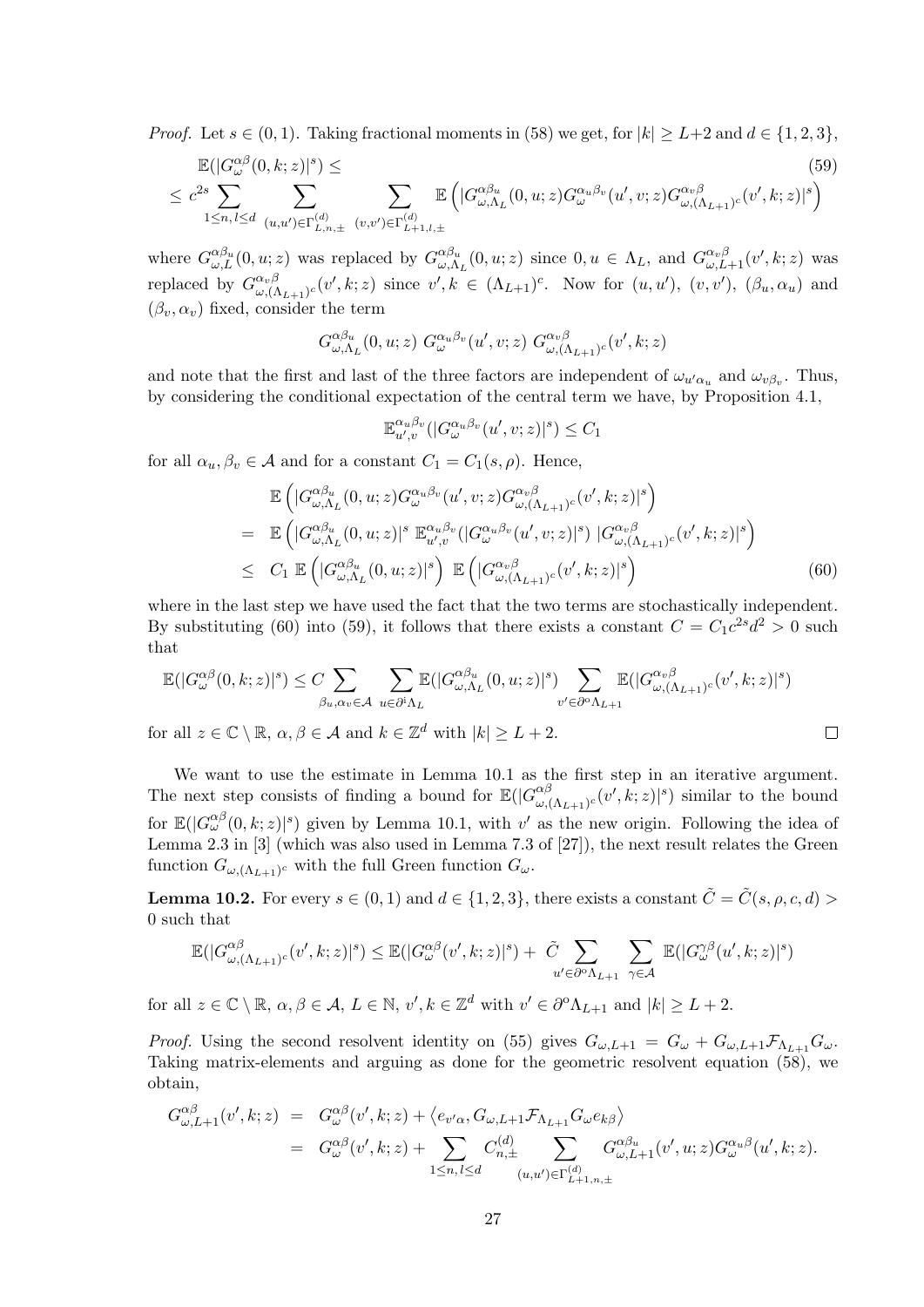Taking fractional moments in this relation and using the following decoupling inequality (analogous to Lemma C.1 of [3]; see also [27]),

$$
\mathbb{E}(|G_{\omega,L+1}^{\alpha\beta_u}(v',u;z)|^s|G_{\omega}^{\alpha_u\beta}(u',k;z)|^s) \leq C_1 \mathbb{E}(|G_{\omega}^{\alpha_u\beta}(u',k;z)|^s)
$$

with  $0 < C_1 = C_1(s, \rho) < \infty$ , we get

$$
\mathbb{E}(|G_{\omega,L+1}^{\alpha\beta}(v',k;z)|^s) \leq \mathbb{E}(|G_{\omega}^{\alpha\beta}(v',k;z)|^s) + \tilde{C} \sum_{u'\in\partial^{\alpha}\Lambda_{L+1}} \sum_{\gamma\in\mathcal{A}} \mathbb{E}(|G_{\omega}^{\gamma\beta}(u',k;z)|^s)
$$

with the constant  $\tilde{C} = C_1 c^s d > 0$ . Replacing  $G_{\omega, L+1}^{\alpha \beta}(v', k; z)$  by  $G_{\omega, \beta}^{\alpha \beta}$  $\int_{\omega,(\Lambda_{L+1})^c}^{\alpha\beta}(v',k;z),\,$  since  $v', k \in (\Lambda_{L+1})^c$ , the result follows.  $\Box$ 

In order to obtain the relation that will be used as the starting point of an iteration, we insert the estimate in Lemma 10.2 into the estimate in Lemma 10.1, and use that  $|\partial \Lambda_{L+1}| \leq$  $C_d L^{d-1}$ , together with Proposition 4.1, to obtain the existence of a constant  $\tilde{C}_1 = \tilde{C}_1(s, \rho, c, d) >$ 0 such that

$$
\mathbb{E}(|G_{\omega}^{\alpha\beta}(0,k;z)|^{s}) \leq \sum_{\beta_{u}\in\mathcal{A}} \sum_{u\in\partial^{i}\Lambda_{L}} \mathbb{E}(|G_{\omega,\Lambda_{L}}^{\alpha\beta_{u}}(0,u;z)|^{s}) \sum_{u'\in\partial^{o}\Lambda_{L+1}} \sum_{\gamma\in\mathcal{A}} \mathbb{E}(|G_{\omega}^{\gamma\beta}(u',k;z)|^{s})
$$
(61)

for all  $z \in \mathbb{C} \setminus \mathbb{R}, \, \alpha, \beta \in \mathcal{A}, \, L \in \mathbb{N}$  and  $k \in \mathbb{Z}^d$  with  $|k| \ge L + 2$ .

## 11 Proof of band edge localization

This section is dedicated to the proof of Theorem 3.3. For this, we will use the decoupling estimate (61) for the Green functions  $G^{\mathcal{H}_{\pm}}_{\omega}$  and  $G^{\mathcal{H}_{\pm}}_{\omega,\Lambda}$  $\mathcal{H}_{\pm}^{\pm}$  restricted to subspaces  $\mathcal{H}_{\pm}$ , together with Proposition 8.1.

**Proof of Theorem 3.3.** (i) Let  $z = E + i\epsilon$  with  $\epsilon > 0$  and  $E \in I_{\delta}^{\pm}$  $\frac{1}{\delta_L}(m, c)$  for  $\delta_L = \frac{1}{2}$  $\frac{1}{2}L^{-2/(d+2)}$ . Considering the estimate (61) for the Green functions  $G^{\mathcal{H}_{\pm}}_{\omega}$ ,  $G^{\mathcal{H}_{\pm}}_{\omega,\Lambda}$  $\mathbb{Z}_{\omega,\Lambda_L}^{\mu_\pm}$  and inserting it into the bound obtained in Proposition 8.1 for  $\mathbb{E}(|G_{\omega,\Lambda_t}^{\alpha\beta_u,\mathcal{H}_{\pm}}|)$  $\frac{\alpha\beta_u,\mathcal{H}_{\pm}}{\omega,\Lambda_L}(0,u;z)|^s),$  we obtain for L sufficiently large,

$$
\mathbb{E}(|G_{\omega}^{\alpha\beta,\mathcal{H}_{\pm}}(0,k;z)|^{s})
$$
\n
$$
\leq \tilde{C}_{1}L^{d-1} \tilde{C}L^{d}e^{-\tilde{\eta}L^{d/(d+2)}}|\mathcal{A}| |\partial\Lambda_{L}| \sum_{u'\in\partial^{\alpha}\Lambda_{L+1}} \sum_{\gamma\in\mathcal{A}} \mathbb{E}(|G_{\omega}^{\gamma\beta,\mathcal{H}_{\pm}}(u',k;z)|^{s})
$$
\n
$$
\leq C_{2}L^{3d-2}e^{-\tilde{\eta}L^{d/(d+2)}} \sum_{u'\in\partial^{\alpha}\Lambda_{L+1}} \sum_{\gamma\in\mathcal{A}} \mathbb{E}(|G_{\omega}^{\gamma\beta,\mathcal{H}_{\pm}}(u',k;z)|^{s}), \tag{62}
$$

for  $0 < C_2 = 4\tilde{C}_1 \tilde{C} C_d < \infty$ , for all  $\alpha, \beta \in \mathcal{A}$  and  $k \in \mathbb{Z}^d$  with  $|k| \ge L + 2$ . With the constant  $C_2$  from (62), we fix  $L = L_0$  sufficiently large such that

$$
b := 4C_2 L_0^{3d-2} e^{-\tilde{\eta} L_0^{d/(d+2)}} |\{u' \in \mathbb{Z}^d : \|u'\|_{\infty} \le L_0 + 2\}| < 1
$$

and, by (62),

$$
\mathbb{E}(|G_{\omega}^{\alpha\beta,\mathcal{H}_{\pm}}(0,k;z)|^s) \leq b \sup_{u':\|u'\|_{\infty}\leq L_0+2} \sup_{\gamma\in\mathcal{A}} \mathbb{E}(|G_{\omega}^{\gamma\beta,\mathcal{H}_{\pm}}(u',k;z)|^s).
$$
 (63)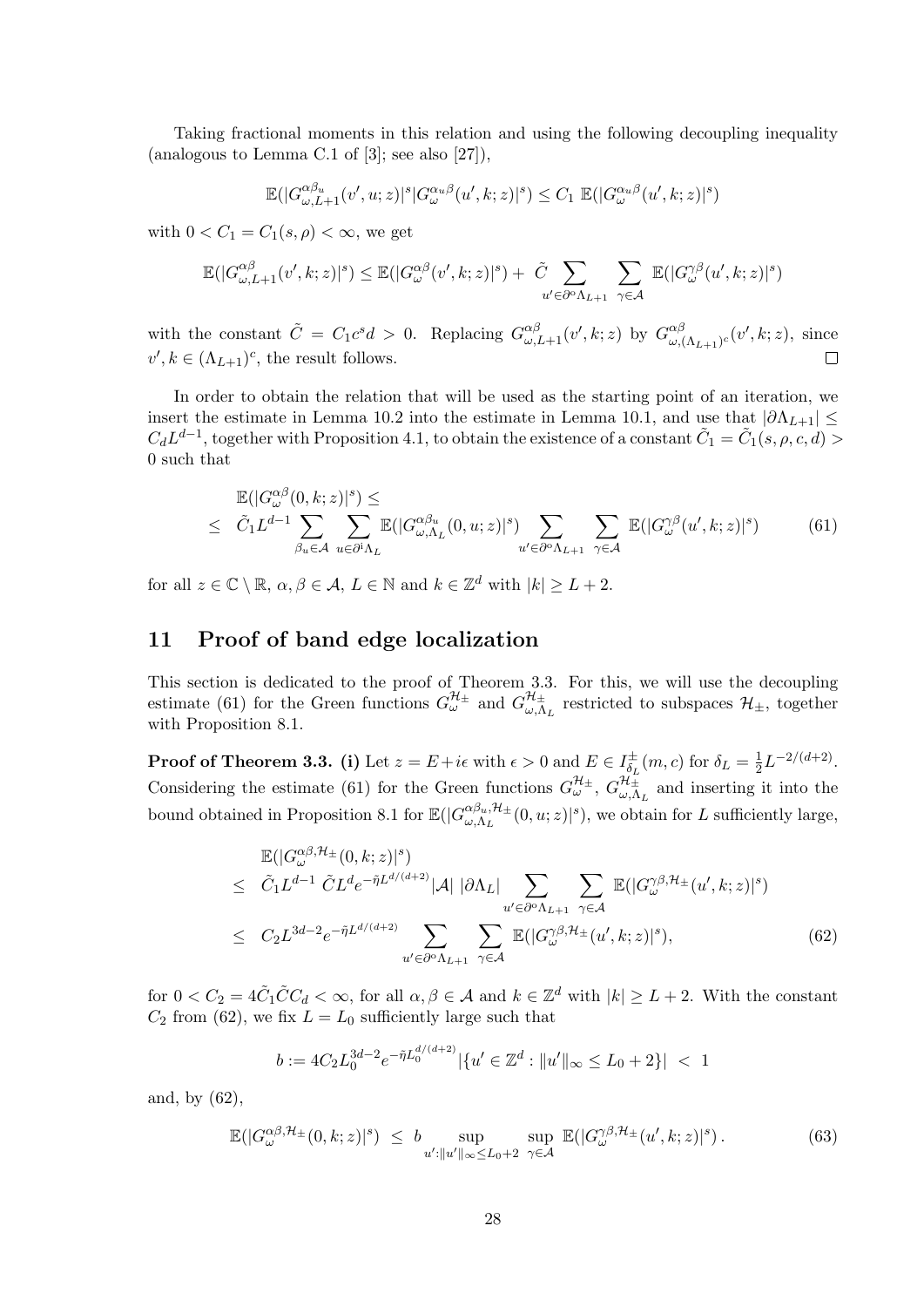Note that  $\mathbb{E}(|G_{\omega}^{\gamma\beta, \mathcal{H}_{\pm}}(u',k;z)|^s) = \mathbb{E}(|G_{\omega}^{\gamma\beta, \mathcal{H}_{\pm}}(0,k-u';z)|^s)$ , which allows us to iterate (63). We choose  $\delta := \delta_{L_0} = \frac{1}{2}$  $\frac{1}{2}L_0^{-2/(d+2)}$  $_0^{-2/(d+2)}$  and let  $E \in I_{\delta}^{\pm}$  $\bar{\delta}(m, c)$ . The relation (63) is the first step of the iteration; the second step is

$$
\mathbb{E}(|G_{\omega}^{\gamma\beta,\mathcal{H}_{\pm}}(u',k;z)|^s) \leq b \sup_{u_2:\|u_2\|_{\infty} \leq 2(L_0+2)} \sup_{\gamma_2 \in \mathcal{A}} \mathbb{E}(|G_{\omega}^{\gamma_2\beta,\mathcal{H}_{\pm}}(u_2,k;z)|^s),
$$

and thus successively. If  $u', u_2, u_3, \ldots$  is one chain of sites obtained in this way, with a chain of associated components  $\gamma$ ,  $\gamma_2$ ,  $\gamma_3$ , ..., then the iteration may be continued as long as  $|u_i - k| \ge$  $L_0+2$ , i.e., at least  $\left|\frac{|k|}{L_0+2}\right|-1$  times. After this number of steps we use Proposition 4.1 to bound the last fractional moment  $\mathbb{E}(|G_{\omega}^{\gamma_j\beta,\mathcal{H}_{\pm}}(u_j,k;z)|^s)$  in the chain by the constant  $C(s,\rho) > 0$ . In (63) this leads to the bound

$$
\mathbb{E}(|G_{\omega}^{\alpha\beta,\mathcal{H}_{\pm}}(0,k;z)|^{s}) \leq C(s,\rho) b^{\frac{|k|}{L_0+2}-1} = \frac{C(s,\rho)}{b} e^{\frac{\log b}{L_0+2}|k|}.
$$

Thus we have proven Theorem 3.3(i) with  $C = \frac{C(s,\rho)}{h}$  $\frac{(s,\rho)}{b}$  and  $\eta = -\frac{\log b}{L_0+2} > 0$ .

(ii) It is direct consequence of item (i) of this theorem and Theorem 3.1 applied to the operators  $H_{\omega}(m, c)|_{\mathcal{H}_{\pm}}$  (see (10)). This completes the proof of the theorem.

# 12 Properties of the 1D Dirac model

In this section we present properties of the one-dimensional DAD model that we need to prove Theorem 3.4.

The action of 
$$
H_{\omega}(m, c)
$$
 on  $\psi = \begin{pmatrix} \psi_1 \\ \psi_2 \end{pmatrix} \in l^2(\mathbb{Z}, \mathbb{C}^2)$  is given by  
\n
$$
\left[H_{\omega}(m, c)\psi\right](n) = \begin{pmatrix} (mc^2 + \omega_{n1})\psi_1(n) + c(\psi_2(n-1) - \psi_2(n)) \\ c(\psi_1(n+1) - \psi_1(n)) + (-mc^2 + \omega_{n2})\psi_2(n) \end{pmatrix}.
$$
\n(64)

If  $\psi$  is a solution of the equation  $H_{\omega}(m, c)\psi = z\psi \ (z \in \mathbb{C})$ , then

$$
\begin{pmatrix} \psi_1(n+1) \\ \psi_2(n) \end{pmatrix} = T_m^{\omega}(n;z) \begin{pmatrix} \psi_1(n) \\ \psi_2(n-1) \end{pmatrix},
$$

with

$$
T_m^{\omega}(n;z) = \left( \begin{array}{cc} 1 + \frac{(mc^2 - z + \omega_{n1}) (mc^2 + z - \omega_{n2})}{c^2} & \frac{mc^2 + z - \omega_{n2}}{c} \\ \frac{mc^2 - z + \omega_{n1}}{c} & 1 \end{array} \right).
$$

The transfer matrix from site  $k$  to site  $n$  is

$$
\Phi_m^{\omega}(n,k;z) = \begin{cases}\nT_m^{\omega}(n;z) T_m^{\omega}(n-1;z) \cdots T_m^{\omega}(k+1;z) & \text{if } n > k, \\
Id_2 & \text{if } n = k, \\
(T_m^{\omega}(n+1;z))^{-1} (T_m^{\omega}(n;z))^{-1} \cdots (T_m^{\omega}(k;z))^{-1} & \text{if } n < k.\n\end{cases}
$$

Due to the hypothesis that the measure  $\mu$  is absolutely continuous with bounded density and of compact support, we have the following result, which is a version of Lemma 5.1 in [6] for the one-dimensional DAD (64).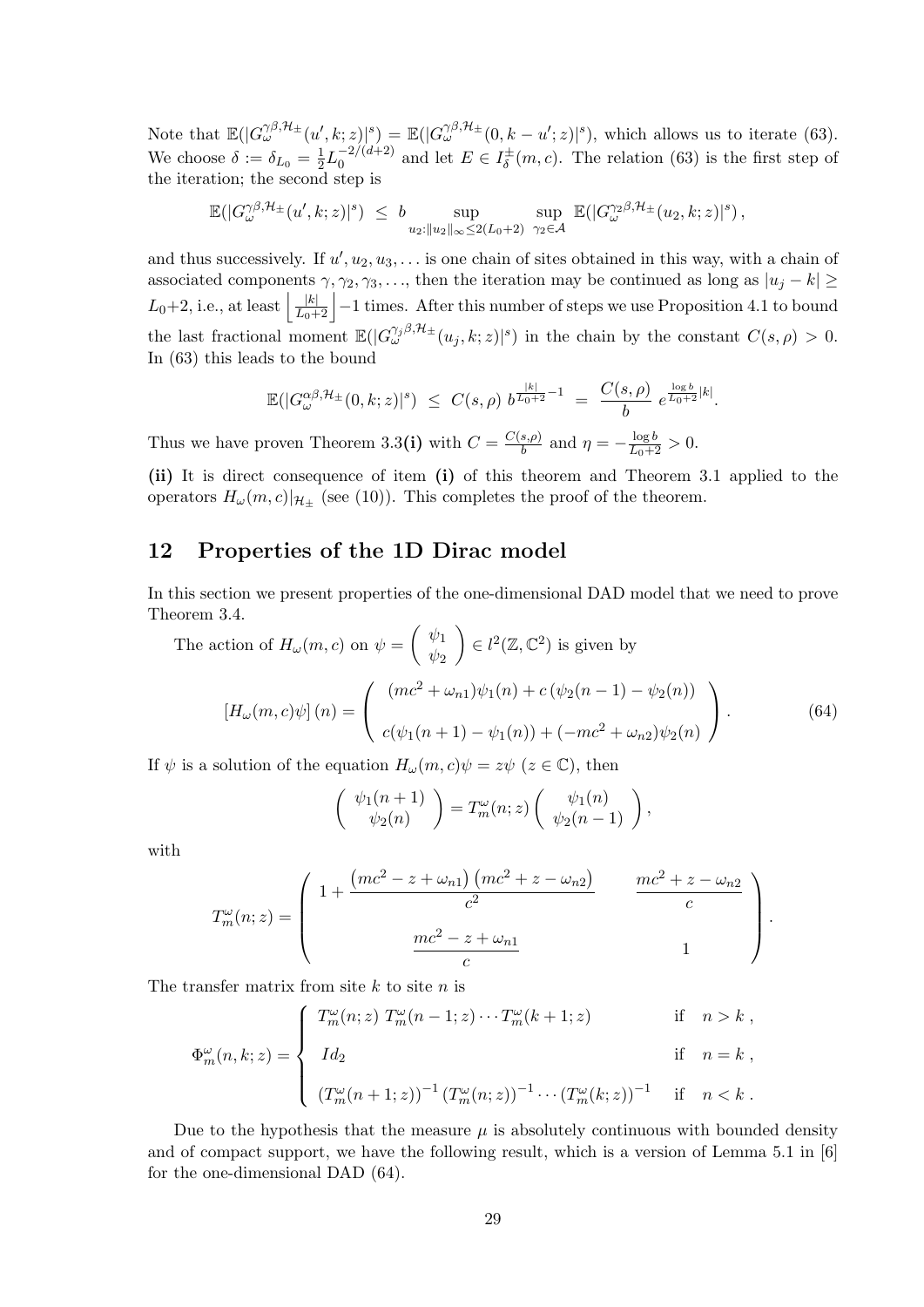**Lemma 12.1.** For each compact subset  $\Lambda \subset \mathbb{C}$ , there exist finite  $\gamma_1 = \gamma_1(\Lambda, m) > 0$ ,  $\delta =$  $\delta(\Lambda, m) > 0, C = C(\Lambda, m) > 0$  such that

$$
\mathbb{E}\left(\left\|\Phi_m^{\omega}(n,0;z)u\right\|^{-\delta}\right) \le Ce^{-\gamma_1|n|}
$$

for all  $z \in \Lambda$ ,  $n \in \mathbb{Z}$  and unit vector  $u \in \mathbb{C}^2$ .

We omit the proof of this lemma which is similar to the one given for the 1D Anderson Schrödinger operator in [6].

For  $j \in \mathbb{Z}$  we write, for notation convenience,  $[j, \infty) = \{j, j+1, \ldots\}$ . Let  $H_{\omega}^{[j, \infty)}(m, c)$  be the restriction of  $H_{\omega}(m, c)$  to  $l^2([j, \infty), \mathbb{C}^2)$  with Dirichlet boundary condition at the endpoint j, and  $\mathcal{G}_{\omega,[j,\infty)}(m,c,z)$  the corresponding Green function with matrix elements

$$
G_{\omega,[j,\infty)}(n,k;z)=\left(\begin{array}{cc}G_{\omega,[j,\infty)}^{11}(n,k;z)&G_{\omega,[j,\infty)}^{12}(n,k;z)\\ \vspace{2mm}G_{\omega,[j,\infty)}^{21}(n,k;z)&G_{\omega,[j,\infty)}^{22}(n,k;z)\end{array}\right)
$$

where  $G^{\alpha\beta}_{\omega\beta}$  $\begin{aligned} \alpha_{\omega,[j,\infty)}^{\alpha\beta}(n,k;z) := \left\langle e_{n\alpha},(H_{\omega}^{[j,\infty)}(m,c) - zI)^{-1}e_{k\beta} \right\rangle \text{ for } n,k \in [j,\infty), \ \alpha,\beta \in \{1,2\} \text{ and } \end{aligned}$  $z \in \mathbb{C} \setminus \mathbb{R}$ . A important property of the one-dimensional model is that  $G_{\omega,[j,\infty)}(n,k;z)$  can be expressed in terms of two generalized eigenfunctions  $u_j = u_j(\cdot, z) = \begin{pmatrix} u_{1,j} \\ u_{2,j} \end{pmatrix}$  and  $u_{\infty} =$  $u_{\infty}(\cdot, z) = \begin{pmatrix} u_{1,\infty} \\ u_{2,\infty} \end{pmatrix}$ ), where  $u_j$  satisfy the boundary condition at the endpoint j and  $u_{\infty}$  is

 $u_{2,\infty}$ square-summable at  $+\infty$ . More precisely, we have (see [7])

$$
G_{\omega,[j,\infty)}(n,k;z) = \frac{1}{W(u_j, u_\infty)} \begin{cases} \begin{pmatrix} u_{1,j}(n)u_{1,\infty}(k) & u_{1,j}(n)u_{2,\infty}(k) \\ u_{2,j}(n)u_{1,\infty}(k) & u_{2,j}(n)u_{2,\infty}(k) \end{pmatrix} & \text{if } n \leq k ,\\ \begin{pmatrix} u_{1,j}(k)u_{1,\infty}(n) & u_{2,j}(k)u_{1,\infty}(n) \\ u_{1,j}(k)u_{2,\infty}(n) & u_{2,j}(k)u_{2,\infty}(n) \end{pmatrix} & \text{if } n > k , \end{cases}
$$
(65)

where  $u_j$  and  $u_\infty$  are the solutions of the equation  $(H_\omega^{[j,\infty)}(m,c)u)(n) = zu(n)$  with  $u_{1,j}(j) = 1$ ,  $u_{2,j}(j-1) = 0$ , and  $u_{\infty}$  is the unique solution (up to a scalar) which is square-summable at  $+\infty$ (in particular, there exists a constant  $0 < M < \infty$  such that  $|u_{i,\infty}(k)| \leq M$  for  $i \in \{1,2\}$  and for all  $k \geq j$ ). The (constant) Wronskian of  $u_j$  and  $u_{\infty}$  is given by

$$
W(u_j, u_{\infty})(n) = u_{1,j}(n+1)u_{2,\infty}(n) - u_{2,j}(n)u_{1,\infty}(n+1).
$$

# 13 Proof of 1D localization

This section is dedicated to the proof of Theorem 3.4. The proof of item (i) follows general ideas of [18] used in the context of the one-dimensional Anderson Schrödinger model; here we work in infinite volume and with complex energies.

**Proof of Theorem 3.4.** (i) If  $j = k$ , then relation (14) holds by Proposition 4.1. We assume that  $j < k$ ; if  $j > k$  use that  $|G_{\omega}^{\alpha\beta}(j,k;E + i\epsilon)| = |G_{\omega}^{\alpha\beta}(k,j;E - i\epsilon)|$ . Let  $z = E + i\epsilon$  with  $E \in \sigma(H_\omega(m, c))$  and  $\epsilon > 0$ . By the second resolvent identity we have

$$
(H_{\omega}(m, c) - zI)^{-1} = (H_{\omega}^{[j, \infty)}(m, c) - zI)^{-1} ++ (H_{\omega}(m, c) - zI)^{-1} (H_{\omega}^{[j, \infty)}(m, c) - H_{\omega}(m, c)) (H_{\omega}^{[j, \infty)}(m, c) - zI)^{-1}.
$$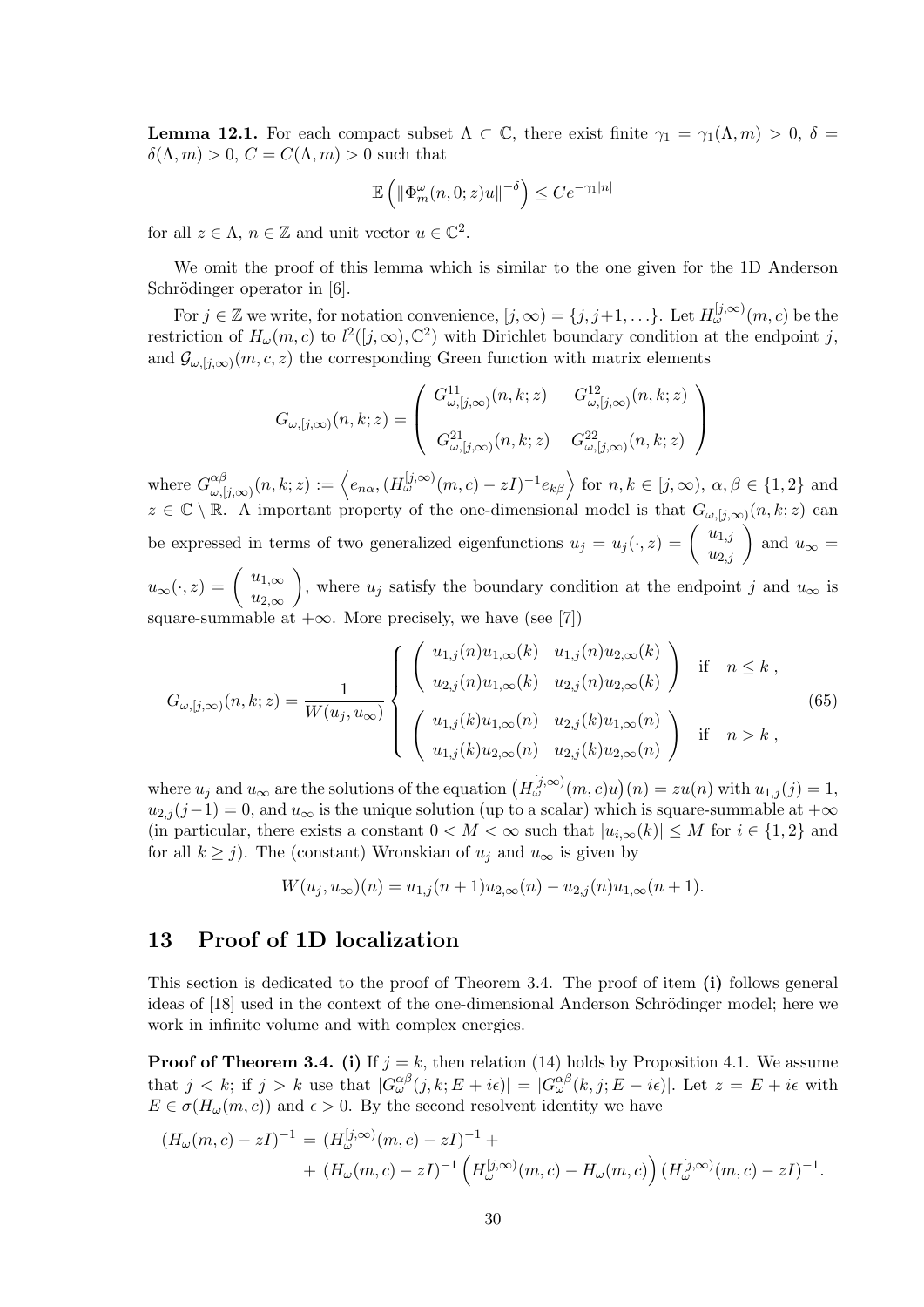Taking matrix-elements in the relation above, we obtain that

$$
G_{\omega}^{\alpha\beta}(j,k;z) = G_{\omega,[j,\infty)}^{\alpha\beta}(j,k;z) + c G_{\omega}^{\alpha\beta}(j,j-1;z) G_{\omega,[j,\infty)}^{1\beta}(j,k;z). \tag{66}
$$

It suffices to prove the exponential decay

$$
\mathbb{E}\left(|G_{\omega,[j,\infty)}^{\alpha\beta}(j,k;z)|^s\right) \le C_0 \ e^{-\eta_0|j-k|} \tag{67}
$$

for  $s \le s_1 \in (0, 1)$ ,  $0 < C_0 < \infty$ ,  $\eta_0 > 0$  and for all  $j, k \in \mathbb{Z}$ ,  $\alpha, \beta \in \{1, 2\}$ ,  $E \in \sigma(H_{\omega}^{[j, \infty)}(m, c))$ and  $\epsilon > 0$ . To see this, we take fractional powers of (66) and use Hölder's inequality to obtain

$$
\mathbb{E}\left(|G_{\omega}^{\alpha\beta}(j,k;z)|^{s}\right) \leq \mathbb{E}\left(|G_{\omega,[j,\infty)}^{\alpha\beta}(j,k;z)|^{s}\right) + c^{s}\left[\mathbb{E}\left(|G_{\omega}^{\alpha2}(j,j-1;z)|^{2s})\right]^{1/2}\left[\mathbb{E}\left(|G_{\omega,[j,\infty)}^{1\beta}(j,k;z)|^{2s}\right)\right]^{1/2}.
$$

It follows by (67) and Proposition 4.1 that

$$
\mathbb{E}\left(|G_{\omega}^{\alpha\beta}(j,k;z)|^{s}\right) \leq C_0 e^{-\eta_0|j-k|} + c^s C_1^{1/2} C_0^{1/2} e^{-\frac{\eta_0}{2}|j-k|} \leq C e^{-\eta|j-k|}
$$

for  $s \leq s_1/2 = s_0 \in (0, 1), C = 2 \max \left\{ C_0, c^s C_1^{1/2} C_0^{1/2} \right\}$  $\left\{\n\begin{array}{l}\n\frac{d^{1/2}}{2} \\
0\n\end{array}\n\right\} > 0$  and  $\eta = \eta_0/2 > 0$ , which proves the exponential decay in  $(14)$ . We will then prove  $(67)$ .

By relation (65) with  $n = j < k$ , we have

$$
G_{\omega,[j,\infty)}(j,k;z) = \frac{1}{W(u_j, u_{\infty})(j)} \begin{pmatrix} u_{1,\infty}(k) & u_{2,\infty}(k) \\ u_{2,j}(j)u_{1,\infty}(k) & u_{2,j}(j)u_{2,\infty}(k) \end{pmatrix}
$$

where

$$
W(u_j, u_{\infty})(j) = u_{1,j}(j+1)u_{2,\infty}(j) - u_{2,j}(j)u_{1,\infty}(j+1).
$$

Using that  $u_j$  is a solution of  $(H_\omega^{[j,\infty)}(m,c)u)(n) = zu(n)$  with  $u_{1,j}(j) = 1, u_{2,j}(j-1) = 0$ , we obtain that

$$
u_{2,j}(j) = \frac{-(z - mc^2 - \omega_{j1})}{c} \tag{68}
$$

and

$$
u_{1,j}(j+1) = \frac{-(z + mc^2 - \omega_{j2})(z - mc^2 - \omega_{j1})}{c^2} + 1.
$$
 (69)

Observe that  $u_{2,j}(j) \neq 0$ ,  $u_{1,j}(j + 1) \neq 0$  and by hypothesis  $\omega_{j1}$  and  $\omega_{j2}$  are independent.

Let  $\mathbb{E}_{j}^{2}(\cdots) :=$  $supp(\rho)$  $\cdots$   $\rho(\omega_{j2})d\omega_{j2}$  be the expectation with respect to the random variables  $(\omega_{l\gamma})_{l\in\mathbb{Z}^d\setminus\{j\}$  or  $\gamma\neq2$ , where  $\|\rho\|_{\infty}<\infty$  and  $\text{supp}(\rho)\subset[\omega_{\min},\omega_{\max}]$ . For  $s\in(0,1)$  the expectation of the s-moment of  $G_{\omega,[j,\infty)}^{11}(j,k;z)$  is given by

$$
\mathbb{E}\left(|G_{\omega,[j,\infty)}^{11}(j,k;z)|^{s}\right) = \mathbb{E}\left[\mathbb{E}_{j}^{2}\left(\frac{|u_{1,\infty}(k)|^{s}}{|u_{1,j}(j+1)u_{2,\infty}(j)-u_{2,j}(j)u_{1,\infty}(j+1)|^{s}}\right)\right]
$$
  
\n
$$
= \mathbb{E}\left[\int_{\omega_{\min}}^{\omega_{\max}} \frac{|u_{1,\infty}(k)|^{s}}{|u_{1,j}(j+1)u_{2,\infty}(j)-u_{2,j}(j)u_{1,\infty}(j+1)|^{s}} \rho(\omega_{j2})d\omega_{j2}\right]
$$

where  $u_{2,j}(j)$  and  $u_{1,j}(j + 1)$  are given by (68) and (69).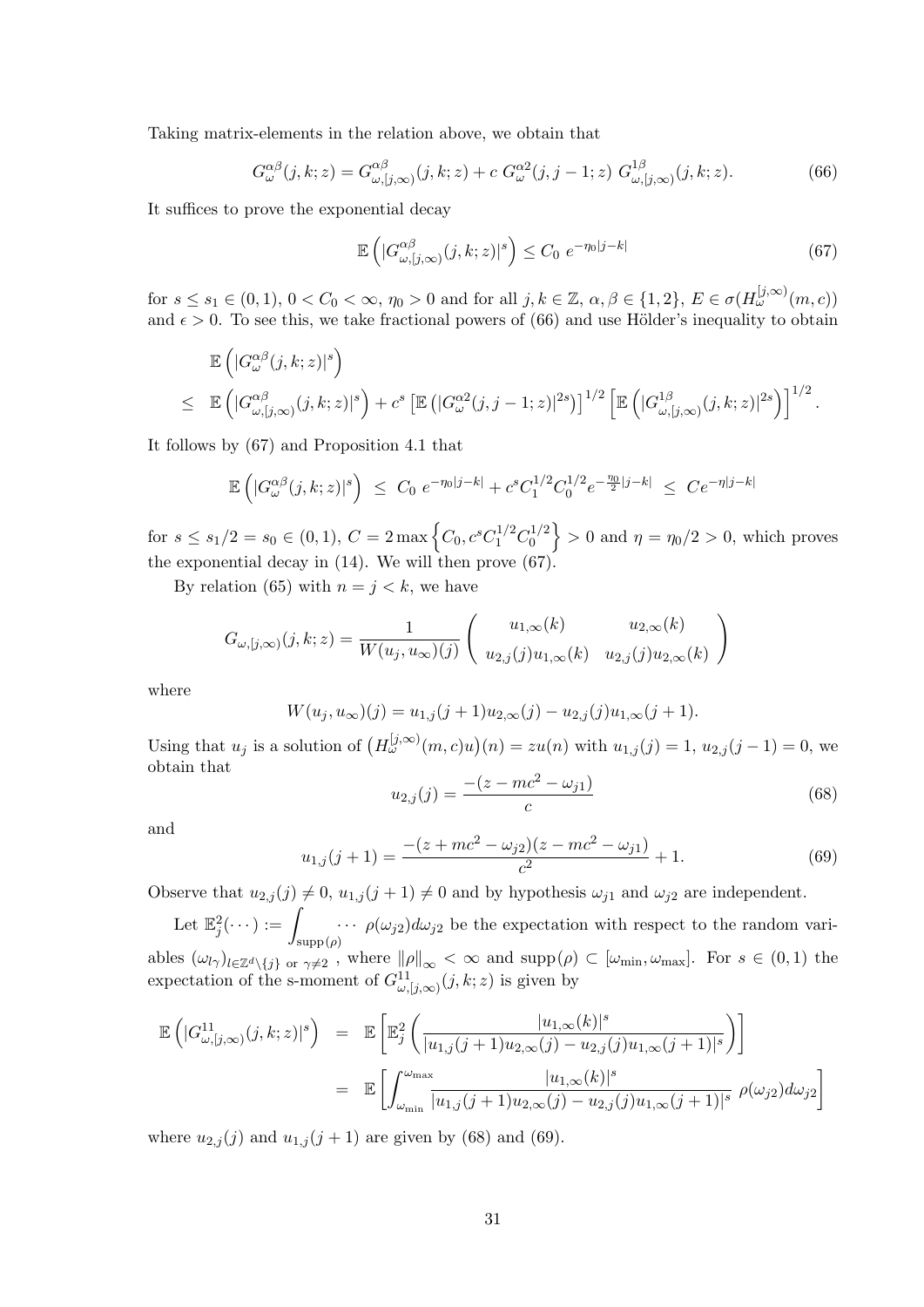For the number  $\delta > 0$  obtained in Lemma 12.1, choose  $s_1 \in (0,1)$  such that  $\delta/s_1 > 1$ . Using Lemma 13.1 below, the boundedness  $|u_{1,\infty}(k)| \leq M$ ,  $\forall k \geq j$ , Hölder's inequality and Lemma 12.1, we obtain that for all  $s \leq s_1$ ,

$$
\mathbb{E}\left(|G_{\omega,[j,\infty)}^{11}(j,k;z)|^{s}\right) \leq M^{s_{1}}C \mathbb{E}\left(\left\|\left(\begin{array}{c} u_{1,\infty}(j+1) \\ u_{2,\infty}(j) \end{array}\right)\right\|^{-s_{1}}\right)
$$
  

$$
\leq M^{s_{1}}C \left[\mathbb{E}\left(\left\|\Phi_{m}^{\omega}(j,k;z)\left(\begin{array}{c} u_{1,\infty}(k+1) \\ u_{2,\infty}(k) \end{array}\right)\right\|^{-\delta}\right)\right]^{s_{1}/\delta}
$$
  

$$
\leq C_{0} e^{-\eta_{0}|j-k|}
$$

for a constant  $C_0 = C_0(m, c, s_1, \rho) > 0$ ,  $\eta_0 = \frac{\gamma_1 s_1}{\delta} > 0$ , for all  $j, k \in \mathbb{Z}$  and  $z = E +$ ie with  $E \in \sigma(H_{\omega}^{[j,\infty)}(m,c))$  and  $\epsilon > 0$ . Similarly, one proves the exponential decay of  $\mathbb{E}\left( |G_{\omega}^{\alpha\beta}\right|$  $\left(\alpha,\beta\atop\omega,[j,\infty)}(j,k;z)\right|^{s}$  with  $(\alpha,\beta)\in\{(1,2),(2,1),(2,2)\}.$  We have thus established  $(67)$ , which completes the proof.

(ii) It follows directly from item (i) of this theorem and Theorem 3.1. This completes the proof of the theorem.

In the above proof we have used the following result:

**Lemma 13.1.** For  $z = E + i\epsilon$  with  $E \in \sigma(H_{\omega}^{[j,\infty)}(m,c))$  and  $\epsilon > 0$ , and for  $s \in (0,1)$  there exists  $0 < C = C(m, c, s, \rho) < \infty$  such that

$$
\int_{\omega_{\min}}^{\omega_{\max}} \frac{1}{|u_{1,j}(j+1)u_{2,\infty}(j) - u_{2,j}(j)u_{1,\infty}(j+1)|^s} \rho(\omega_{j2}) d\omega_{j2} \leq C \left\| \begin{pmatrix} u_{1,\infty}(j+1) \\ u_{2,\infty}(j) \end{pmatrix} \right\|^{-s}
$$

where  $u_{2,j}(j)$  and  $u_{1,j}(j + 1)$  are given by (68) and (69), respectively.

Proof. Consider the set

$$
A = \left\{ \left| z \pm mc^2 - \omega \right| : \omega \in [\omega_{\min}, \omega_{\max}], z = E + i\epsilon, E \in \sigma(H_{\omega}^{[j,\infty)}(m,c)) \text{ and } \epsilon > 0 \text{ fixed} \right\}.
$$

Let  $K_1 = \sup(A) < \infty$  and  $K_2 = \inf(A) > 0$ . Note that  $u_{2,\infty}(j)$ ,  $u_{1,\infty}(j+1)$  and  $u_{2,j}(j)$  are independent of  $\omega_{j2}$ . The proof is divided into two cases.

**Case 1:**  $u_{2,\infty}(j) = 0$ . In this case, we have

$$
\frac{1}{|u_{1,j}(j+1)u_{2,\infty}(j)-u_{2,j}(j)u_{1,\infty}(j+1)|^s} \ \leq \ \left(\frac{c}{K_2}\right)^s \left\| \left(\begin{array}{c} u_{1,\infty}(j+1) \\ u_{2,\infty}(j) \end{array}\right) \right\|^{-s},
$$

which implies

$$
\int_{\omega_{\min}}^{\omega_{\max}} \frac{1}{|u_{1,j}(j+1)u_{2,\infty}(j) - u_{2,j}(j)u_{1,\infty}(j+1)|^s} \rho(\omega_{j2}) d\omega_{j2} \leq C \left\| \begin{pmatrix} u_{1,\infty}(j+1) \\ u_{2,\infty}(j) \end{pmatrix} \right\|^{-s},
$$
  
with  $C = \left(\frac{c}{K_2}\right)^s \|\rho\|_{\infty} (\omega_{\max} - \omega_{\min}).$ 

**Case 2:**  $u_{2,\infty}(j) \neq 0$ . In this case, we write

$$
\int_{\omega_{\min}}^{\omega_{\max}} \frac{1}{|u_{1,j}(j+1)u_{2,\infty}(j) - u_{2,j}(j)u_{1,\infty}(j+1)|^s} \rho(\omega_{j2}) d\omega_{j2}
$$
  
= 
$$
\frac{1}{|u_{2,\infty}(j)|^s |u_{2,j}(j)|^s} \int_{\omega_{\min}}^{\omega_{\max}} \frac{1}{\left|\frac{u_{1,\infty}(j+1)}{u_{2,\infty}(j)} - \frac{u_{1,j}(j+1)}{u_{2,j}(j)}\right|^s} \rho(\omega_{j2}) d\omega_{j2}.
$$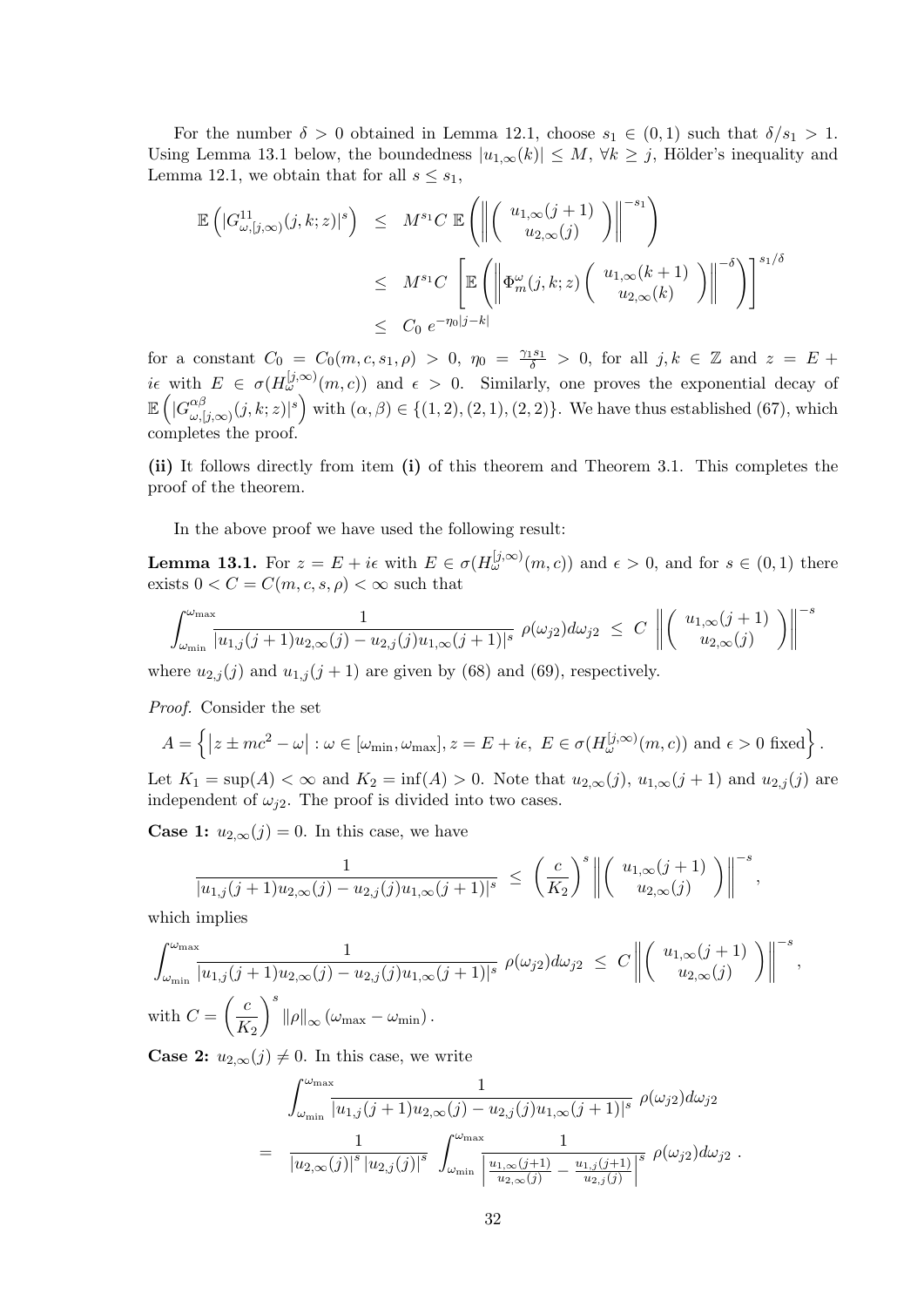Note that

$$
\left|\frac{u_{1,j}(j+1)}{u_{2,j}(j)}\right| = \left|\frac{z + mc^2 - \omega_{j2}}{c} - \frac{c}{z - mc^2 - \omega_{j1}}\right| \leq K
$$

with  $K = \frac{K_1}{c} + \frac{c}{K}$  $\frac{c}{K_2}$ . Now we separate into two subcases:

(i) if 
$$
\left| \frac{u_{1,\infty}(j+1)}{u_{2,\infty}(j)} \right| > 2K
$$
, it follows that  

$$
\left| \frac{u_{1,\infty}(j+1)}{u_{2,\infty}(j)} - \frac{u_{1,j}(j+1)}{u_{2,j}(j)} \right| \ge \frac{1}{2} \left| \frac{u_{1,\infty}(j+1)}{u_{2,\infty}(j)} \right|.
$$

On the other hand

$$
\frac{1}{|u_{1,\infty}(j+1)|^s} \le \left(1 + \frac{1}{4K^2}\right)^{s/2} \left\| \begin{pmatrix} u_{1,\infty}(j+1) \\ u_{2,\infty}(j) \end{pmatrix} \right\|^{-s}.
$$

Using these estimates we conclude that

$$
\int_{\omega_{\min}}^{\omega_{\max}} \frac{1}{|u_{1,j}(j+1)u_{2,\infty}(j) - u_{2,j}(j)u_{1,\infty}(j+1)|^s} \rho(\omega_{j2}) d\omega_{j2} \le
$$
\n
$$
\leq \left(\frac{c}{K_2}\right)^s \frac{1}{|u_{2,\infty}(j)|^s} \int_{\omega_{\min}}^{\omega_{\max}} \frac{1}{\left(\frac{1}{2}\right)^s \left|\frac{u_{1,\infty}(j+1)}{u_{2,\infty}(j)}\right|^s} \rho(\omega_{j2}) d\omega_{j2} \leq C \left\| \left(\frac{u_{1,\infty}(j+1)}{u_{2,\infty}(j)}\right) \right\|^{-s},
$$
\nwith  $C = \left(\frac{c}{K_2}\right)^s 2^s \|\rho\|_{\infty} (\omega_{\max} - \omega_{\min}) \left(1 + \frac{1}{4K^2}\right)^{s/2}.$   
\n(ii) if  $\left|\frac{u_{1,\infty}(j+1)}{u_{2,\infty}(j)}\right| \leq 2K$ , then\n
$$
\frac{1}{|u_{2,\infty}(j)|^s} \leq \left(1 + 4K^2\right)^{s/2} \left\| \left(\frac{u_{1,\infty}(j+1)}{u_{2,\infty}(j)}\right) \right\|^{-s}.
$$

Using these estimate together with Lemma 4.1, we get

$$
\int_{\omega_{\min}}^{\omega_{\max}} \frac{1}{|u_{1,j}(j+1)u_{2,\infty}(j) - u_{2,j}(j)u_{1,\infty}(j+1)|^s} \rho(\omega_{j2}) d\omega_{j2}
$$
\n
$$
\leq \left(\frac{c}{K_2}\right)^s \frac{1}{|u_{2,\infty}(j)|^s} \int_{\omega_{\min}}^{\omega_{\max}} \frac{1}{\left|\frac{u_{1,\infty}(j+1)}{u_{2,\infty}(j)} + \frac{z + mc^2 - \omega_{j2}}{c} - \frac{c}{z - mc^2 - \omega_{j1}}\right|^s} \rho(\omega_{j2}) d\omega_{j2}
$$
\n
$$
\leq C \left\| \left(\begin{array}{c} u_{1,\infty}(j+1) \\ u_{2,\infty}(j) \end{array}\right) \right\|^{-s},
$$

with  $C = \left(\frac{c^2}{K}\right)$  $K_{2}$  $\setminus^s$  $C_1(s, \rho)$   $(1+4K^2)^{s/2}$ , where in the last step we have used Lemma 4.1 with  $g = \rho \text{ and } \theta = -c \left( \frac{u_{1,\infty}(j+1)}{u_{2,\infty}(j)} - \frac{c}{z - mc^2 - \omega_{j1}} \right)$  $(-z + mc^2)$ , since  $u_{1,\infty}(j+1)$ ,  $u_{2,\infty}(j)$  and  $\omega_{j1}$  are independent of  $\omega_{j2}$ .

Acknowledgements. RAP was supported by Conselho Nacional de Desenvolvimento Científico e Tecnológico (CNPq) (Brazilian agency, under contract  $157873/2015-3$ ). CRdO was partially supported by CNPq (Universal Project 441004/2014-8). SLC thanks the partial support by Fundação de Amparo à Pesquisa do Estado de Minas Gerais (Universal Project CEX-APQ-00554-13).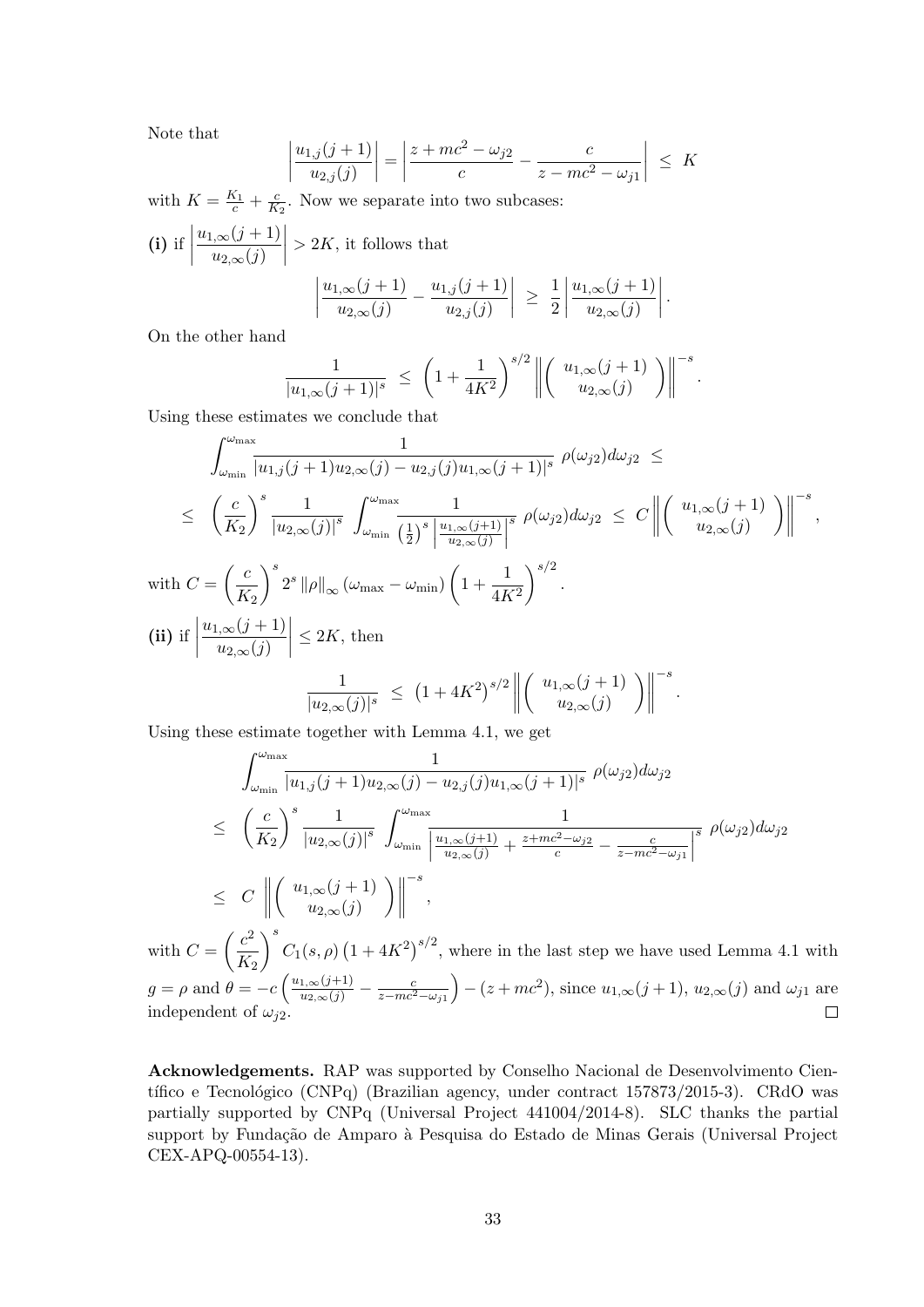# References

- [1] Aizenman, M., Elgart, A., Naboko, S., Schenker, J., Stolz, G.: Moments analysis for localization in random Schrödinger operators. Invent. Math. 163, 343–413 (2006)
- [2] Aizenman, M., Molchanov, S.: Localization at large disorder and at extreme energies: an elementary derivation. Commun. Math. Phys. 157, 245–278 (1993)
- [3] Aizenman, M., Schenker, J., Friedrich, R., Hundertmark, D.: Finite volume fractional moment criteria for Anderson localization. Commun. Math. Phys. 224, 219–253 (2001)
- [4] Aizenman, M., Warzel, S.: Random Operators: disorder effects on quantum spectra and dynamics. Graduate Studies in Mathematics 168, American Mathematical Society, Providence, Rhode Island (2015)
- [5] Bliokh, Y. P., Freilikher, V., Savelev, S., Nori F.: Transport and localization in periodic and disordered graphene superlattices. Phys. Rev. B 79, 075123 (2009)
- [6] Carmona, R., Klein, A., Martinelli, F.: Anderson Localization for Bernoulli and other singular potentials. Commun. Math. Phys. 108, 41–66 (1987)
- [7] Carvalho, S. L., de Oliveira, C. R., Prado, R. A.: Sparse one-dimensional discrete Dirac operators II: Spectral properties. J. Math. Phys. 52, 073501, 1–21 (2011)
- [8] de Monvel, A. B., Naboko, S., Stollmann, P., Stolz, G.: Localization near fluctuation boundaries via fractional moments and applications. J. d'Analyse Math. 100, 83–116 (2006)
- [9] de Oliveira, C. R., Prado, R. A.: Dynamical delocalization for the 1D Bernoulli discrete Dirac operator. J. Phys. A 38, L115–L119 (2005)
- [10] de Oliveira, C. R., Prado, R. A.: Spectral and localization properties for the onedimensional Bernoulli discrete Dirac operator. J. Math. Phys. 46, 072105, 1–17 (2005)
- [11] Drabkin, M., De Nittis, G., Schulz-Baldes, H.: Localization and Chern numbers for weakly disordered BdG operators. Markov Process Related Fields 21, 463–482 (2015)
- [12] Elgart, A., Shamis, M., Sodin, S.: Localisation for non-monotone Schrödinger operators. J. Eur. Math. Soc. 16, 909–924 (2014)
- [13] Fröhlich, J., Spencer, T.: Absence of diffusion in the Anderson tight binding model for large disorder or low energy. Commun. Math. Phys. 88, 151–184 (1983)
- [14] Gebert, M., Müller, P.: Localization for random block operators. In: Mathematical physics, spectral theory and stochastic analysis, Oper. Theory Adv. Appl., 232, Birkhäuser, Basel, 229–246 (2013)
- [15] Golénia, S., Tristan, H.: On the a.c. spectrum of the 1D discrete Dirac operator. Methods Funct. Anal. Topology 20, 252–273 (2014)
- [16] Graf, G. M.: Anderson localization and the space-time characteristic of continuum states. J. Stat. Phys. 75, 337–346 (1994)
- [17] Hamza, E., Joye, A., Stolz, G.: Dynamical localization for unitary Anderson models. Math. Phys. Anal. Geom. 12, 381–444 (2009)